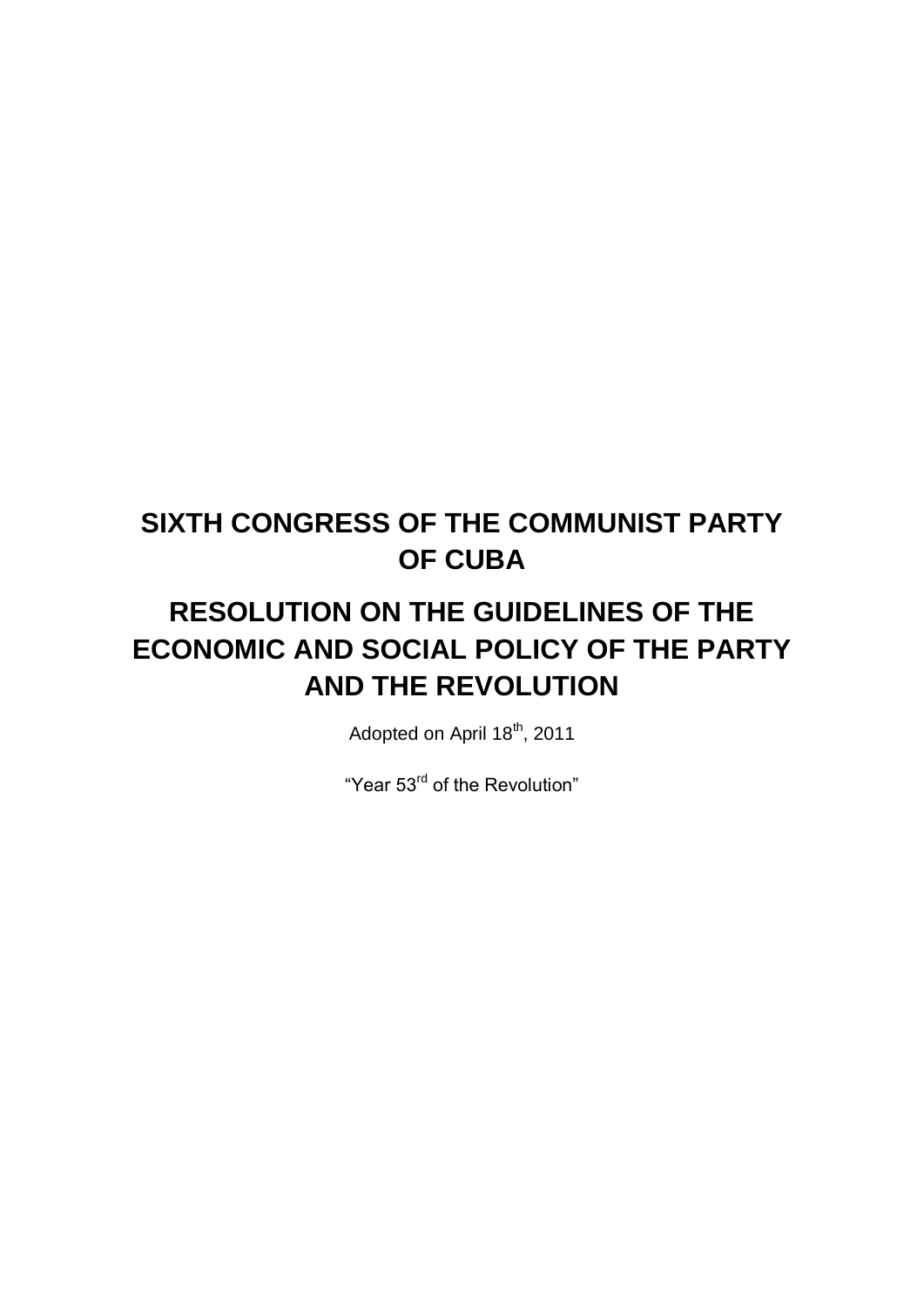*"Revolution means to understand each moment in history; it means changing everything that ought to be changed; it means full equality and freedom; it means being treated and treating others like human beings; it means achieving emancipation by ourselves and through our own efforts; it means challenging powerful dominant forces from within and without our social and national contexts; it means defending the values we believe in at the cost of any sacrifice; it means modesty, selflessness, altruism, solidarity and heroism; it means fighting with audacity, intelligence and realism; it means to never tell a lie or violate ethical principles; it is a profound conviction that there is no force in the world that can crush the power of truth and ideas. Revolution means unity; it is independence, it means fighting for our dreams of justice for Cuba and for the world, which is the foundation of our patriotism, our socialism and our internationalism"*

FIDEL CASTRO RUZ May 1, 2000

*"Today, more than ever, the economic battle is the main task and the focus of the ideological work of the cadres, because the sustainability and preservation of our social system depend on that."*

ARMY GENERAL RAÚL CASTRO RUZ

Closing session of the Ninth Congress of the Cuban Young Communist League April 4, 2010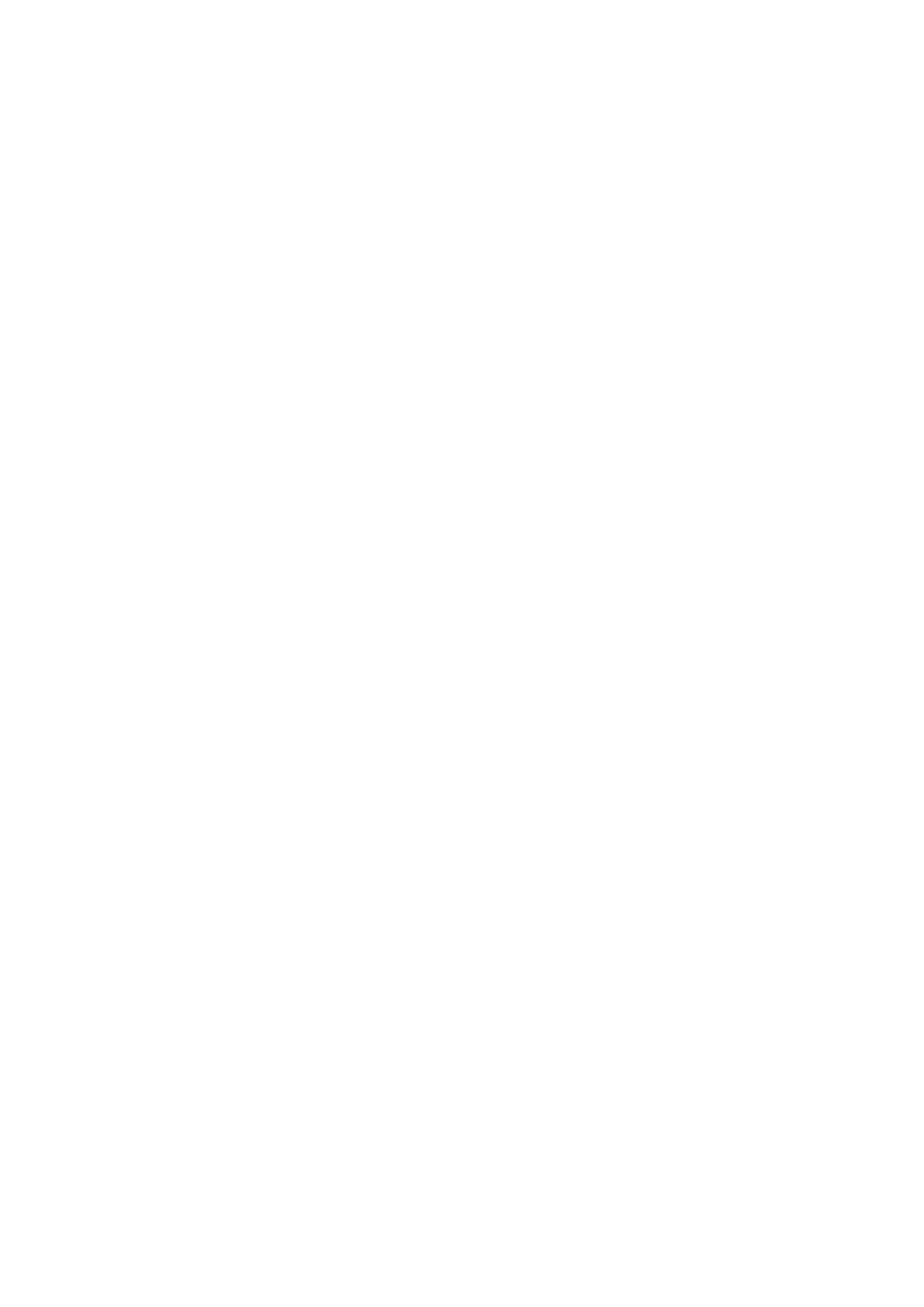RESOLUTION ON THE GUIDELINES OF THE ECONOMIC AND SOCIAL POLICY OF THE PARTY AND THE REVOLUTION…..6

INTRODUCTION….7

# GUIDELINES OF THE ECONOMIC AND SOCIAL POLICY OF THE PARTY AND THE REVOLUTION….10

I ECONOMIC MANAGEMENT MODEL….12

General Guidelines….12 Business Sector….13 Cooperatives….14 State-funded Entities….15 Territories 15

# II. MACROECONOMIC POLICIES….16

General Guidelines….16 Monetary Policy….16 Exchange Policy….17 Fiscal Policy….17 Pricing Policy….18

# III.EXTERNAL ECONOMIC POLICY….19

General Guidelines….19 Foreign Trade….19 Indebtedness and Credit….21 Foreign Investment….21 Cooperation….22 Economic Integration….23

# IV. INVESTMENT POLICY….23

Guidelines….23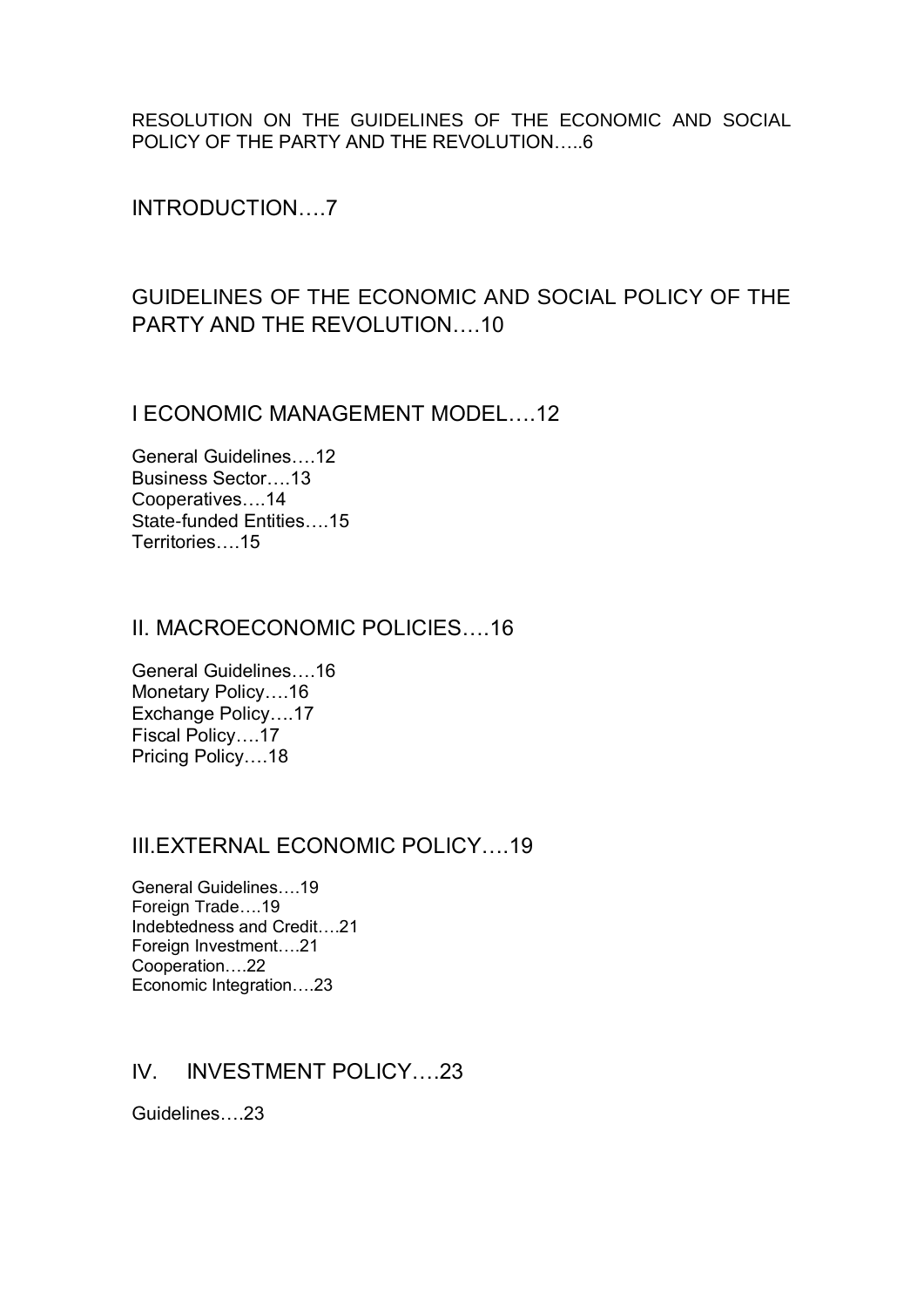# V. SCIENCE, TECHNOLOGY INNOVATION & ENVIRONMENT POLICY….24

Guidelines….24

# VI. SOCIAL POLICY….25

General Guidelines….25 Education….27 Health….27 Sports….28 Culture….28 Social Security….28 Employment and Wages….29 Free Benefits and Subsidies….29

# VII AGRO-INDUSTRY POLICY….30

Guidelines….30

# VIII INDUSTRY AND ENERGY POLICY….34

Industry Policy….34 General Guidelines….34 Guidelines for the Main Branches….34 Energy Policy….36

# IX TOURISM POLICY….38

Guidelines….38

# X TRANSPORTATION POLICY….39

Guidelines….39

# XI CONSTRUCTION, HOUSING AND WATER RESOURCES POLICY….41

Guidelines….41 Construction….41 Housing….41 Water Resources….42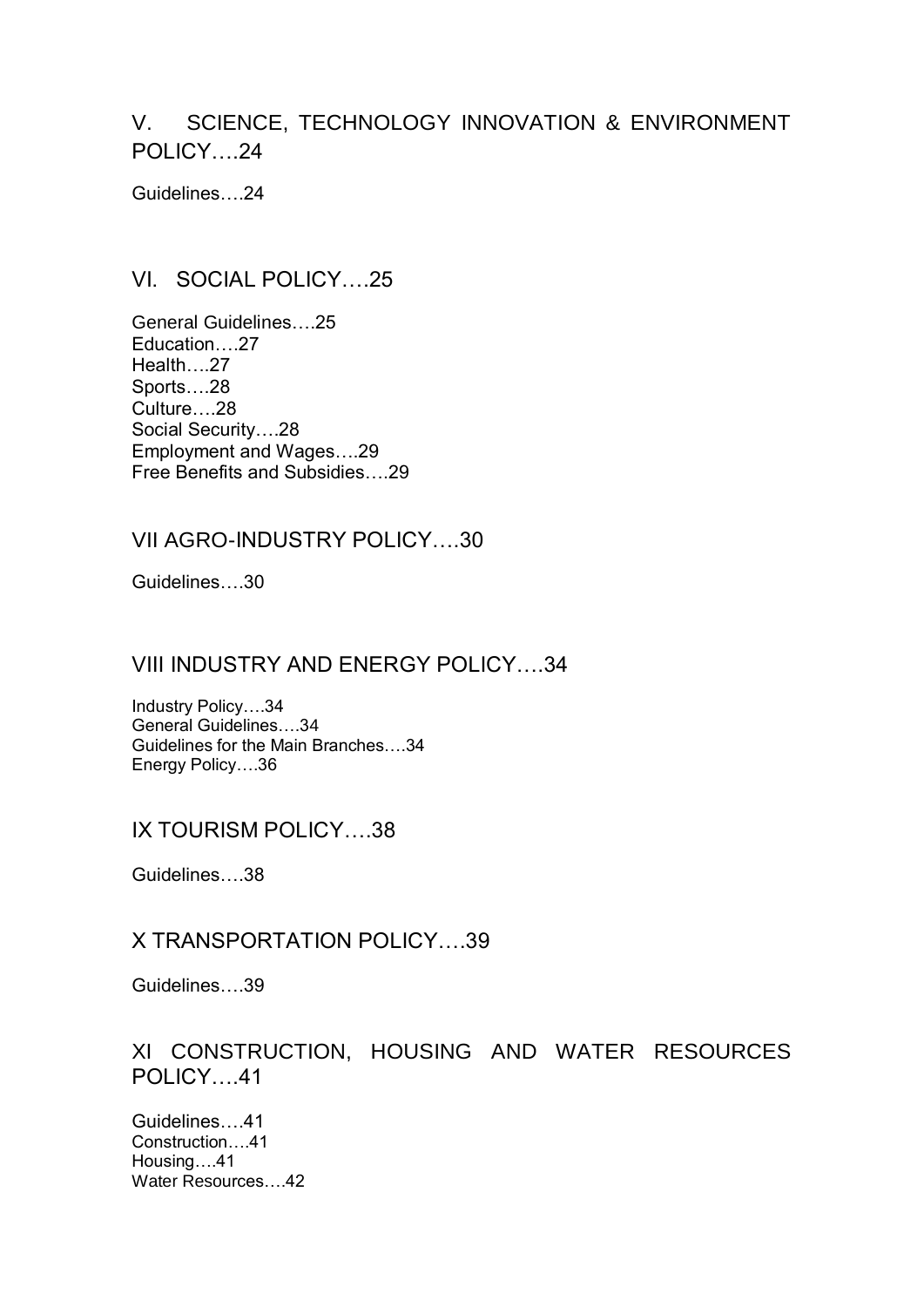XII TRADE POLICY….43

Guidelines….43

IMPLEMENTATION OF GUIDELINES….44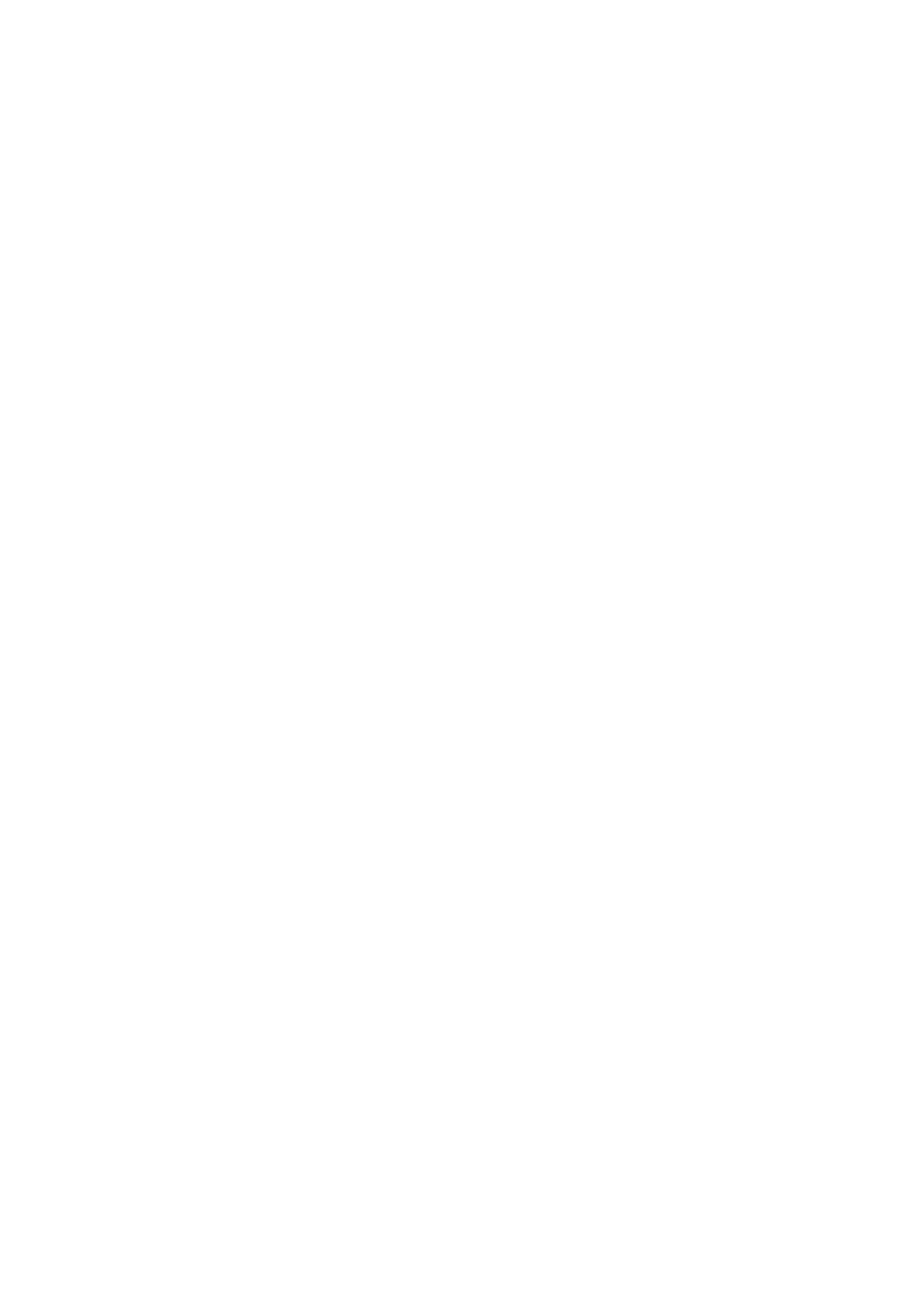# **RESOLUTION ON THE GUIDELINES OF THE ECONOMIC AND SOCIAL POLICY OF THE PARTY AND THE REVOLUTION**

The Sixth Congress of the Communist Party of Cuba has discussed and analyzed the final draft of the Guidelines on the Economic and Social Policy of the Party and the Revolution to update the Cuban economic model, aiming at guaranteeing the continuity and irreversibility of Socialism, the economic development of the country and the improvement of the living standards of the people, together with the necessary creation of ethic and political values among our citizens.

These Guidelines state that the economic system that shall prevail will continue to be based on the people's socialist ownership over the fundamental means of production, governed by the socialist principle of distribution: "from each according to his/her capacity to each according to his/her contribution."

The Party's economic policy will follow the principle that only socialism is capable of overcoming every difficulty and preserve the achievements attained by the Revolution. The updating of the economic model shall be governed by planning, which will take into account the market trends.

These principles should be harmonized with a greater autonomy on the part of staterun enterprises and the development of other forms of management. In addition to socialist state-run enterprises, which will be the main national economic structure, the Cuban model will also recognize and promote other modalities; namely, foreign investments, cooperatives, small farming, usufruct, franchisement, self-employment and other forms that may emerge and contribute to increased labor efficiency.

The economic policy is based on the concept that socialism, rather than egalitarianism, means equal rights and opportunities for all citizens. This policy ratifies the principle whereby, under the Cuban socialist society, no one will be left unprotected.

The Draft Guidelines on the Economic and Social Policy of the Party and the Revolution were discussed and supported by the majority of the people. They were redrafted based on the proposals made by all citizens in a democratic and participatory process.

Following the evaluation of the final reports issued by its five commissions, the Sixth Congress of the Communist Party of Cuba agreed as follows:

- To approve the Guidelines on the Economic and Social Policy of the Party and the Revolution including all the modifications that were adopted.
- To instruct the Government the creation of a Standing Commission for Implementation and Development that, without overlapping any of the functions inherent to the relevant State central administrative bodies, will be responsible for monitoring, checking and coordinating the actions of all those involved in this activity, suggest the incorporation of new guidelines and,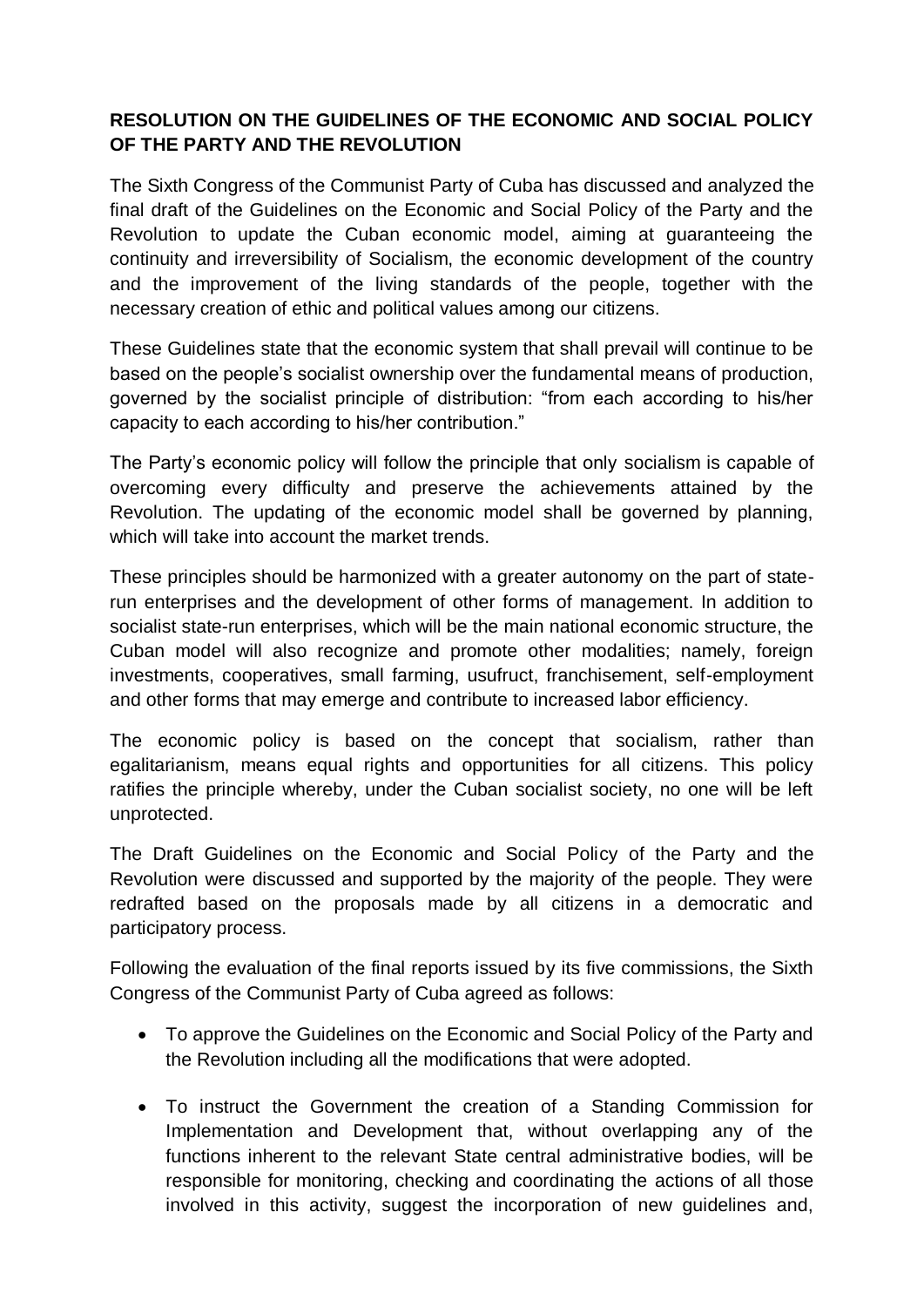together with the relevant organs, disseminate appropriate information about the process.

- To recommend to the National People's Power Assembly, the Government and all relevant bodies to draft and approve, as the case may be, the necessary legal rules to create the legal and institutional framework in support of the functional, structural and economic modifications that may be adopted.
- To entrust the Communist Party of Cuba with the responsibility of monitoring, promoting and demanding compliance with the Guidelines that have been approved, which presupposes greater economic knowledge by its cadres and members at all levels. The Plenum of the Central Committee of the Communist Party will evaluate at least twice a year the evolution of the economic model updating process and the execution of the Economic Plan.

# **INTRODUCTION**

The submission of Cuban economic policy quidelines to the  $6<sup>th</sup>$  Congress of the Cuban Communist Party requires an assessment of the existing economic conditions and the issues to be addressed, with regard paid to the main events and circumstances both internationally and nationally, since the date of last Congress.

Around the world, the international context has been characterized by a structural and systemic crisis that simultaneously combines economic, financial, environmental energy and food crises, with their strongest impact on the undeveloped countries.

Cuba operates an open economy that relies on foreign economic relations. As such, this country has not been spared from the lash this crisis, the effects of which are found in the instability of the prices for Cuban exports, the demand for the Cuban exports of goods and services, and greater restrictions to access foreign credit.

Between 1997 and 2009, as a result of the ebbs and flows in its export and import prices, Cuba incurred in a net loss of 10.9 billion dollars, as compared to 1997. On average, the purchasing power of Cuban exports of goods declined by 15%.

Cuba also experienced an intensification of the economic, financial and trade blockade consistently in place for half a century and imposed by the US. This blockade that has remained unchanged under the current US administration has meant significant losses.

However, since late 2004, new opportunities arose for Cuba's international integration, thanks to its membership in the Bolivarian Alliance for the Peoples of our Americas ("ALBA" for Spanish), which helped increase Cuba's revenue from its supply of services; in particular, health-care services to Venezuela and other countries in the region. Cuba also significantly expanded its financial and trading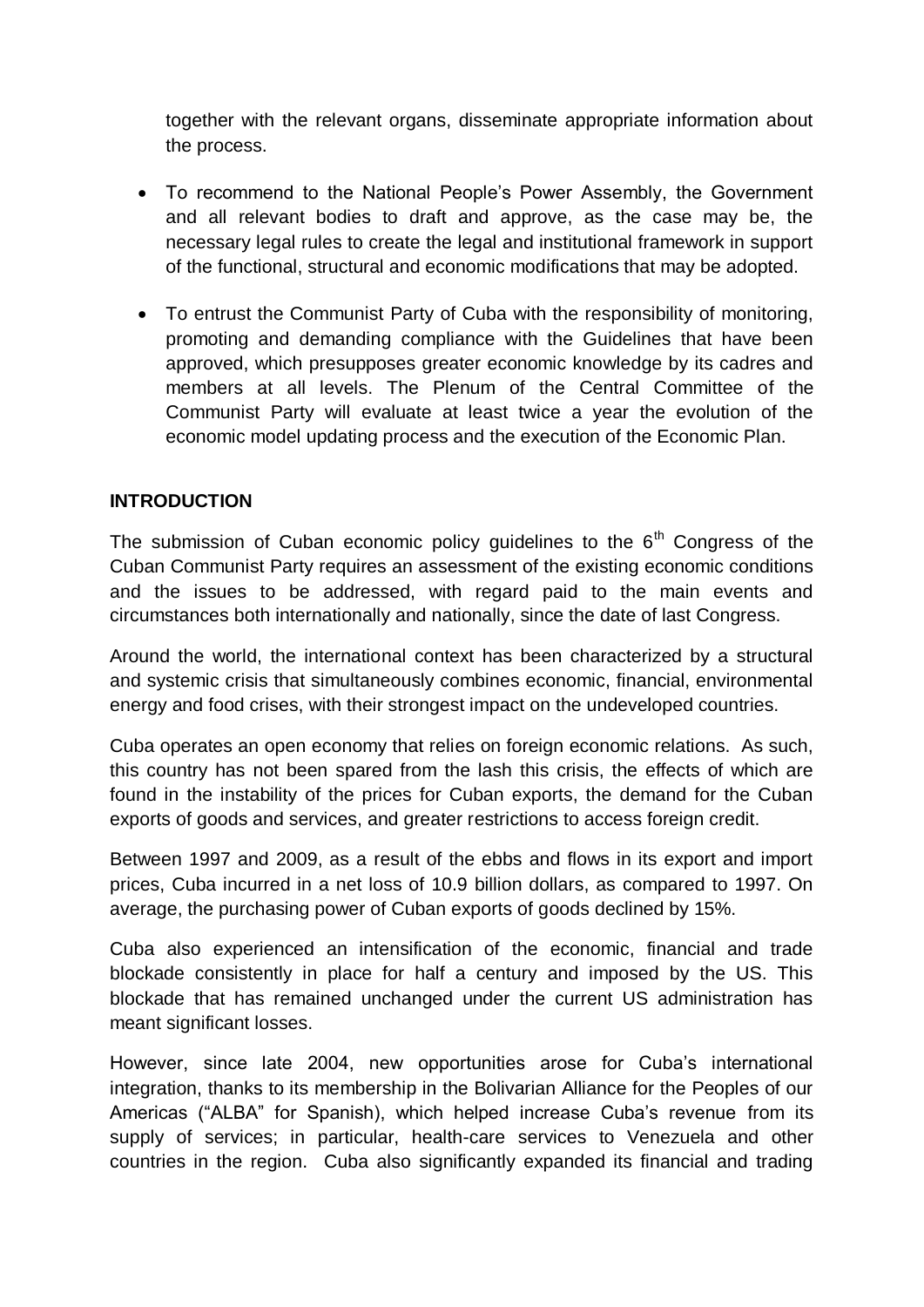relations with other foreign countries, including but not limited to China, Vietnam, Russia, Angola, Iran, Brazil and Algeria.

Within the same period, weather events caused important economic damages. Between 1998 and 2008, 16 hurricanes caused losses worth were worth 20.564 billion dollars and this number excludes the serious affectations derived from draught.

Domestically, Cuba has witnessed poor efficiency, a deterioration of its production base and infrastructure, and an aging and growth-stagnant population.

Beyond the goals defined in the Economic Resolution adopted at the  $5<sup>th</sup>$  Congress. during this period, Cuba was forced to amend certain policies in order to address the complex issues arising from the international and domestic contexts.

In regards to the Cuban economic operation, as of 2003, the allocation and utilization of foreign exchange were subjected to heavy centralization.

Since 2005, it became apparent that the Cuban economy had limitations to solve the deficit in its balance of payments, the retentions by banks of overseas transfers and the high volume of its overdue payables. This situation introduced serious strains in economic management and led to the application of a number of measures, including as follows:

- Institutional strengthening, including the reorganization of the State and Government;
- Emphasis was placed on the concept that the economic plans must be adjusted to available resources;
- Priority was given to the growth and diversification of exports and the substitution of imports, with special programs and actions implemented in their support, including closed financing schemes that allow for the utilization of foreign exchange in a decentralized fashion;
- The capital investment policy was revised and reoriented for a more comprehensive application and in the avoidance of resource immobilization and other inefficiencies. In keeping with this measure, the available foreign credits were relocated to projects that may have the strongest impact on the Cuban balance of payments.
- Cuba's foreign debt repayments were rescheduled.
- The structure and operation of the agricultural sector were reformed. Legislative Decree no. 259 was enacted to distribute fallow State-owned land under usufruct for the purpose of increasing food output and reducing food imports.
- Additional measures were adopted to conserve energy, including organizational changes, such as the restructure of cargo transportation.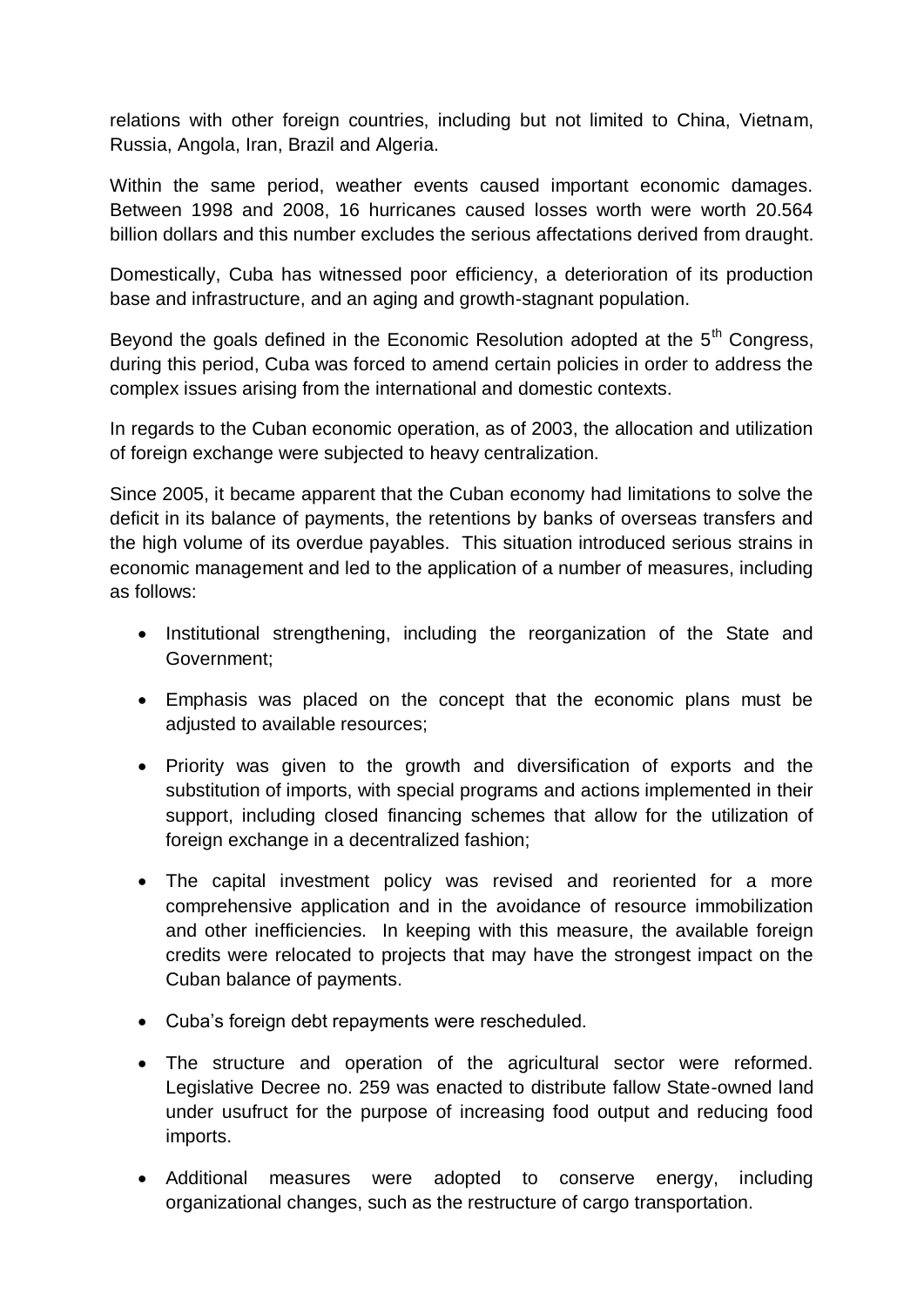- A significant number of strategic industrial projects were started for the future development of the country;
- In order to mitigate the burden shouldered by the State in the provision of certain services, a number of experiments were initiated, including but not limited to the replacement of workers' canteens and transportation services for other modalities and the operation of barbershops, beauty parlors and taxi services under franchises allocated to their employees.

In spite of the aforementioned measures, the existing picture is so complex that the main limitations to economic performance have not been removed. Therefore, the following will be required:

- Put in exploitation the existing idle land representing 50% of the total arable acreage, and increase agricultural yields;
- Recover Cuba's traditional export capacity; steadily increase and diversify the exports of goods and services; and reduce the high reliance on imports in order to reverse the existing conditions of the country's foreign-exchange availability
- Identify alternative sources of financing in order to stem the deterioration of the country's industrial base and productive infrastructure;
- Allocate more decision-making powers to companies within the confines of the existing plan and effectively promote local initiatives as a way to maximize territorial economic development in a sustainable fashion;
- Restructure employment and wages, with consideration given to non-State management formulas where desirable, with a view to eliminating bloated payrolls in all the economic sectors and making sure that labor occupation becomes the main source of income for the individual;
- Increase labor productivity; strengthen occupational discipline; enhance the motivating nature of wages and incentives; and eliminate egalitarian practices in income distribution and redistribution; and as part of this process, the removal of unduly free benefits and excessive individual subsidies will be required;
- Strengthen the coordination among the macroeconomic policies and complete the studies on the elimination of the dual currency circulation and the improvement of the exchange policy.
- The Cuban economic management through a planning system has so far focused on the existing foreign trade and exchange issues. Compounded by a poor integration among the objectives of the national economic plan, this approach led steady inconsistencies and disproportions between individual company plans and the national economic plan.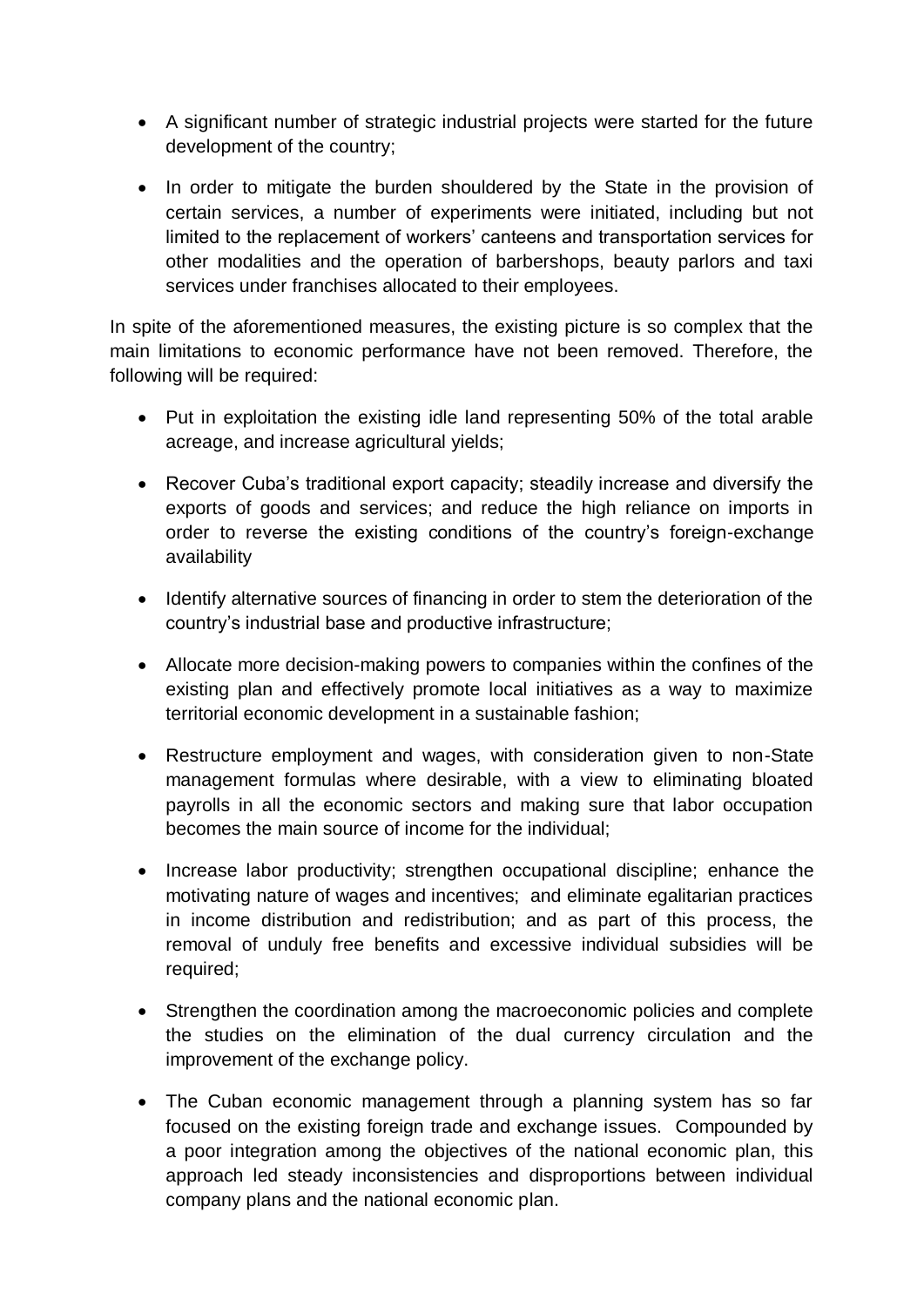The solution of these highly complex issues requires a strategic mid and long-term vision. For this reason, between mid 2009 and May 2010, the Ministry of Economy and Planning, in consultation with other government agencies, developed an economic forecast to 2015.

This exercise showed that finding a solution to the existing macroeconomic imbalances and inefficiencies is indispensable for Cuba's future development; consequently, based on the approved forecast, the economic policy for the period 2011-2015 is expected to address the aforementioned issues.

# **GUIDELINES OF THE ECONOMIC AND SOCIAL POLICY OF THE PARTY AND THE REVOLUTION**

The economic system that will prevail in Cuba will continue to be based on the socialist ownership by the entire people of the fundamental means of production and will be governed by the socialist distribution principle "from each according to his/her capacity, and to each according to his/her contribution."

In this new stage, the economic policy will be built on with the principle that only socialism is capable of overcoming difficulties and preserving the achievements of the Revolution, and that planning, rather than the market, shall prevail in the process of updating the Cuban economic model. A central economic planning and the regular oversight functions exercised by the State, the Government and their institutions will be the guarantors of an efficient system operation.

These principles must be implemented in harmony with greater independence allocated to the State-owned companies and the introduction non-State management formulas for the supply of goods and services in a manner that unleashes the potential of the productive forces, increases production and improves the living standards of the population.

These objectives require the promotion of an economic culture in the entire population, the training of cadres and the preservation of ethical principles, combined with a sense of duty and revolutionary sensitivity as critical characteristics of day-today behavior.

The recommended economic policy is guided by the principle that socialism is about equal rights and opportunities for all citizens, rather than egalitarianism. -Work is a right and a duty, as well as a source of motivation for every citizen's selfaccomplishment, and must be remunerated in accordance to its quantity and quality.

Given the present conditions and the foreseeable international situation, the economic policy shall be aimed at addressing economic problems through two types of solutions that require mutual coherence: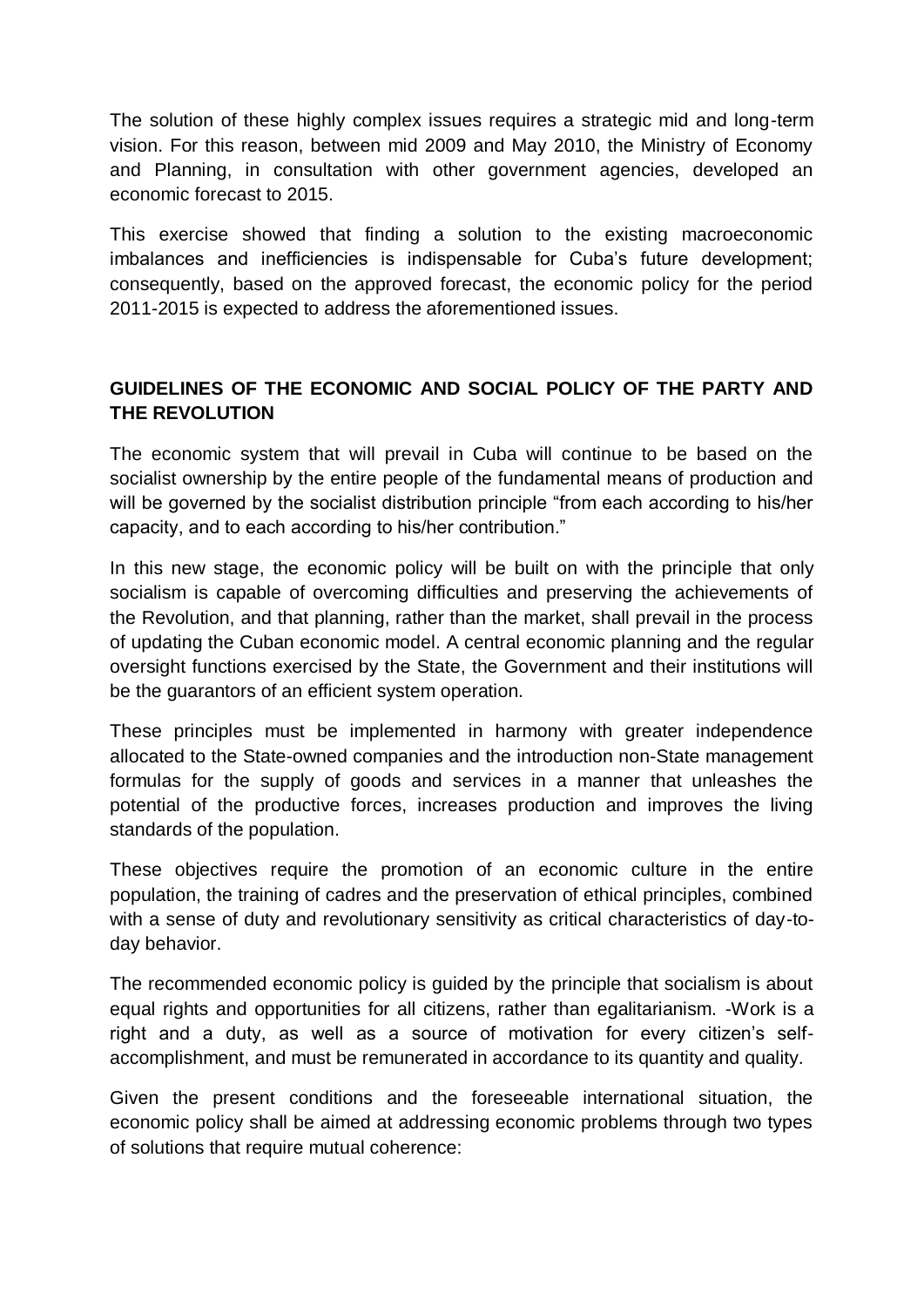- Short-term solutions that eradicate the deficit in the balance of payments, maximize export earnings and substitute imports, while eliminating the issues that immediately impact economic efficiency, motivation to work, and income distribution and creating the necessary infrastructural and productive conditions that facilitate the transit to a higher stage development.
- Longer term sustainable development solutions that provide for a high level of food and energy self-sufficiency, an efficient use of the human potential and a high competitiveness in traditional productions, as well as the development of new goods and services of high value added.

The update of the Cuban economic model and the implementation of its related measures will be guided by the principle that no one will be left unprotected in the Cuban society.

In view of the above, the following guidelines for each and every economic sector have been identified.

The Guidelines of the Economic and Social Policy express the people's will, as enshrined in the policy of the Party, the State and Government of the Republic of Cuba, to update the Cuban economic model in order to guarantee the continuous and irreversible nature of Socialism, support the country's economic development and improve the living standards of the population, combined with the necessary creation of ethical and political values in our citizens.

The design of these guidelines has taken into consideration past experiences, the world's present and foreseeable political and economic picture and the situation of the Cuban economy in this context, and has been supported by the results from the mid-term projections.

# **I ECONOMIC MANAGEMENT MODEL**

GENERAL GUIDELINES

- 1. The socialist planning system will continue to be the main national management tool of the national economy. Its methodology and organization and control must be modified. Economic planning will influence on the market and take into account its characteristics.
- 2. The management model recognizes and encourages socialist State-owned companies – the main national economic modality - as well as the foreign investment forms described in the law (e.g., joint ventures and international association contracts), cooperatives, small farming, usufruct, franchisement, self-employment and other economic forms that may altogether contribute to increased efficiency.
- 3. In the forms of non-State management, the concentration of property in the hands of any natural or legal person shall not be allowed.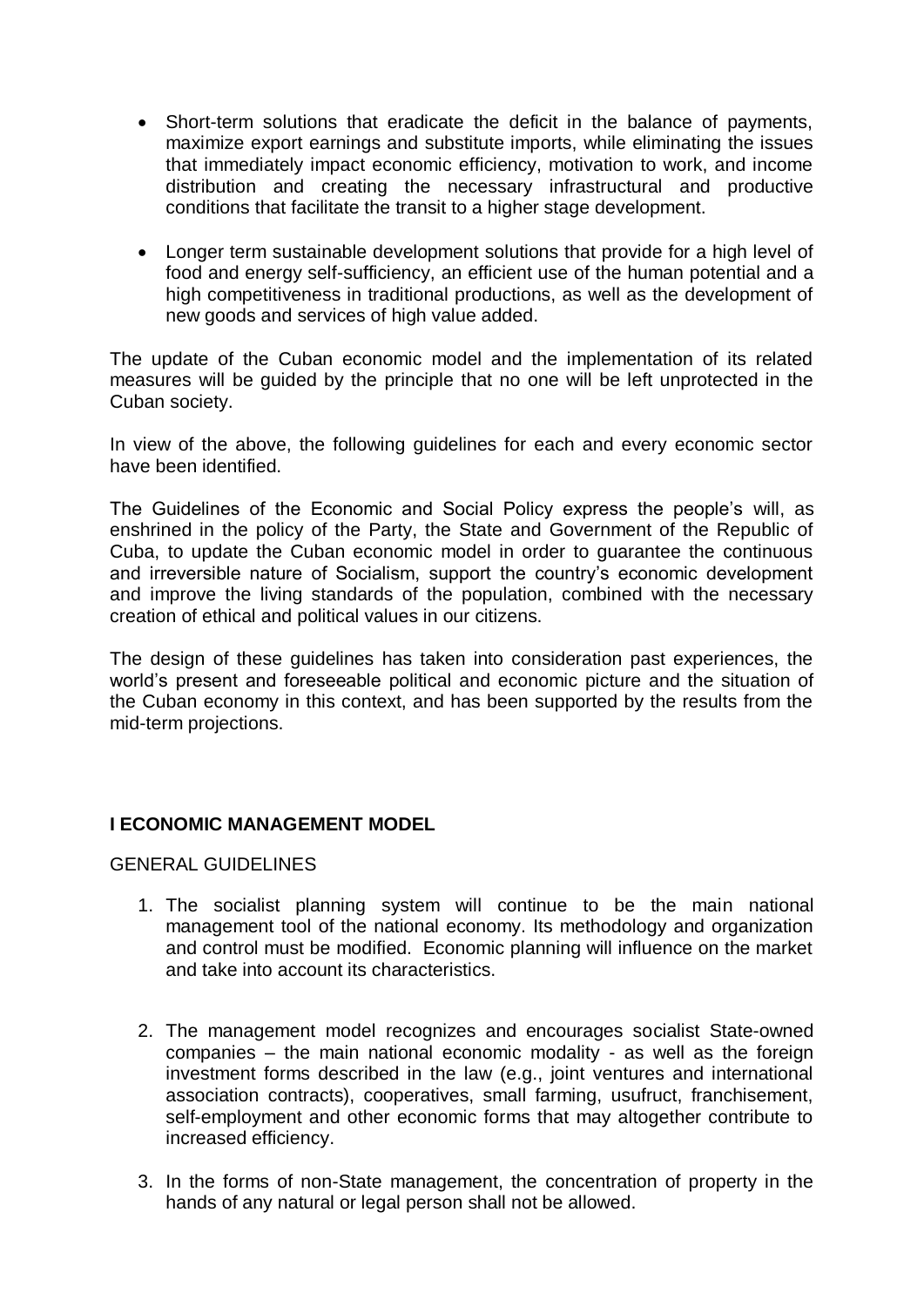- 4. The structural, functional, organizational and economic changes in the business sector, State-funded entities and the entire State administrative apparatus will be introduced on the basis of a schedule, in an orderly and disciplined way and in compliance with the policy that has been approved. Workers shall be informed of the process and their recommendations shall be listened to, all of which will require training at every level to facilitate their implementation.
- 5. Planning shall include State-owned companies, the Government funded entities, the international economic associations, and also regulate other applicable forms of non-State management. Planning shall be more objective at all levels. The new planning methods will modify economic control methods. Territorial planning shall take into consideration these transformations.
- 6. The separation between State and business functions shall be a gradual and orderly process. The definition of standards is key to the satisfaction of the proposed targets.
- 7. It is necessary that the country's business system be made up of efficient, effective and well organized firms and new oversight business management organizations be established. Intercompany cooperation shall be promoted for higher efficiency and better quality. Legal instruments shall be defined to regulate the above.
- 8. The increase in the powers vested upon entity managers shall be associated with their higher responsibility for efficiency, effectiveness and for their control of labor utilization, financial and material resources, coupled with the requirement on the executives to account for their decisions, actions and omissions that lead to economic damages.
- 9. Markets shall be created for the wholesale provision and lease of equipment, supplies and implements without subsidies to enterprises, State-funded entities and non-State organizations.
- 10.The business relations between companies, State-funded entities and non-State organizations shall be formalized in economic contracts. The quality of the negotiation, drafting, execution and operation of these contracts, as well as the claims arising from their terms and the oversight of their compliance shall be a requirement and an essential tool for economic management.

# BUSINESS SECTOR

11.The external oversight of the management of any entity will be mainly based on economic and financial mechanisms, without excluding the administrative mechanisms. The current burden meant by such supervision activities will be reduced and the reporting systems will be more rational.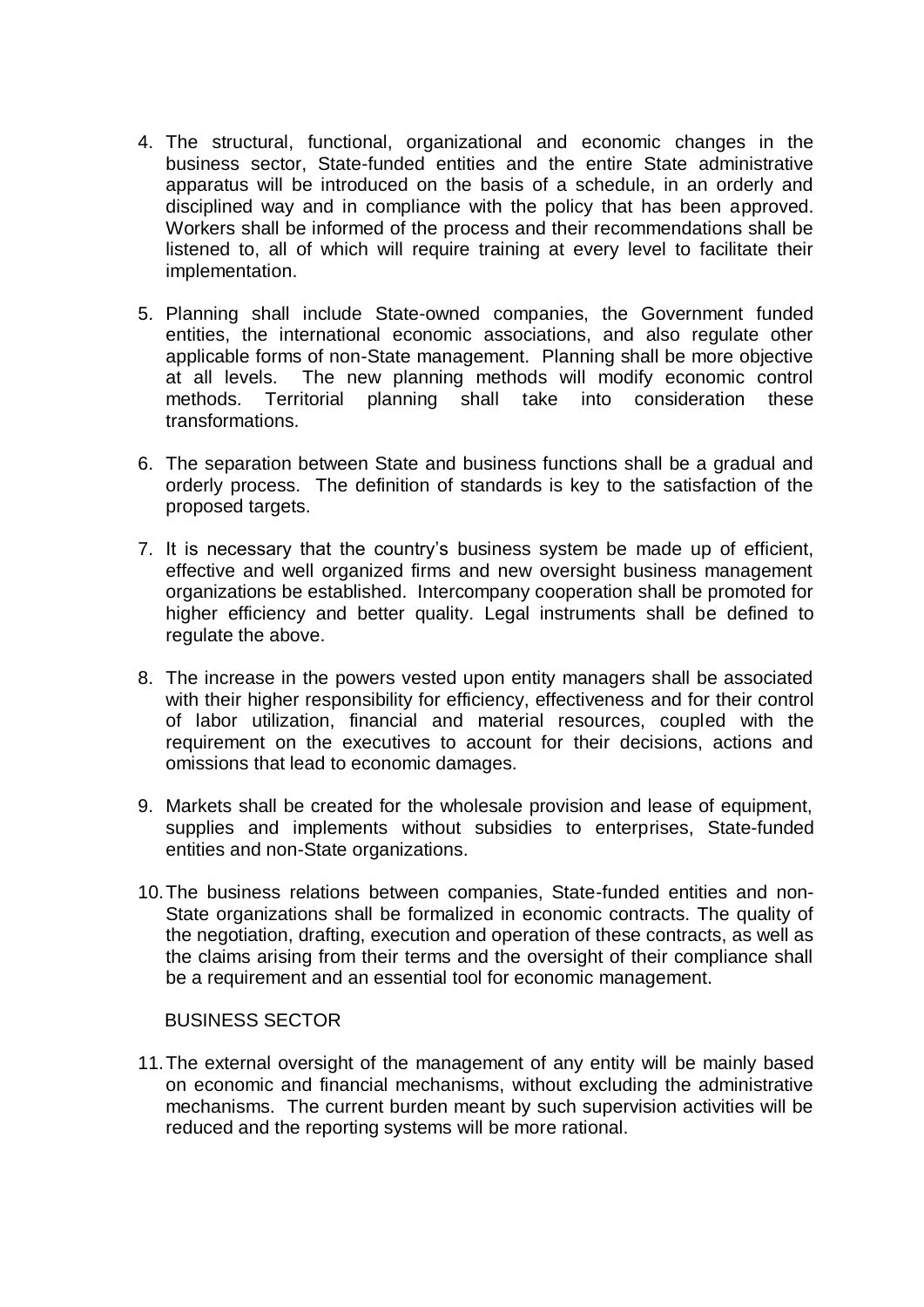- 12.Increased powers and obligations make it indispensible to require that the entities and their managers act ethically and that entities' internal controls are strengthened in order to achieve the expected results in the performance of their plans and satisfaction of their goals with efficiency, order, discipline and strict adherence to the laws.
- 13.The powers and financial instruments that enterprises shall use in the management of their production of goods and services shall be clearly defined. The corporate objects will be more flexible to make sure that each entity may maximize its potential within the existing regulations.
- 14.The internal finances of companies shall not be intervened by any unrelated entity. This intervention shall only occur in compliance with legally established procedures.
- 15.The Business Management Improvement Program will be integrated with the policies defined in the Economic Model for more efficient and competitive companies.
- 16.Each enterprise shall control and manage its working capital and capital expenditures within the limits allowed by the plan.
- 17.The State-run companies and cooperatives that steadily post losses and insufficient working capital in their balance sheets or are unable to meet their obligations with their assets, or whose financial audits render negative results, shall be subject to liquidation or converted to any other form of non-State organization in compliance with the regulations on this matter.
- 18.The subsidies on losses allocated to companies shall be eliminated. As a rule, they shall not funded by the State for their production of goods and services.
- 19.Subject to observance of their commitments with the State and compliance with the existing requirements, the companies may use their after-tax profits to create funds for development, investments and incentive payments to their workers.
- 20.The remuneration payable to the managers and employees of State-run companies and non-State organizations will be based on the end results of their business.
- 21.Each company and cooperative shall pay to the Municipal Administration Council with jurisdiction over its business operations, a territorial tax, that will be set centrally according to the specific characteristics of each municipality, as a contribution to local development.
- 22.Each company will allocate a portion of its after-tax earnings to a pool established by its parent house to offset any financial imbalances.
- 23.Each company will have authority to approve its organizational chart, subject to compliance with the indicators defined in the plan, which shall help avoid unnecessary overstaffing.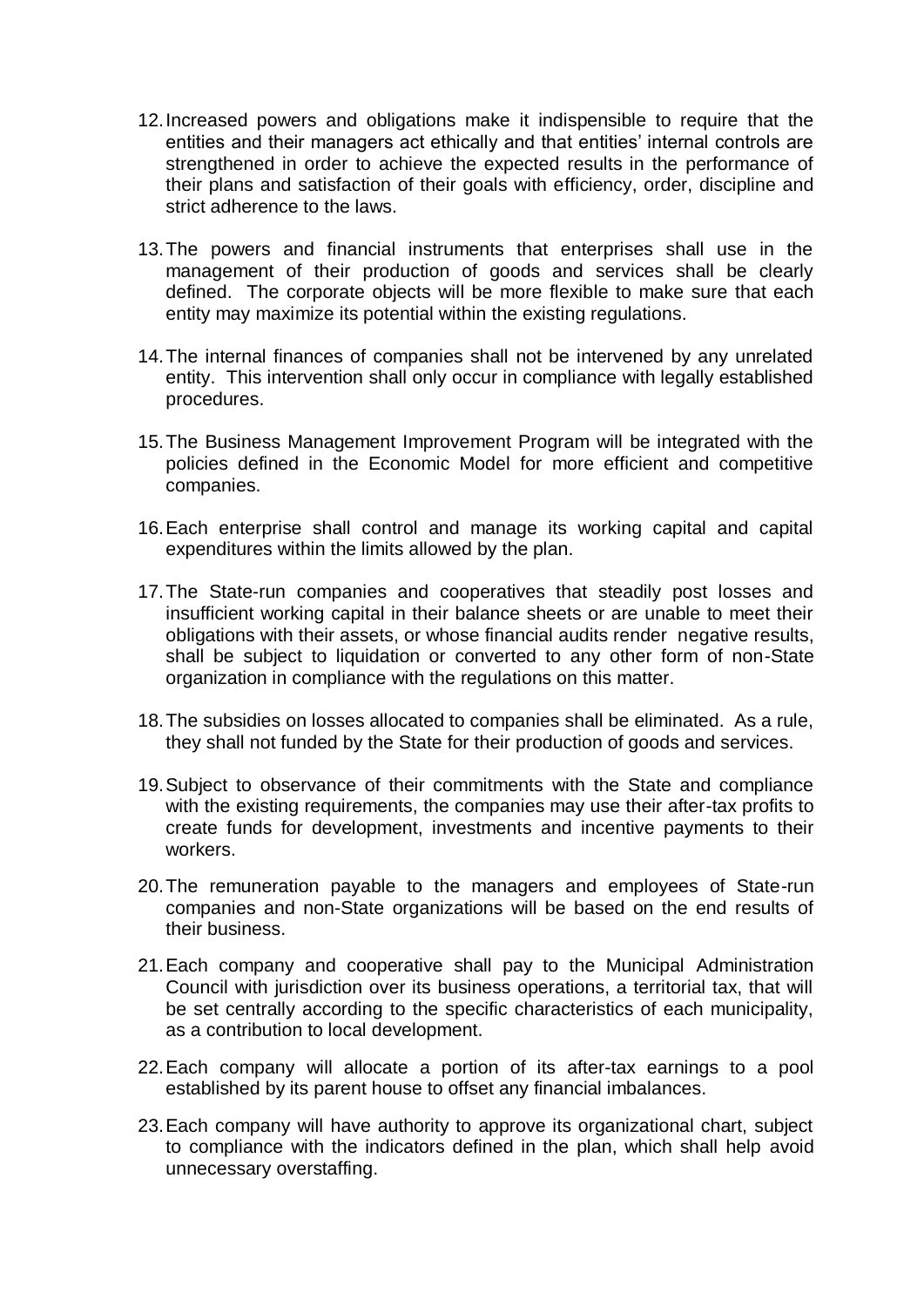24.The research organization that is involved in the supply of goods and services must be a member of a business group or parent house, where possible, in a manner that its research activities can be effectively associated with its productions.

# **COOPERATIVES**

- 25.Grade 1 cooperatives shall be established as a socialist form of joint ownership in various sectors. A cooperative is a business organization that owns its estate and represents a distinct legal person. Its members are individuals who contribute assets or labor and its purpose is to supply useful goods and services to society and its costs are covered with its own income.
- 26.The legal instrument that regulates the cooperatives must make sure that this organization, as form of social property, is not sold or otherwise assigned in ownership to any other cooperative or any non-State organization or any natural person.
- 27.A cooperative maintains contractual relations with other cooperatives, companies, State-funded entities and other non-State organizations. After satisfying its commitment with the State, the cooperative may pursue sales operations free from intermediaries and in accordance with the business activity it is authorized to perform.
- 28.Subject to compliance with the appropriate laws and after observance of its tax and contribution obligations, each cooperative determines the income payable to its employees and the distribution of its profits.
- 29.Grade 2 cooperatives shall be formed and the partners of which shall be Grade 1 cooperatives. A Grade 2 Cooperative shall represent a separate legal person that owns assets. The purpose of this cooperative is to pursue supplementary related activities or conduct operations that add value to the goods and services of its partners (such as production, service and marketing operations) or carry out joint sales and purchases for greater efficiency.

# STATE-FUNDED ENTITIES

- 30.A State-funded entity discharges State, government and other functions, including but not limited to the provision of health-care and educational services. These organizations have definite corporate object, mandate and obligations.
- 31.The number of State-funded entities will be minimized to a number that secures the discharge of their functions. This reduction will be governed by the principle of maximizing the State budget savings on material and financial resources and ensuring an efficient and quality service.
- 32.State-funded entities will not be established for the supply of goods and/or services. The State-funded entity that can cover its costs with its income and generate a margin will either become a self-financed organization that will continue to discharge its original functions and powers, or subject to prior approval, it shall be converted into a business corporation.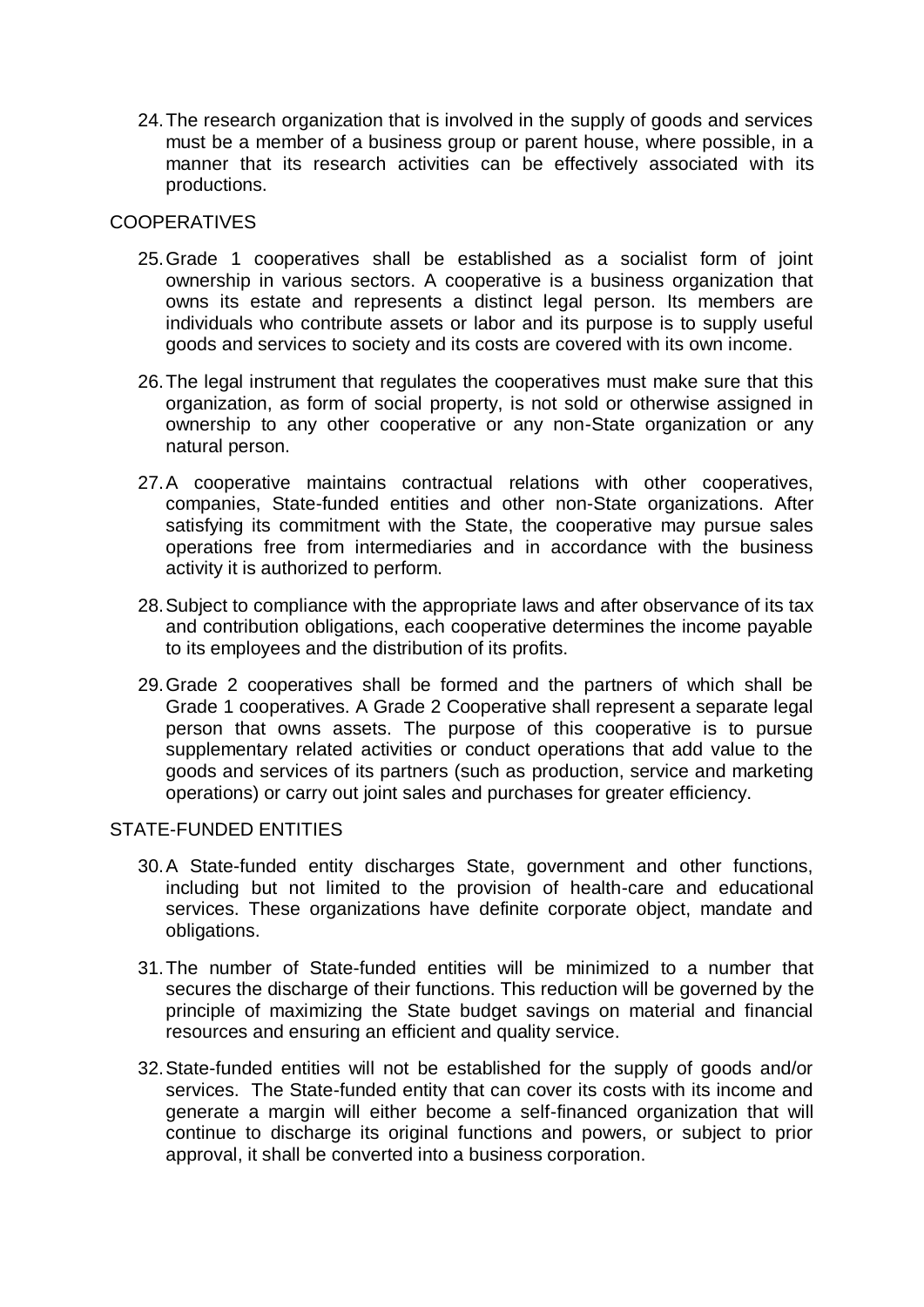- 33.The State-funded entity can cover only part of its costs with its income will receive approval for the portion of its costs that will be funded by the State Budget.
- 34.A management system will be designed for the economic operation and oversight of the State-funded entities, and the accounting function of these entities will be simplified.

#### **TERRITORIES**

- 35.The Provincial and Municipal Administration Councils will discharge State duties and will not intervene directly in the management of any business.
- 36.The state functions exercised by provincial and municipal sectorial offices will be defined in relation to the functions discharged by the Central Government Bodies, and the applicable scopes of competence, links, operating rules and working methodologies of each authority will be identified.
- 37.The implementation of local projects by Municipal Administration Councils, in particular for food production, is a work strategy for municipal food selfreliance. Mini-industries and service centers must be promoted on the principle of financial sustainability as a key feature that must be harmoniously consistent with both the municipal goals and the objectives of the national economic plan. Upon their completion, the local projects will be managed by organizations based in the municipality.

# **II. MACROECONOMIC POLICIES**

# GENERAL GUIDELINES

- 38.Provide for greater coordination between the objectives of the national economic plan, on the one hand, and the design and scope of the monetary and fiscal policies, on the other.
- 39.Achieve a positive foreign-exchange balance that is based on an appropriate ratio between income and expenses in convertible currency in keeping with the economic performance.
- 40.Make sure that the actual wealth is properly distributed between immediate consumption and accumulation. Establish a proper ratio between the consumption based on personal income and the consumption based on public funds in a manner that encourages labor productivity.

In the supply of goods and services, the planning process must:

- 41.Make sure that the ratio between the growth in labor productivity and the growth in average labor wages will not deteriorate the internal monetary balance and the national economic efficiency;
- 42.Make sure that the steady growth in economic efficiency becomes the basis for economic development, helps gradually reduce the levels of State support, and to the extent possible, contributes to an improved supply of essential goods and services to the population;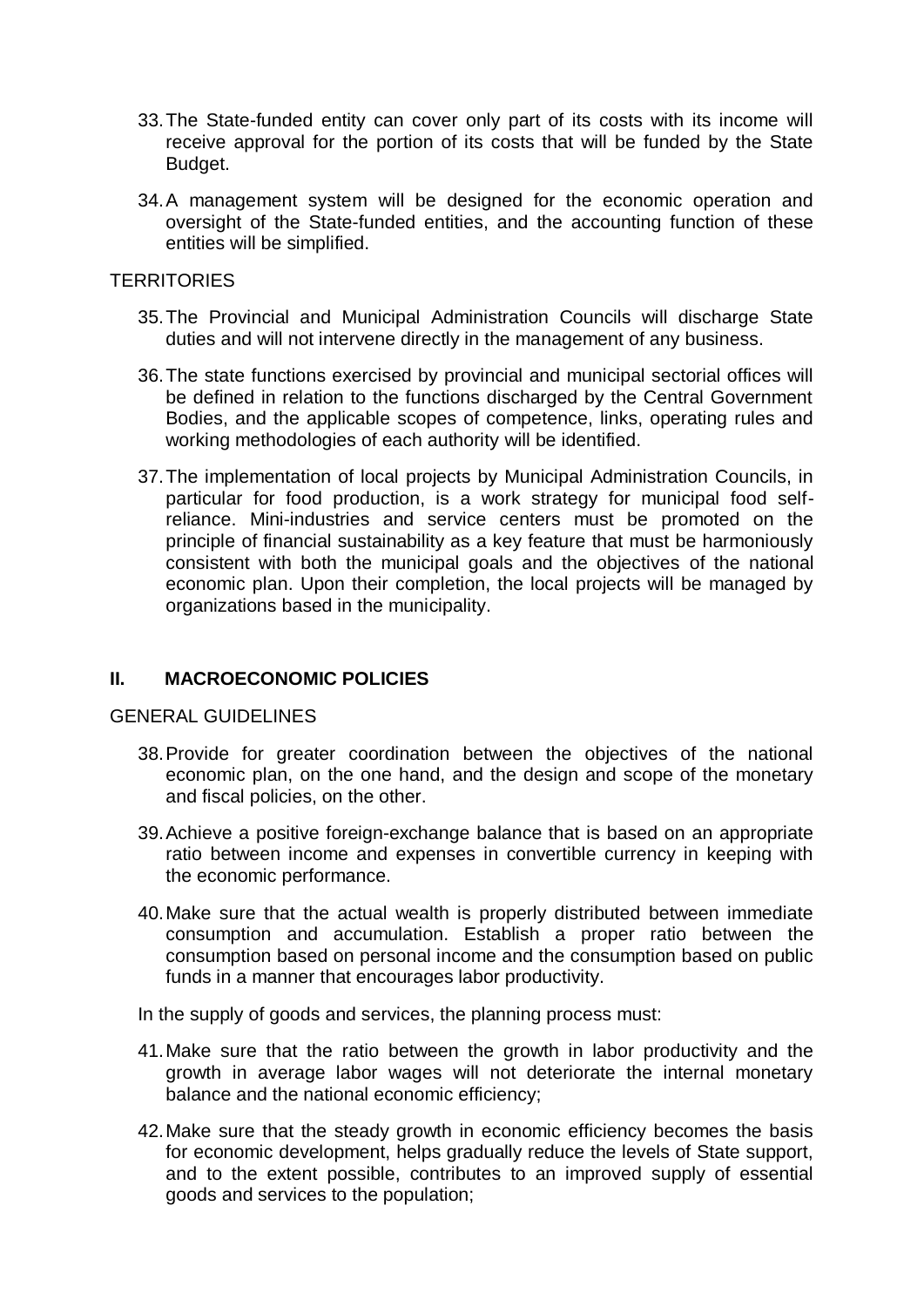- 43.Guarantee that the sectors responsible for the increase in the country's material wealth have the dynamics required to ensure adequate availability of the resources needed to render social services;
- 44.Make sure that a proper ratio exists between the import component of the domestic productions and the economy's capacity to generate foreign exchange earnings;

#### MONETARY POLICY

- 45.The short, medium and long term monetary planning must achieve an overall internal-external monetary balance.
- 46.Design a monetary policy that regulates both the money supply and the levels of credit in accordance with the existing plan in order to help attain stability in foreign exchange ratio and purchasing power of the local currency, as well as promote an orderly economic development.
- 47.In keeping with the monetary policy, proper money issuing rules must be designed and indicators for supply controls must be applied on a timely basis.
- 48.A more rational and warranted interest-rate system must be structured and the application of monetary policy instruments must be maximized as a way to manage occasional monetary imbalances on the basis of stronger relations among the member institutions of the national banking system.
- 49.The balance between the money supply in the hands of the population and the money circulation in the retail sector, as well as the need to manage this balance on a planned basis, shall continue to be a key instrument for attaining a monetary and exchange stability within the public. The aforementioned represents a requirement to restore the applicability of the law of socialist distribution: "from each, according to his/her capacity, and to each, according to his/her contribution."
- 50.Implement a credit policy primarily designed to support the activities that stimulate the national production, generate foreign exchange earnings and/or substitute imports, as well as any other activities that secure economic and social development.
- 51.Design mechanisms and conditions that secure the expeditious supply and repayment of credits.
- 52.The supply of credits to the individual for the purchase of goods and services must be increased and diversified with regard paid to the security requirements imposed by banks, the borrower's repayment capacity, an appropriate monetary balance and the planned macroeconomic indicators.
- 53.Provide necessary banking services, including the supply of credit to organizations under non-State management modalities, in support of their proper operation. Consideration shall be given to the creation of capitalization accounts for equipment purchases and other purposes.
- 54.Make sure that a proper ratio exists between the interest rates on bank deposits and the interest rates on bank credits.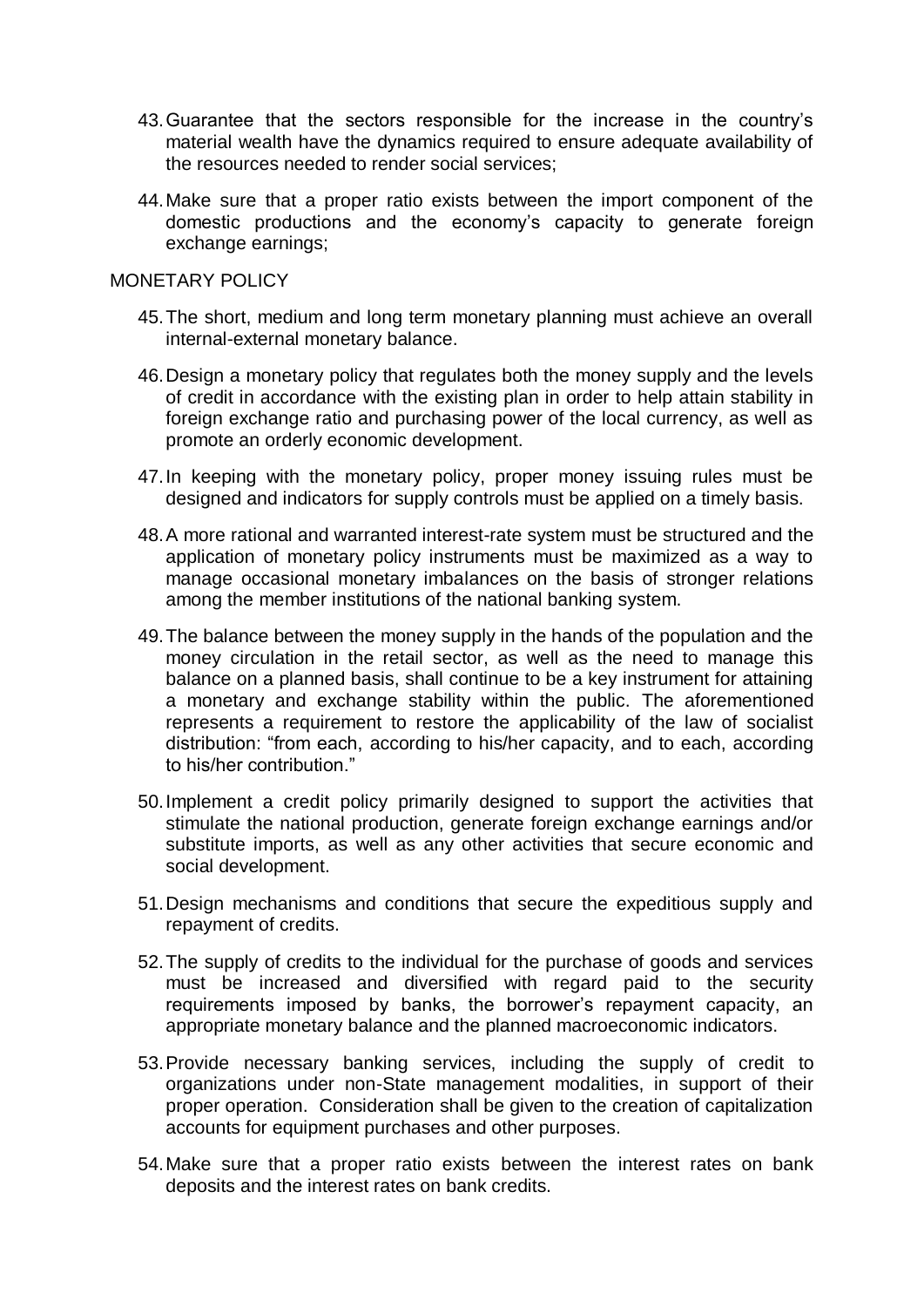# EXCHANGE POLICY

55.Progress will be made toward the establishment of a single currency on the basis of labor productivity and effective distribution and redistribution mechanisms. The complexity of this goal will require rigorous preparation and implementation, both objectively and subjectively.

# FISCAL POLICY

- 56.The fiscal policy is expected to contribute to a steady increase in economic efficiency and in revenue to the State Budget for the purpose of supporting public expenditures at the planned levels and in the interest of maintaining a proper financial balance, with regard paid to the specific characteristics of our economic model.
- 57.The taxation system will be based on the principles of generality and equity of the tax burden. Its implementation shall take into account the financial capacity of the taxpayers and the characteristics of individual territories. Higher taxes shall be levied on higher income as a way to mitigate the inequalities among citizens.
- 58.A special, differential and flexible tax system will be introduced as a way to stimulate farm production.
- 59.Consideration will be given to the application of tax incentives that promote an orderly development of non-State management modalities.
- 60.The scope of the taxation system must be expanded gradually as an effective tool for income redistribution and in support of the implementation of policies that help improve the economic management model.
- 61.Tax incentives will be maintained for the promotion of domestic production in key economic sectors; in particular, the export and import-substitution productions, as well as for the local development and environmental protection.
- 62.The role of the tariff system in the economic model must be updated, with priority given to the preferred tariff regimes and allowances that may be deemed desirable on the principle that the export and import-substitution productions must be cost effective.
- 63.A tax culture and a social responsibility must be instilled in the individuals and institutions, so that tax obligations are fully observed, the civic values of the contributions in support of social expenditures are promoted, and high levels of fiscal discipline are attained.
- 64.The budgeted costs will be consistent with the financial resources generated by the country's economy and the use of these resources will be rational, in order to support the planned levels of activity, without any adverse impact on quality.
- 65.The fiscal control mechanisms will be reinforced to make sure that tax obligations are observed and the State assets are preserved and utilized rationally.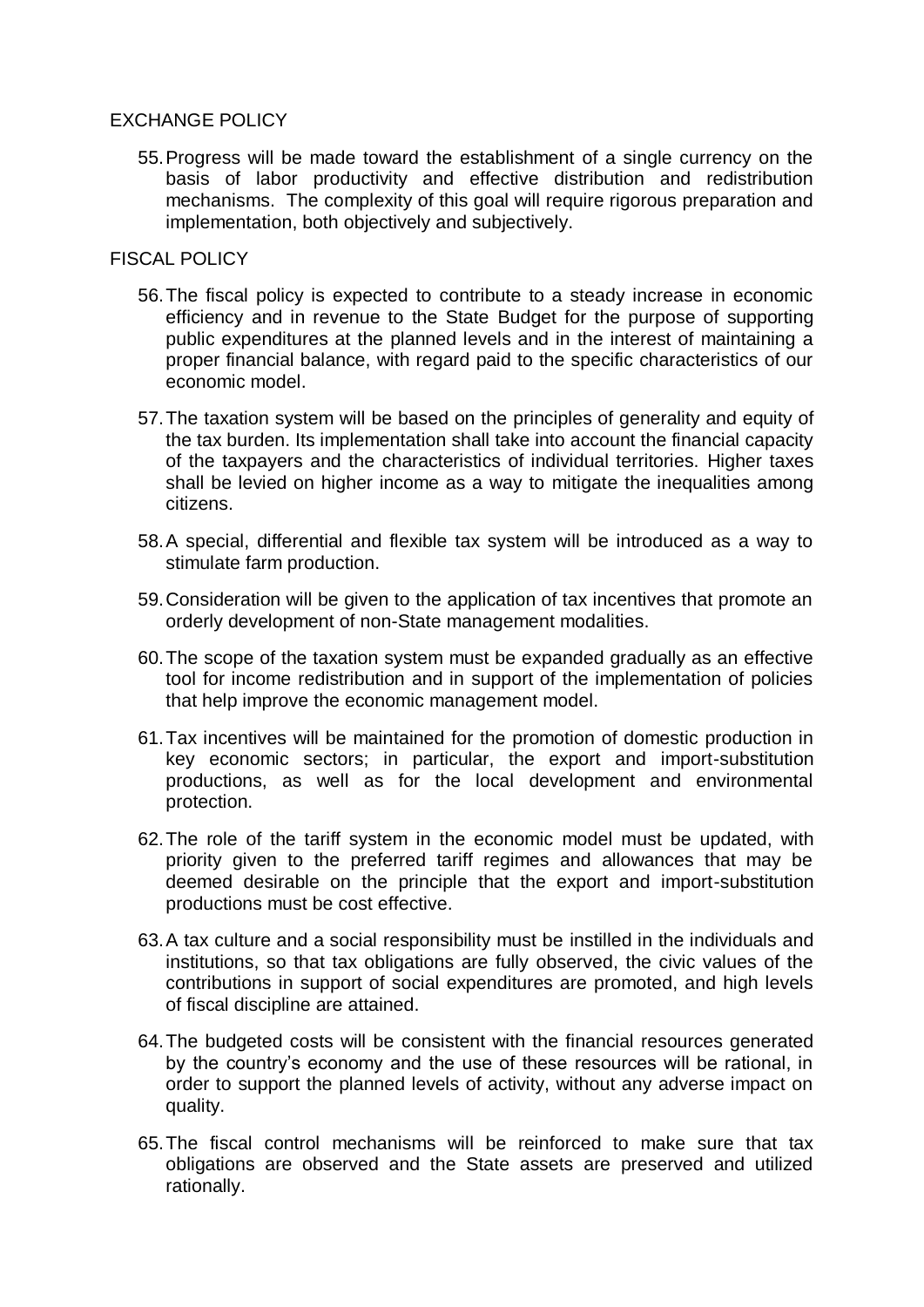- 66.Pricing policies will be designed consistently with the updated economic model.
- 67.The pricing structure will be revised thoroughly, so that it correctly reflects the economic events, stimulates efficiency, increases exports, substitutes imports.
- 68.The pricing for goods and services that are subject to regulation for social and economic reasons will continue to be determined centrally and the pricing for any other goods and services will be decentralized.
- 69.The excessive subsidies on goods and services and unduly free benefits will continue to be eliminated gradually. The retail pricing will be formed on the basis of costs and without inefficiency cover-ups and with regard paid to the people's income levels.
- 70.The quality-price ratio between similar products and services supplied in the State-run network must be improved in the avoidance of unwarranted price differences.
- 71.Measures will be introduced in order to propitiate, to the extent possible, the price stability of non-State supplies; in particular, the supplies of goods and services that satisfy basic needs of the population, with consideration given to the economic conditions.

# **III. EXTERNAL ECONOMIC POLICY**

GENERAL GUIDELINES

- 72.Trade, tax, credit, tariff, labor and other policies must implemented in a comprehensive fashion so as to generate the results expected from the Cuban foreign trade in terms of export development and effective import substitution, as soon as possible.
- 73.Diligent efforts must be pursued to enhance Cuba's credibility in its international economic relations by strictly observing all the commitments that have been entered into.
- 74.Utmost attention must continue to be paid to the selection and oversight of the cadres charged with the promotion of Cuba's international economic interests; in particular, to their ethical conduct and technical training. The economic, financial, technical and legal skills of the different negotiating teams or groups must be strengthened.
- 75.The principle that the "decision maker is not the negotiator" must be applied in every Cuban activity associated with international economic relations.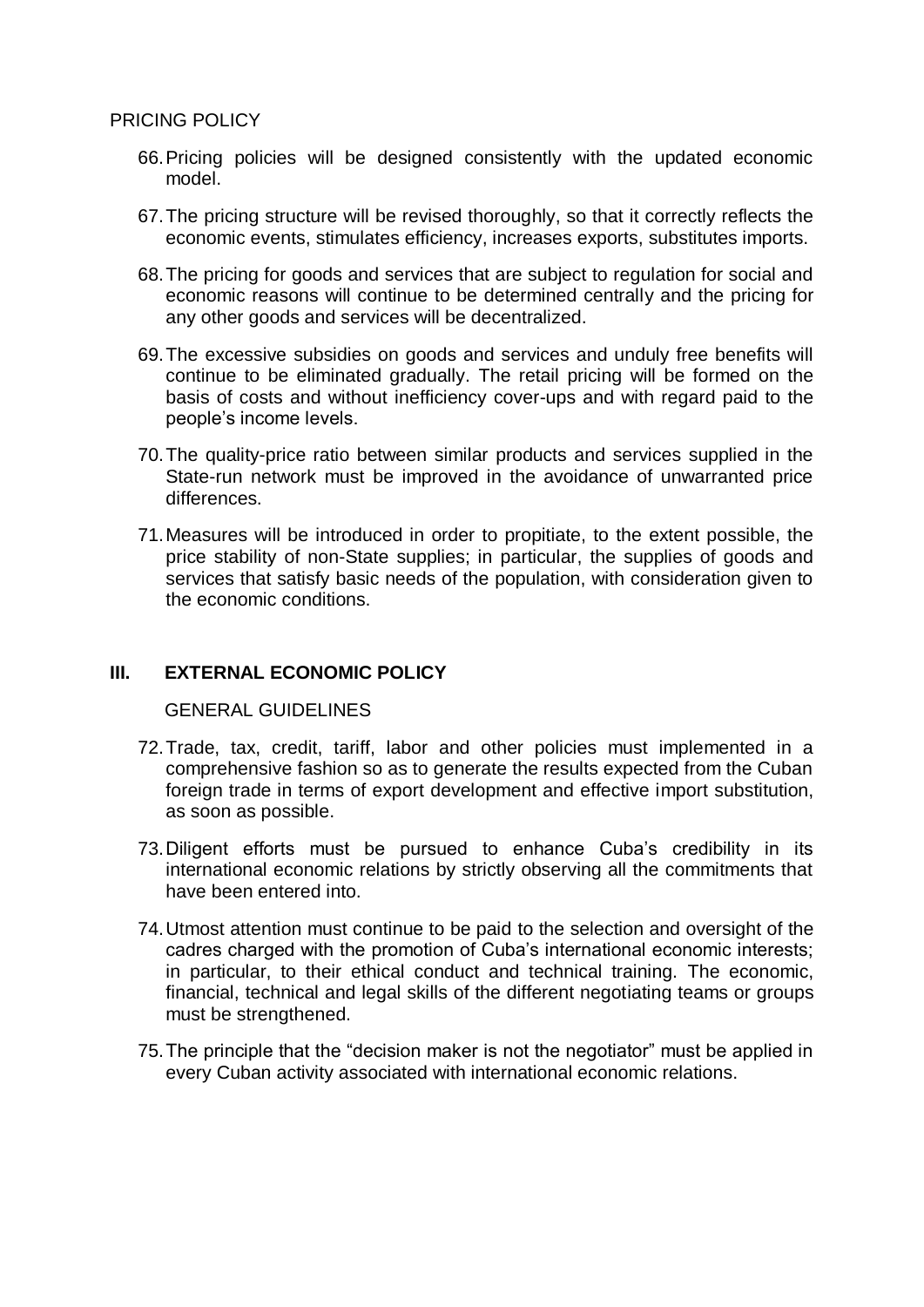# FOREIGN TRADE

- 76.Export earnings from goods and services must be increased and enhanced, and for this purpose, solutions must be identified for the domestic obstacles to exports today. Real national export awareness must be instilled at all levels and the important and strategic decisions must be supported by with objective and updated market research studies.
- 77.The export markets for Cuba's goods and services must be diversified. Priority and focus must be maintained in respect of Cuba's main partners. Greater stability must be achieved in income generation.
- 78.The exports of goods and services must be diversified, with preference given to exports of greater value added and technology content.
- 79.The price locking mechanisms for Cuba's commodity exports (such as nickel, sugar, petroleum and coffee, among others) must be expanded and reinforced as a way to realize the planned prices.
- 80.A comprehensive strategy must be designed for the export of services, in particular, professional services, with priority given to the sale of technology applications and projects and a flexible consideration to the hire of individual labor. An appropriate legal framework and efficient marketing structures must be developed with capacity to promote partnerships with foreign capital as a way to secure the maximized utilization of Cuba's existing potential.
- 81.A strategy must be designed and implemented to secure new markets for the export of both health-care services and Cuban medical and pharmaceutical products.
- 82.The export markets for seafood (lobster and shrimp) must be recovered and maximized, and the current marketing schemes must be revised to reflect additional flexibility.
- 83.The Cuban export companies and related entities must make sure that their goods and services satisfy the highest quality standards.
- 84.The production cycle of export supplies must be secured and appropriate systems must be designed for this purpose.
- 85.The Cuban import operations must be more efficient and rational, with emphasis on quality. The companies involved in foreign trade transactions must be reorganized with a better allocation of authorized imports among these entities, so that the country's purchasing power can be effectively utilized.
- 86.The import operation efficiency must be increased by, inter alia, the development of a wholesale market, and in particular, the reorganization of the consignment business.
- 87.An effective import-substitution process must be propitiated by the introduction of mechanisms that encourage and support, to the extent possible, a maximum utilization of Cuba's existing capacities in the agricultural, industrial, service and human-resource sectors.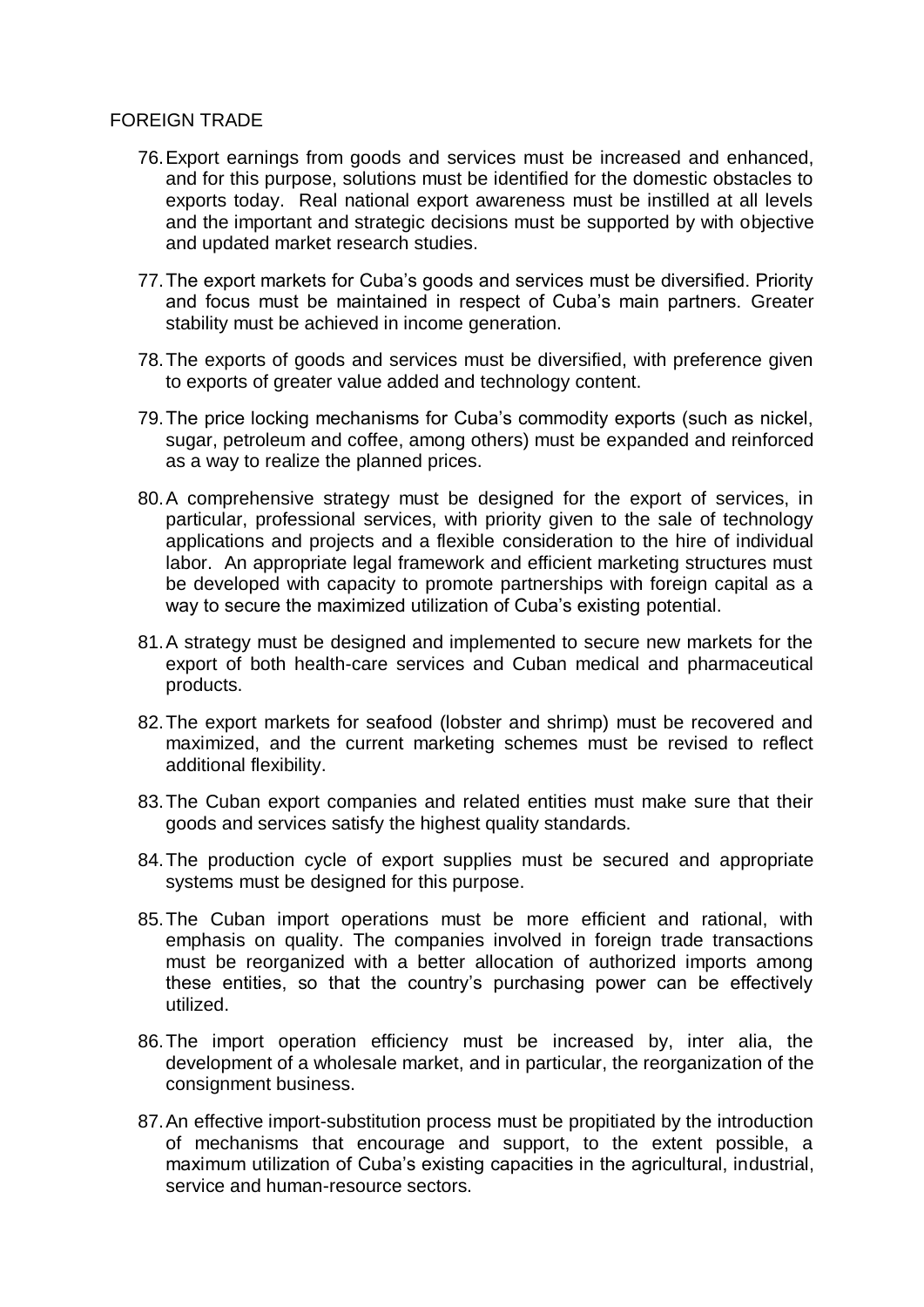- 88.The machinery and equipment importers must regularly identify domestic manufacturing capacities for the items included in their authorized import list, and on this basis, mutually beneficial agreements must be promoted between the Cuban mechanical industry and its foreign manufacturing partners in a manner that, through technology transfers, technical assistance and other facilities, a gradual substitution of imports of spares and accessories, in particular, may be achieved.
- 89.International cooperation and complementation agreements for high valueadded exports from the industrial sector must be promoted.
- 90.Mechanisms that channel the import requirements from non-State modes of production and realize export potentials must be designed and implemented.
- 91.The management efficiency of foreign trade companies must be improved with priority given to proper international market and pricing reviews, the appropriate reliance on the lists of potential bidders, and the adequate and comprehensive contract formulation and oversight.

#### INDEBTEDNESS AND CREDIT

- 92.The process to reschedule Cuba's foreign debts with maturity dates within the short, medium and long terms, which affect the national economy, must be expedited. Flexible restructuring strategies for debt repayment must be designed and implemented and these processes must be completed as soon as practical, in a manner that sustains a steady and growing economic performance and opens access to new financing.
- 93.Make sure that the commitments assumed under any such debt repayment reschedule are strictly observed.
- 94.Make sure that the financing obtained from any external sources is included in the National Economic Plan and will not cause a deterioration of Cuba's foreign financial position.
- 95.Design a policy for the execution and rational utilization of new credits, as well as for the management and control of Cuba's indebtedness. Review the existing regulations and issue new rules, as appropriate, to give effect to this policy.

#### FOREIGN INVESTMENT

- 96.Continue to attract foreign capital, as a supplement to the national investment efforts, for the activities of interest for the country in keeping with the economic and social development projections in the short, medium and long terms.
- 97.Make sure that the foreign capital so attracted satisfies a host of objectives, including access to advanced technology, the transfer of management skills, a diversification and expansion of export markets, an import substitution, the supply of medium and long term financing for the construction of a production project and/or the provision of working capital for its operation, and the generation of new employment.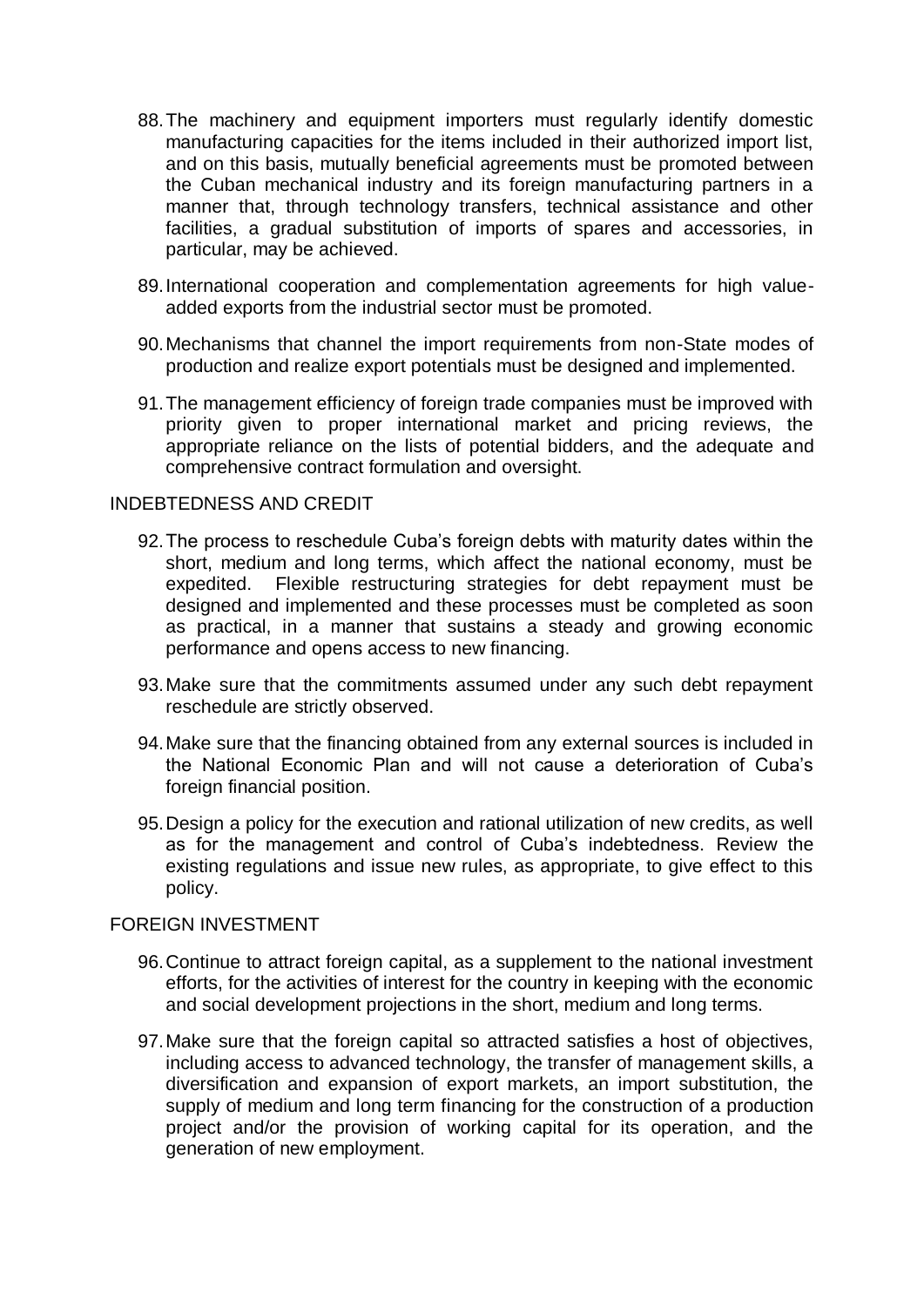- 98.Improve the regulations and procedures for a more expedient assessment, approval and implementation of projects with foreign capital. Rigorous controls will be established on the observance of these regulations and procedures, as well as the commitments assumed by the foreign partner under any form of foreign investment.
- 99.A time limit must be set for the foreign investments that after incorporation fail to commence their operations within the period defined for this purpose, and a decision must be made in regards their fate in the avoidance of their continued utilization of resources indefinitely with a resulting increase in inefficiency.
- 100. Upon incorporation of any form of foreign investment in Cuba, make sure that additional income is generated for the country, not only from wages, taxes and dividends, but also from goods and services supplied by Cuban companies.
- 101. In the promotion of investment projects, favor a diversification of business partners from different countries.
- 102. Prepare and keep up-to-date a portfolio of investment projects for their possible negotiation with potential foreign partners.
- 103. Promote the creation of Special Development Zones that help increase exports and effectively substitute imports, implement advanced technology projects, propitiate local development, and supply additional employment.
- 104. Make sure that the business operation of each international economic association is consistent with the National Economic Plan.
- 105. Assess and adjust, as needed, the existing partnerships with foreign capital in a manner that these organizations are consistent with the country's requirements.
- 106. Consider foreign investment as a way to finance non-exporting industries that are otherwise indispensible providers of other essential productions for the Cuban economy or contribute to import substitution.
- 107. Where it is economically warranted and desirable, promote the establishment of companies and alliances in other countries in order to better position Cuba's interests in foreign markets.

#### COOPERATION

- 108. Make sure that the international cooperation supplied and/or received by Cuba is included in the National Economic Plan in a manner that its comprehensive execution is secured.
- 109. Improve and supplement the legal and regulatory regime for both the provision and receipt by Cuba of economic, scientific and technical cooperation.
- 110. Continue to exercise international solidarity through cooperation projects pursued by Cuba and keep financial and statistical records, as required, for assessment purposes; in particular, cost analyses.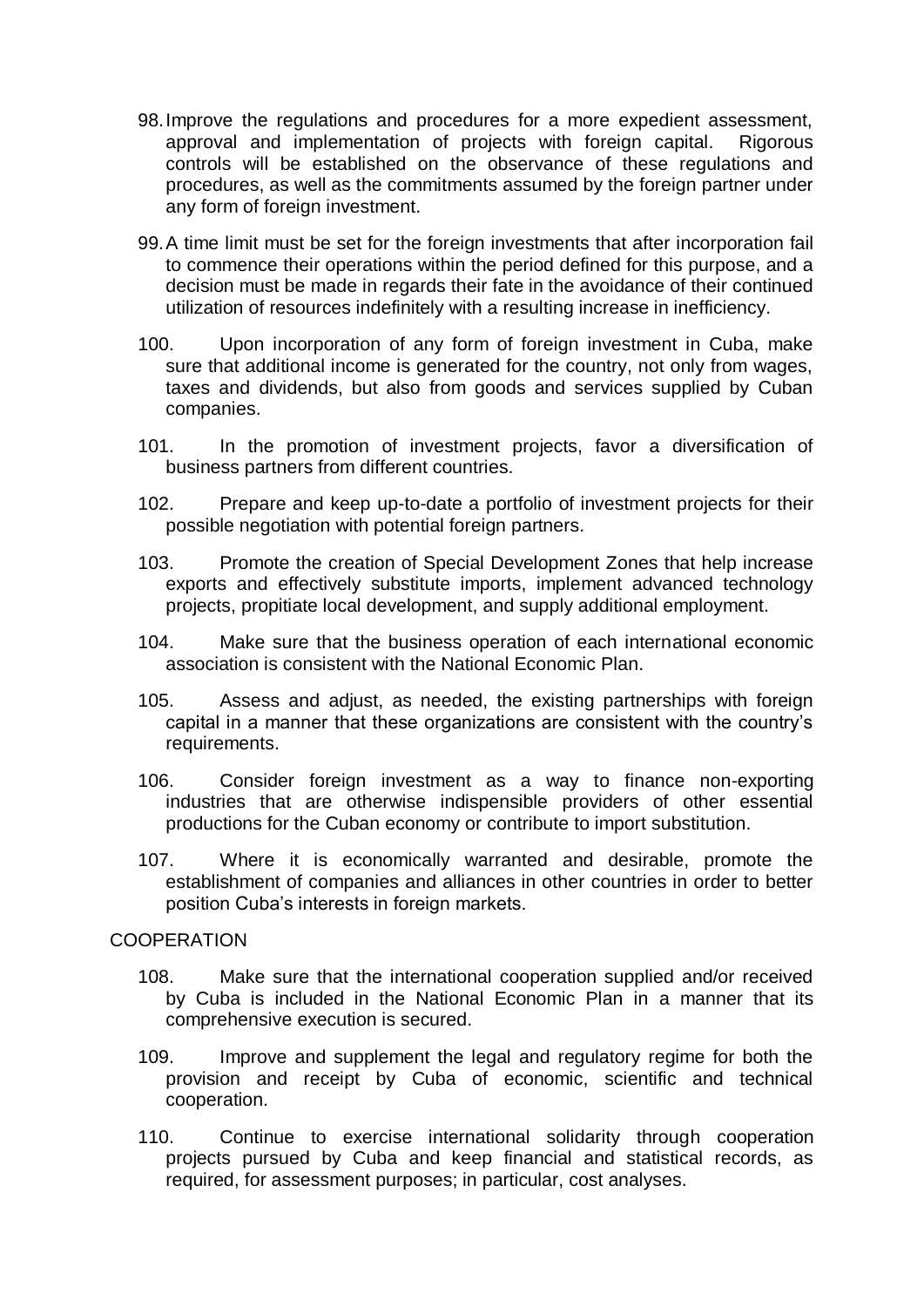- 111. Where practical, consider a payment requirement to cover at least the costs incurred by Cuba in its solidarity cooperation projects.
- 112. Promote multilateral cooperation, particularly with UN agencies, as a way to obtain financial resources and technologies in keeping with Cuba's national development priorities.
- 113. In Cuba's relations with international cooperation organizations, give priority to material and technological support for the development of projects that utilize diverse sources of renewable energy.

# ECONOMIC INTEGRATION

- 114. Give priority to Cuba's participation in the Bolivarian Alliance for the Peoples of our Americas ("ALBA" for Spanish) and work hard and expeditiously in the coordination, cooperation and economic complementation in the short, medium and long terms, in order to realize and reinforce the political, economic and social goals promoted by ALBA.
- 115. Keep an active participation in the economic integration process with Latin America and the Caribbean as a strategic objective, and maintain Cuba's involvement in the regional trade economic arrangements to which Cuba has adhered, including but not limited to the Latin American Integration Association ("LAIA"), the Caribbean Community ("CARICOM"), the Association of Caribbean States ("ACS") and PETROCARIBE, and continue to strengthen the unity among the members of these arrangements.

# **IV. INVESTMENT POLICY**

# **GUIDELINES**

- 116. The execution of Cuba's main capital projects will respond to the country's development strategy for the short, medium and long terms. Such projects must be free from spontaneity, improvisation, superficiality, failed plans, shallow feasibility studies, and incomprehensive approaches.
- 117. Top priority will be given to the maintenance of equipment and facilities in all economic sectors.
- 118. The investments will be made preferably in the productive service sectors in order to generate benefits in the short term, as well as in the infrastructure required for the country's economic development.
- 119. Increased controls and oversight will be exercised over the central government bodies and administration councils in their capacity as core investors and supervisors of each project from its design to the assessment of its performance.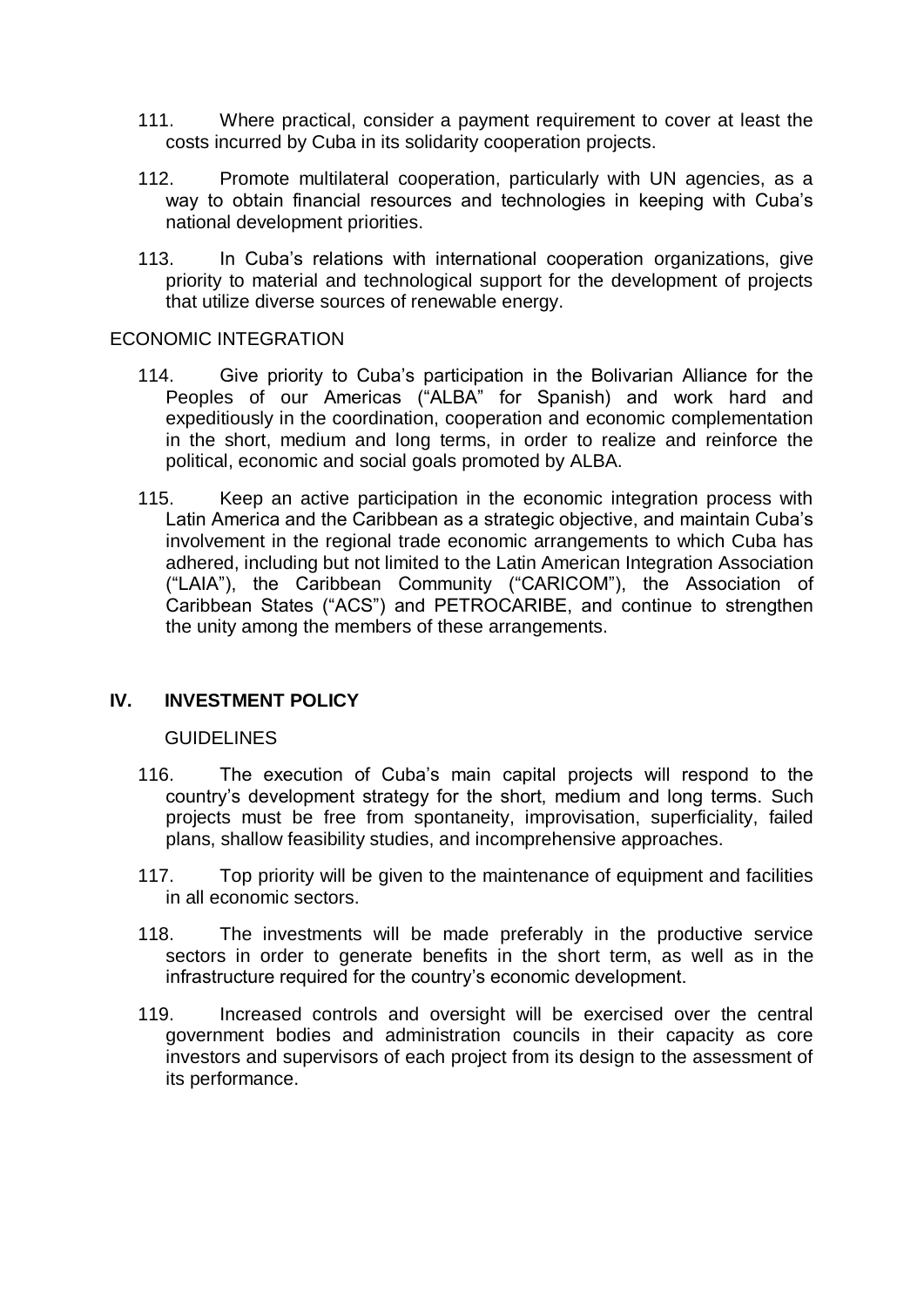- 120. The quality and hierarchy of the General Land-Use Plans will be improved at the national, regional and provincial levels. These plans will be integrated with the medium and long term economic projections and the capital expenditure programs, with regard paid to the risks of earthquakes and other natural disasters. The mandatory consultations and must be thorough and expeditious, and specific deadlines must be set for their replies, and territorial as well as urban discipline must be restored.
- 121. Conditions will be created for a gradual decentralization and a conceptual change of the capital investment plans. Powers to approve investments will be vested in the Central Government Bodies, Administration Councils, business companies and State-funded organizations.
- 122. The contract must be a working tool to plan and manage each phase of any investment project in order to make sure that the ultimate objective of the investment, its quality requirements and execution schedule are satisfied.
- 123. Each approved investment shall, as a policy, demonstrate its ability to return its costs by relying on its own performance. These investments must be executed using external credit or in-house funding, the repayment of which shall be made from the resources generated by the investment concerned.
- 124. An investment execution plan must be designed to minimize the simultaneous immobilization of resources in long-to-mature projects. Preference will be given to the projects that generate faster response or improve the overall nature of the most important objectives.
- 125. In long-term projects, a phased approach will be adopted in a manner that each phase may become separately operational and immediately commence its return.
- 126. The industrial projects that generate capital goods and intermediate supplies for the national economy must primarily respond to the Cuban strategic objectives.
- 127. New project management, design and construction skills will continue to be adopted in the implementation of projects with International Economic Associations. Where the complexity and importance of a project will so warrant, consideration will be given, on an exceptional basis, to the hire of expatriate contractors and designers.
- 128. Consideration will be given to the application of a bidding process for the supply of design and construction services by Cuban entities. Regulations will be recommended and adopted for increased efficiency, competitiveness and quality in the investment projects implemented in Cuba.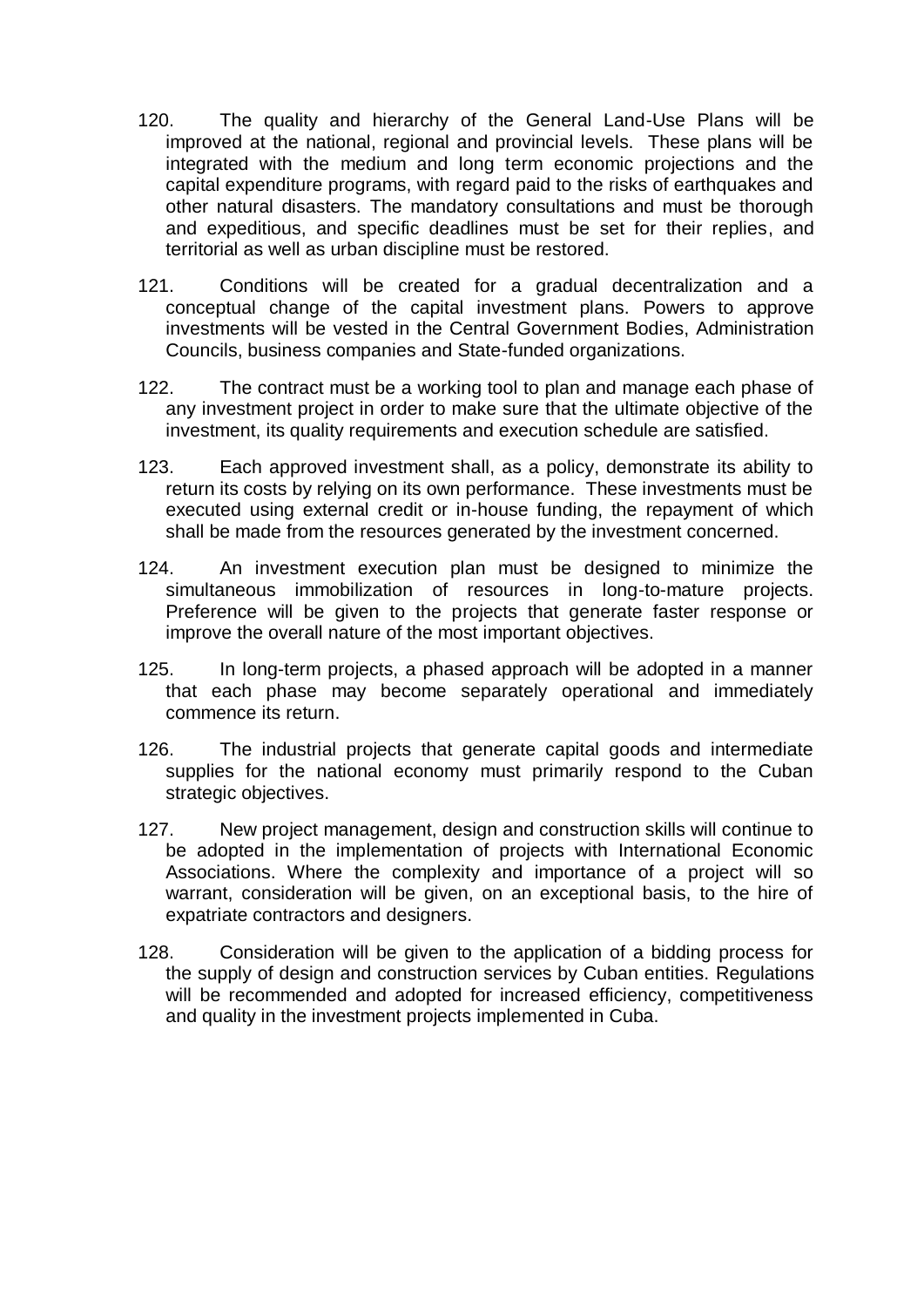# **V. SCIENCE, TECHNOLOGY, INNOVATION AND ENVIRONMENT POLICY**

#### **GUIDELINES**

- 129. The design of an encompassing science, technology, innovation and environment policy must take into consideration the fast changes and growing interrelationship in these areas. This policy must respond to the needs for economic and social development in the short, medium and long terms. The policy must also help enhance economic efficiency, expand high value-added exports, substitute imports, meet the needs of the population, and encourage people's participation in the socialist construction, while protecting national environment, heritage and culture.
- 130. Functions and structures must be reorganized and the relevant legal instruments must be updated to ensure an effective and integrated management of the Science, Technology, Innovation and Environment System.
- 131. The results obtained in biotechnology, medical-pharmaceutical productions, software industry, information society process, basic and natural sciences, studies on and use of renewable energy sources, social and educational technologies, industrial technology transfers, manufacture of advanced technology equipment, nanotechnology, and high value-added scientific and technological services shall be sustained and further enhanced.
- 132. Organizational, legal and institutional conditions must be improved for the establishment of economic structures that combine scientific research, technological innovation, prompt and effective development of new goods and services, efficient production based on appropriate quality standards, and domestic and overseas marketing functions, which render benefits to societies and encourages cycle reproduction. The application of the aforementioned concepts must be expanded to include universities.
- 133. Comprehensive research studies must be conducted and sustained to help protect, preserve and remediate the environment and adapt the environmental policy to the new economic and social projections. Priority will be given to research studies that address climate change, and in general, Cuba's sustainable development. Emphasis will be made on the preservation and rational use of natural resources; such as soils, water, beaches, the air, forests and biodiversity, and the promotion of environmental education.
- 134. Irrespective of their management form, all the economic entities will rely on a regulatory framework that helps the expeditious and regular introduction of the results from science, technology and innovation in their supply of goods and services, with regard paid to the effective environmental and social responsibility standards.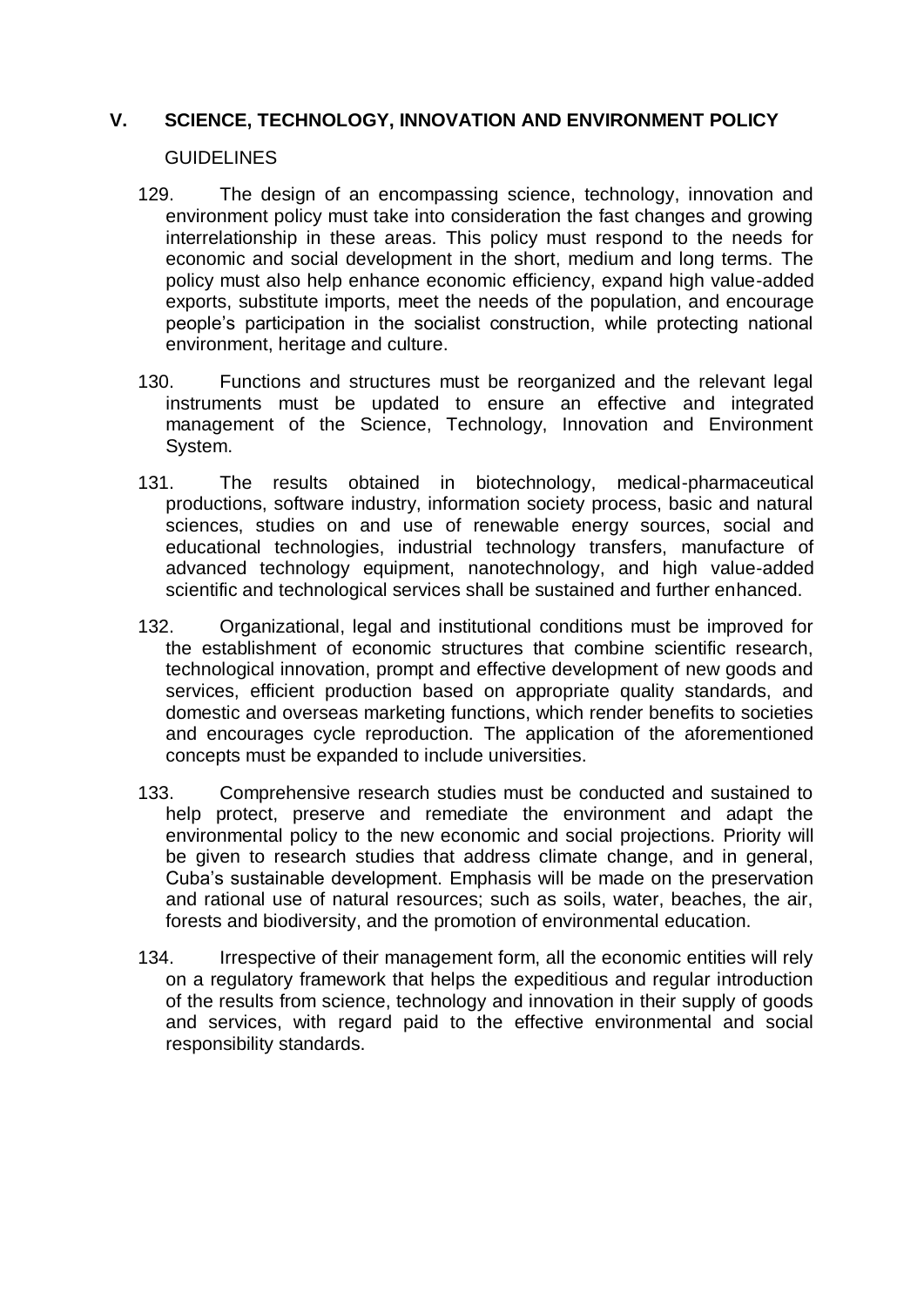- 135. A technology policy must be designed to help reorient Cuba's industrial development and to supervise the locally available technologies for the purpose of their steady modernization on the basis of energy efficiency, production effectiveness and environmental impact. This policy must also help enhance Cuba's technological sovereignty in strategic sectors. The importation of technologies must consider Cuba's capacity to assimilate and service the same, as required, including the manufacture of spare parts, metrological support and standardization.
- 136. The agro-industrial production will integrate the use of science, technology, innovation and proper environmental management as a way to increase food output, improve animal health and upgrade producer services by reducing costs, increasing the use of locally produced materials and supplies and maximizing the exploitation of the scientific and technological capacities available in Cuba.
- 137. Social and humanistic research studies on priority matters for the Cuban society must continue to be promoted. The procedures for the application of the results from these studies in the decision-making process at every level must be improved.
- 138. Greater emphasis must be placed on the continued training and upgrading of the technical staff and skilled cadre, in a manner that they may react to and anticipate the scientific and technological evolution in the main areas of production and services and may prevent and mitigate social and environmental impacts.
- 139. New ways to encourage creativity within the grassroots labor force must be defined and promoted. Workers' involvement in the solution of technologyrelated production and service problems and in the identification of environmentally sustainable production practices must be fostered.

# **VI. SOCIAL POLICY**

# GENERAL GUIDELINES

- 140. The Revolution's achievements, such as access to medical care, education, culture, sports, recreation, public safety, social security and protection of those in need through social welfare, must be preserved.
- 141. The role of work and its resulting income must be restored as the fundamental means to help the development of society and the satisfaction of personal and household needs.
- 142. The quality of the services provided to the public must be improved on a sustainable and systematic manner and the existing policies must be redesigned consistently with the economic possibilities.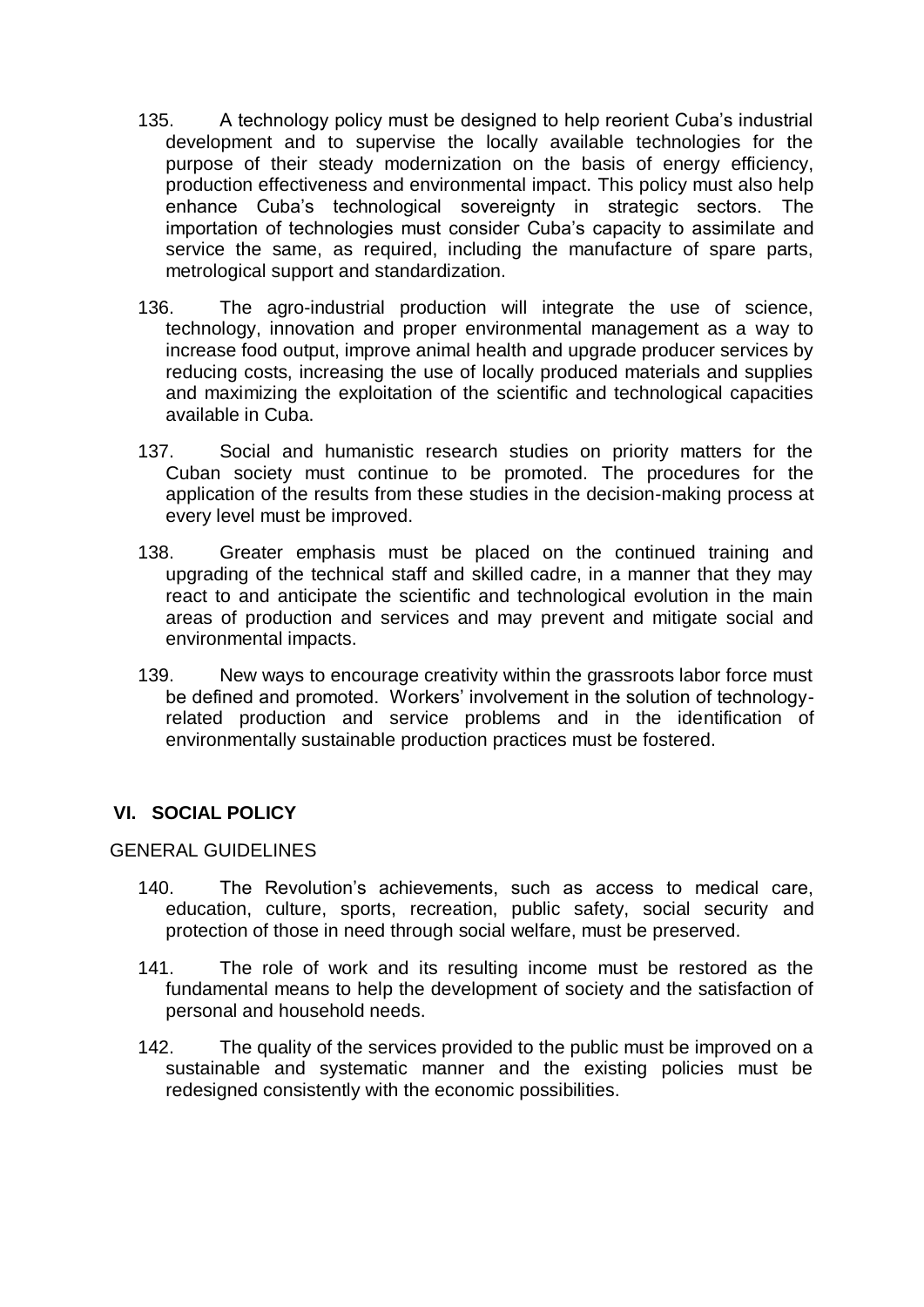- 143. The provision of educational, cultural, sport and health-care services must be further improved, and for this purpose, the reduction or elimination of excessive social expenditures and the need to generate new revenue streams are indispensable. Consideration must also be given to the possible transfer of activities from the State budget to the business sector.
- 144. Special attention must be paid to the design and implementation of strategies in all sectors of society to address the population's high rate of aging.

# EDUCATION

- 145. The educational and teaching standards and quality must be further improved. Priority must be attached to the permanent upgrading and recognition of and support for the teaching staff, as well as to the role of the family in child and youth education. The existing labor force and capacities must be better utilized.
- 146. The teaching staff required in each province and municipality must be trained on a rigorous and quality basis to meet the needs of their educational centers at different levels of education.
- 147. The role of the teacher before his/her students must be reinforced and the audiovisual aids must be operated rationally as a supplement to the teacher's educational work.
- 148. The school network must be reorganized gradually. The number of students in high and senior-high boarding schools must be downsized to an indispensable minimum as a way to reduce transportation, food, and other living expenses.
- 149. In the elementary education, the school network capacity and the number of teachers must be consistent with the economic development, and demographics of each area, as well as with the characteristics of the students' places of residence.
- 150. The enrollment in the various specialty and university education courses must be consistent with the demands from society and its economic development. The career orientation activities carried out from the elementary education in conjunction with producers and service providers and the involvement of the families must help reinforce the recognition of intermediate level technicians and skilled workers for their occupation.
- 151. The controls and effectiveness of the teaching process must be enhanced as a way to improve the efficiency of the educational cycle (ratio between the number of students who completed their education and the number students who were enrolled at the start of the cycle).
- 152. The university training and research programs must be updated for consistency with the country's economic and social development needs and the newly available technologies. The number of students enrolled in agricultural, technological, pedagogical and related basic science degree courses must be increased.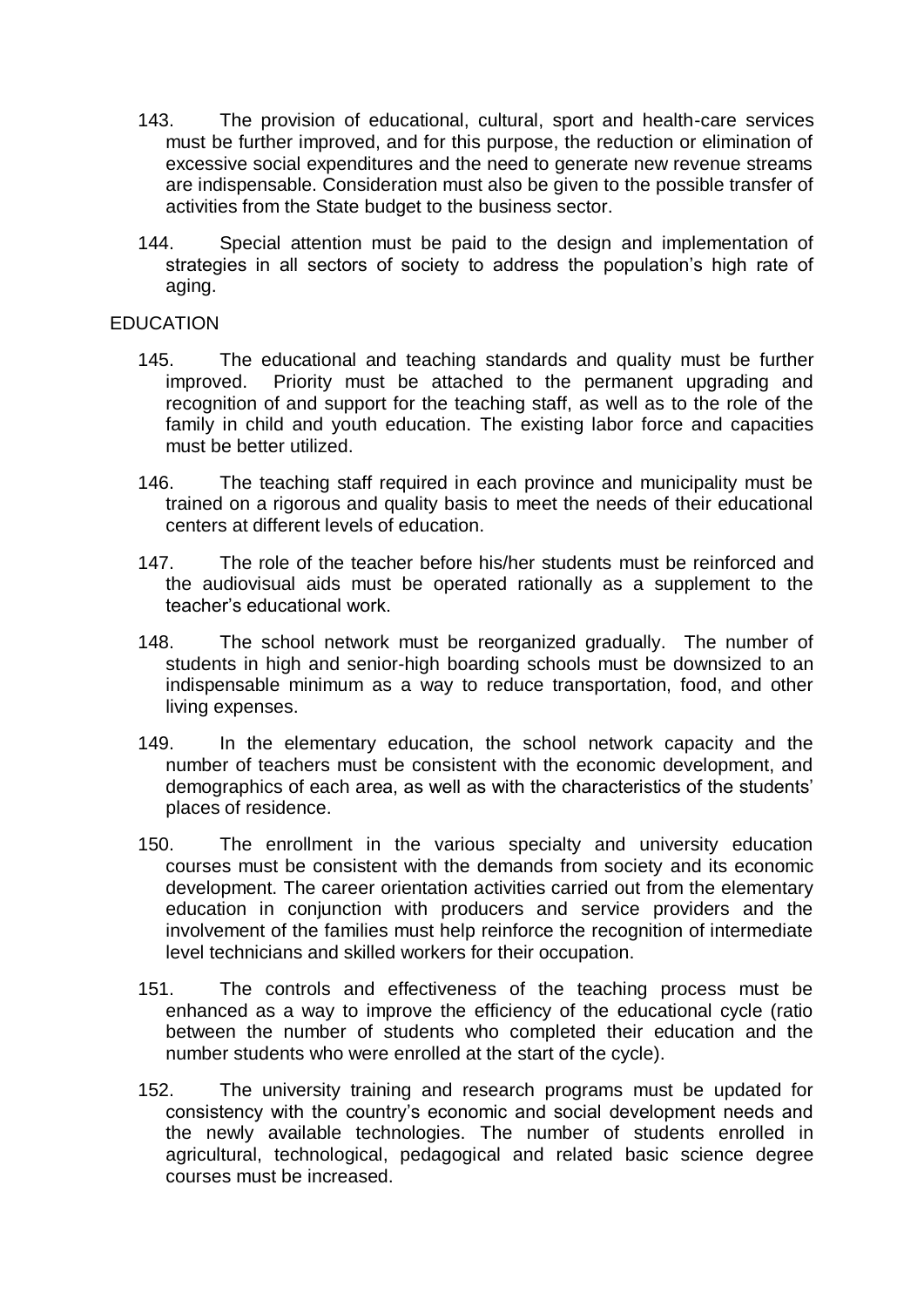153. It shall be established that the conditions available to any worker to pursue training courses are subject to the principle that the training will occur during the worker's free time and on the basis of the worker's personal effort, except for the cases in which the State has a special interest.

# **HEALTH CARE**

- 154. Increase service quality to the satisfaction of the population; improve working conditions and health-care employee support; make sure that resources are efficiently utilized and saved, and unnecessary expenditures are eliminated.
- 155. Reorganize and concentrate the health-care services, including emergency care and transportation, on a regional basis and consistently with the needs in each province and municipality. The health-care system must see to it that each patient receives appropriate and quality assistance.
- 156. Reinforce the training on and the use of clinical and epidemiological methods, as well as the consideration of the social environment, in addressing the public health care problems, in order to promote a rational use of technology in the diagnosis and treatment of diseases.
- 157. Continue to promote educational programs in the avoidance of selfmedication by the population and implement other steps that foster the rational use of drugs.
- 158. Strongly support the development of traditional and herbal medicine.
- 159. Reinforce the health promotion and disease prevention actions that help improve lifestyles and increase public health standards, through an intersectorial and community approach.
- 160. Make sure that the training of medical specialists responds to the needs of the country, as well as Cuba's international commitments.

#### SPORTS

- 161. Prioritize and promote physical culture and sport practice in all their manifestations as ways to improve quality of life, education, and comprehensive formation of the individual. For this purpose, emphasis shall be made on the widespread practice of sports and physical activity by reorganizing Cuba's sport system and facilities.
- 162. Improve both quality and discipline in the training of athletes and sport teachers and make sure that the costs of organizing and attending national and international sport events and competitions are reasonable.

#### **CULTURE**

163. Further promote national identity, cultural heritage preservation, artistic and literary creativity, and the capacity for art appreciation. Foster reading habits, enrich the cultural life of the public and encourage community work as ways to meet spiritual needs and strengthen social values.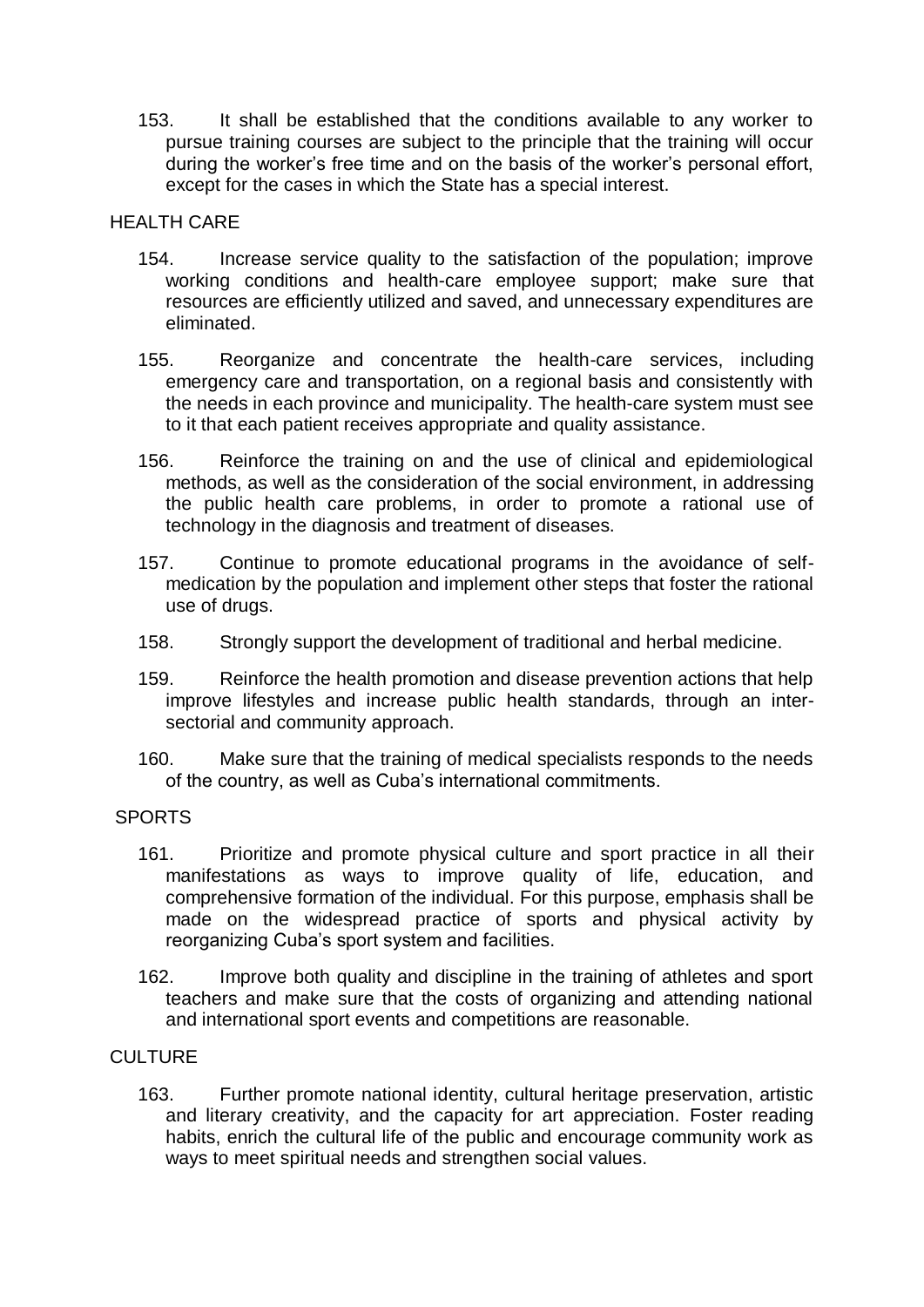164. Further improve both quality and discipline in professional art education and adjust specialty enrollment to the provincial and municipal needs, as well as the requirements of emblematic professional groups.

# SOCIAL SECURITY

- 165. Reduce the relative share of the State Budget in the funding of social security that will continue to grow in tandem with the increasing number of retirees; thus, an increase in contribution by the workers in the state sector to pension funds, as well as the implementation of special contribution systems in the non-state sector, are required.
- 166. Ensure that social security protection is received by those really in need; that is to say, the individuals unable to work and with no relatives to provide for them. Terminate the benefits that may otherwise be covered by the individual or his/her relatives and adjust other currently supplied benefits for consistency with the increased amounts in benefits and pensions in recent years. In parallel, the entire social work must be come under in a single coordinating center.

# EMPLOYMENT AND WAGES

- 167. Promote the employment of people who are able to work as way to contribute to society and the satisfaction of personal needs.
- 168. Expand employment in the non-State sector as an additional employment option, subject to the new organizational forms of production and services that may be established.
- 169. Reorganize the country's occupational structure on the principle of proven job qualifications as a way to help eliminate overstaffing and paternalistic treatment and encourage the need to work and reduce the burden on the economy and the State budget.
- 170. Make sure that each worker is remunerated on the basis of his/her contribution, quality goods and services are generated, production and labor productivity are increased and wage income is effectively reflected in the satisfaction of the basic needs of the worker and his/her family.
- 171. The gradual wage raises will primarily benefit the most efficiently performed activities, as well as the workers whose results make significant economic and social contributions.
- 172. Plan the training of skilled labor on the basis of the country's present development needs, for which purpose, the present distortion in the structure for the training of university graduates, intermediate-level technicians and skilled workers must be corrected.

# FREE BENEFITS AND SUBSIDIES

173. Remove the undue free benefits and excessive subsidies under the principle of individual compensation on the basis of need, rather than blanket subsidies on products.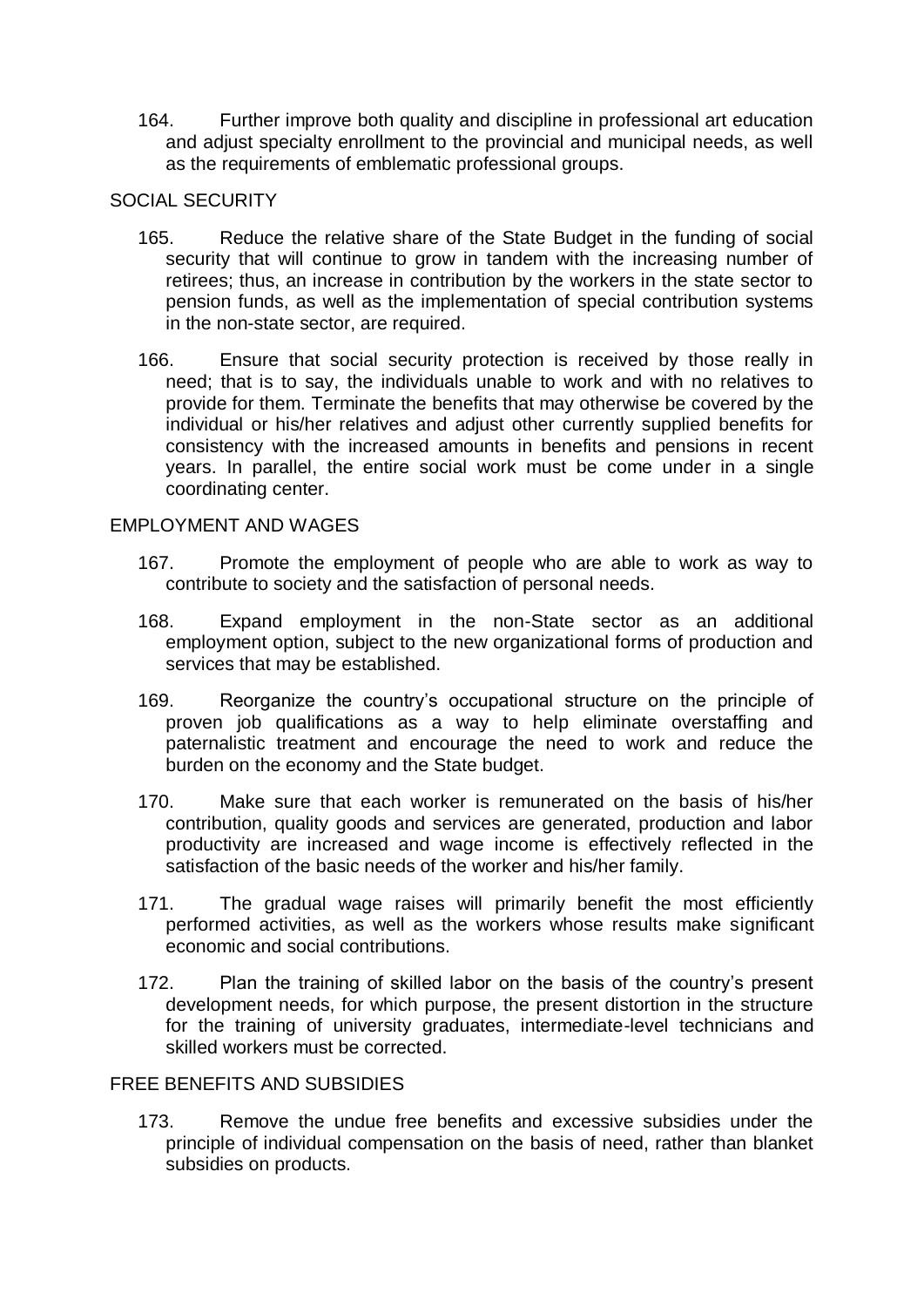- 174. Gradually and orderly eliminate the ration card that provides for regulated and egalitarian distribution at subsidized prices.
- 175. Sustain the food services supplied in public institutions, with priority given to the educational and health-care facilities that may so require. Improve the mechanisms that provide food support to vulnerable and risk groups.
- 176. Keep workers' canteens in operation where indispensable and charge unsubsidized prices for their services.

# **VII AGRO-INDUSTRY POLICY**

#### **GUIDELINES**

- 177. Make sure that this sector gradually contributes to the country's balance of payment, so that Cuba stops being a net food importer and this sector reduces its highly financial dependence that currently covered by the income from other sectors.
- 178. Adopt a new management model that is consistent with the new non-State forms of production and is based on a more effective use of monetary and trade relations. Distinguish between the functions allocated to the State and those allocated to businesses, in order to foster producer's autonomy, increase efficiency and bring about a gradual decentralization in favor of local governments.
- 179. Adapt current legislation to reflect the transformations in the production base, in order to facilitate its effective and competitive operation and decentralize the economic and financial management system. Improve the organizational structures with the introduction of reliable control and information tools.
- 180. Make sure that the management of the different forms of cooperatives is autonomous and agro-industrial service cooperatives are formed at local level.
- 181. Adapt the agricultural food production to both its demand and the changes in marketing practices. Require quality contracts and performance in a manner that each party meets its obligations. Limit centralization to the items listed in the national balance. Allocate a more prominent role to free competition mechanisms for any other production.
- 182. Restructure the current input and equipment marketing system for consistency with the new agro-food scenario and the financial mechanisms that will be introduced. Make sure that the price for these inputs and equipment matches their quality. Provide direct access by all the production forms and producers to these items through a network of outlets that will be established locally.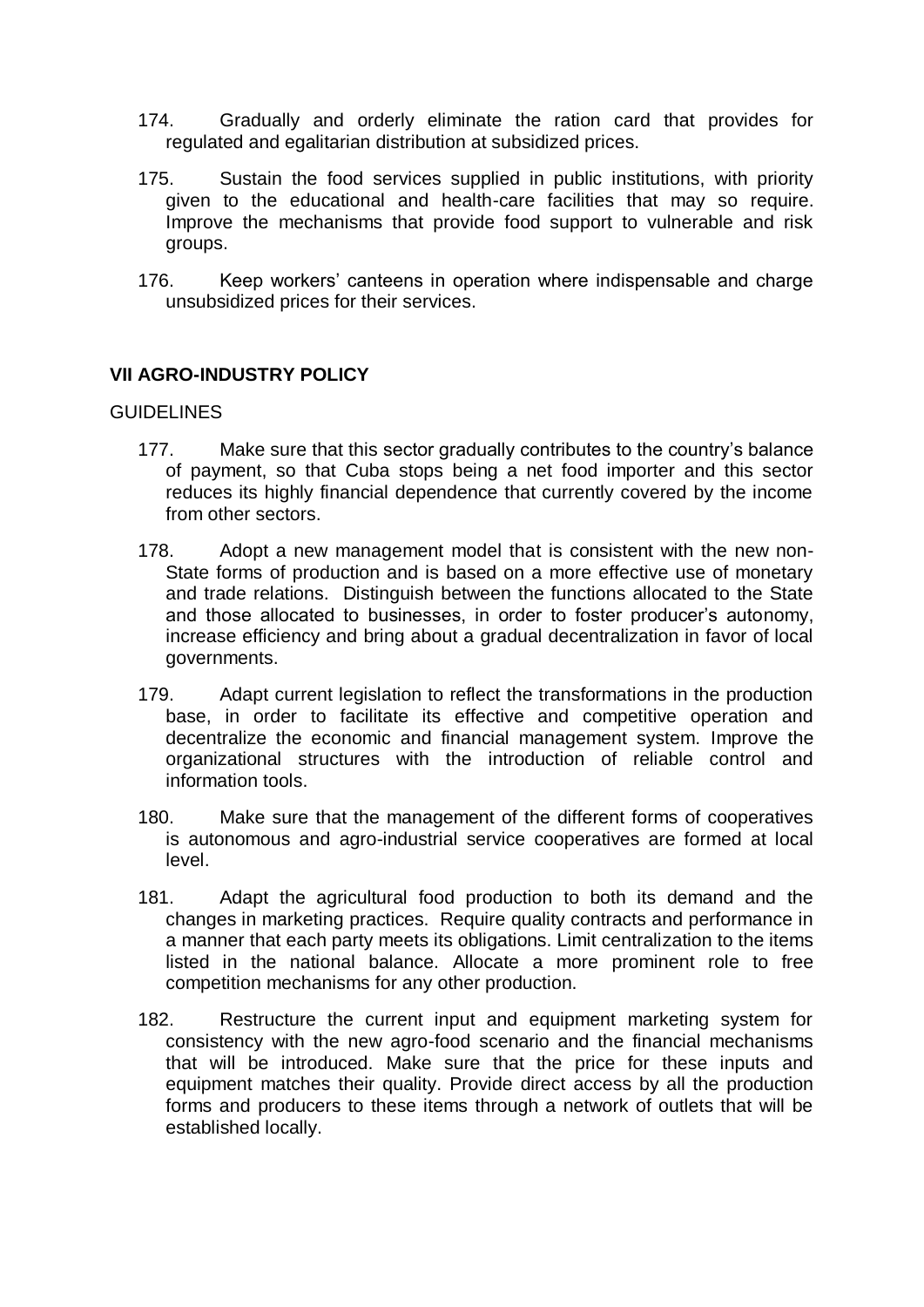- 183. Transform the collection and marketing system for agricultural products using a more dynamic management practices that help reduce losses, simplify the link between primary production and the end consumer and consider the possible delivery and sale of supplies by producers to the marketplace. Expand and improve produce processing operations for enhanced product quality.
- 184. In the short term, attach priority to the substitution of imported foods that can be efficiently produced in the country. Resources for this purposes must be allocated where conditions for their efficient utilization are available, in order to increase production yield and effectiveness. The application of scientific and technological results must also be promoted.
- 185. Organize agricultural production around foreign-exchange earning or import-substitution activities. Apply a systemic or chain-production approach that includes not only primary production, but also all the links to the agroindustrial complex. Such chains will be developed using the resources generated by their system; i.e., net export earnings or import substitution savings. A territorial approach must prevail in the organization of other productions for the purposes of local self-reliance, and emphasis must be made on the need to implement a suburban agricultural program that must be expanded countrywide.
- 186. Adequately link the agricultural production areas to processing facilities for the secured supply to large cities, export markets and the hard-currency paying domestic market.
- 187. Further reduce unproductive land and increase yield through diversification, relay farming, and intercropping. Develop sustainable agriculture in harmony with the environment. Foster an efficient utilization of plant and animal genetic resources, including seeds and breeds. Enhance technological discipline and phytosanitary protection, and promote the production and use of compost, bio-fertilizers, and bio-pesticides.
- 188. Design a comprehensive policy that helps maximize seed production, processing, preservation and marketing.
- 189. Make sure that the distribution of land in usufruct will render productive results comparable to the current results obtained by the cooperatives and individual small farmers. The growers will no longer be wage earners, but rather rely on their own incomes. Law-Decree 259 shall be amended as required to secure continued and sustainable operation of the land allocated in usufruct.
- 190. The role of the State as pricing regulator for the agricultural supplies that substitute imports or generate export earnings will be maintained as a way to encourage primary producers. Regard will be paid to the international market prices.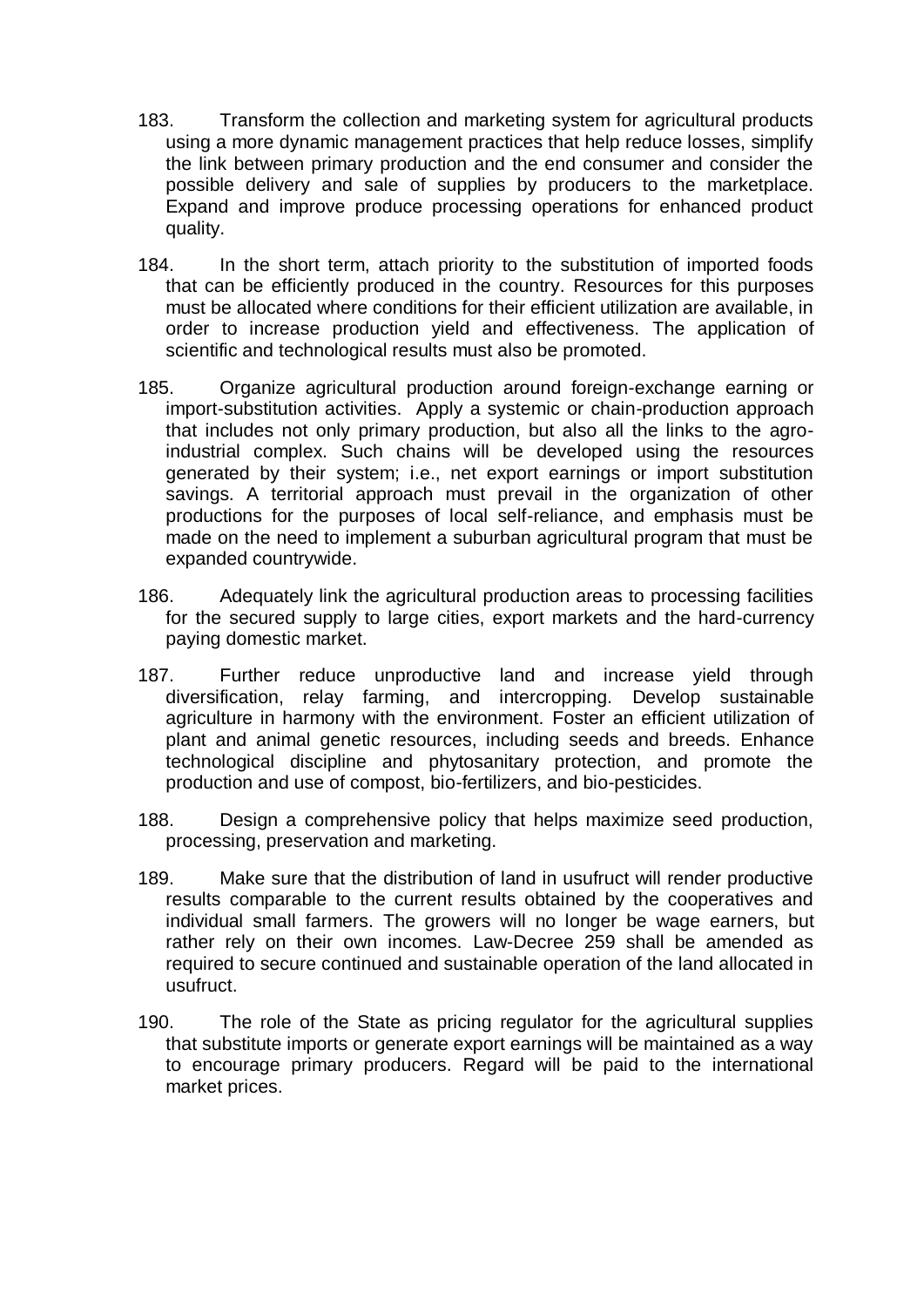- 191. Special attention must be paid to the introduction of sorting and other facilities that add value to and enhance the quality and presence of agricultural products, help save transportation, distribution and preservation costs. Integrate small food processing plants at the local level to larger industrial facilities with the purpose of maximizing the supply of foodstuffs for the domestic market, substitute imports and generate exports.
- 192. Further promote the cattle, buffalo, hog, poultry and small livestock development program and maximize herds' genetic improvement for increased protein production, thus expanding the national food sources of animal origin. Make sure that veterinary services are available, national medicine production is increased and artificial insemination is expanded.
- 193. Make sure that the rice, bean, corn, soy and other grain production plans are fulfilled in order to increase production and help gradually reduce the imports of these supplies.
- 194. Promote coffee, honey, cocoa and other productions as a way to help gradually recover traditional agricultural exports and maximize the foreign market opportunities for tobacco.
- 195. Reactivate the citrus production sector, increase other fruit productions and ensure an efficient marketing of these supplies in both domestic and foreign markets.
- 196. Implement a comprehensive program to maintain, preserve and develop forest plantations that protect watersheds, in particular, dams, hydroregulation belts, mountains and coastal areas.
- 197. Implement a comprehensive policy that helps a gradual repopulation of rural areas and adopt measures that encourage farm labor recruitment, permanence and stability, and support definitive settlements by families.
- 198. Adopt measures that encourage young people to join and stay in the agricultural sector, in particular, provide for the allocation of land in usufruct as a source of employment.
- 199. Organize the labor force in working crews and make sure that they are properly associated with specific areas and their income is based on performance as a way to increase farm labor productivity.
- 200. Develop a comprehensive training plan in keeping with structural changes. The purpose of this plan will be to train and re-training managers and workers in the fields of agronomy, veterinary medicine, industrial and food technologies, economics and business management. This plan must also cover cooperative and environmental management.
- 201. Concentrate investments in the most efficient producers, with regard paid to the characteristics of each territory and its links to the industry. These investments must primarily focus on crop irrigation, the recovery of agricultural machinery and means of transport, and the introduction of new technologies and industrial equipment indispensable to assimilate production increases and achieve higher efficiency levels.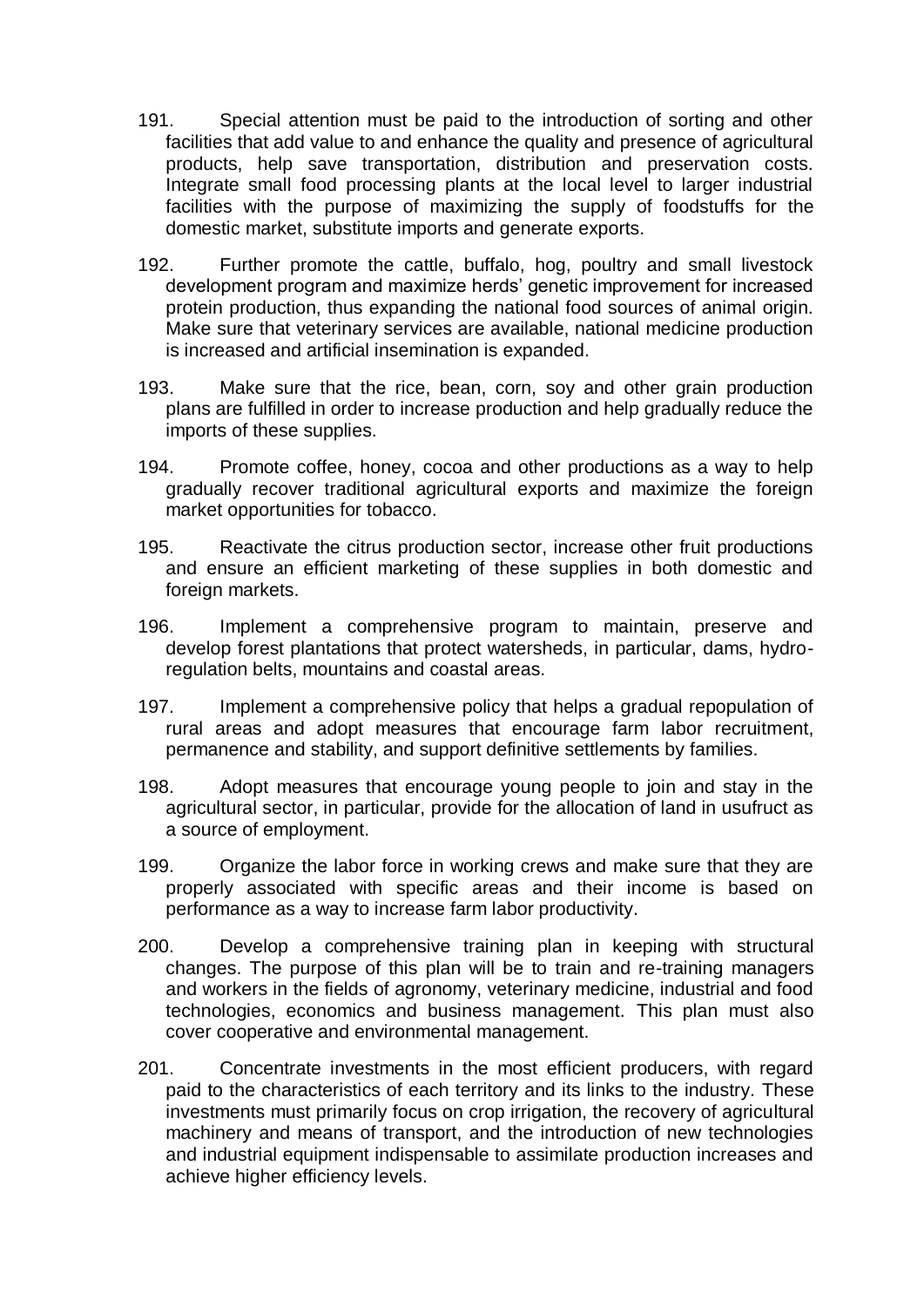- 202. Reorganize crop irrigation, drainage and agricultural machinery services to achieve a more rational use of water, water infrastructure and the available agricultural equipment. The use of draught animals must be combined with advanced technologies.
- 203. Make sure that specialized banking services are available to the agroindustrial sector in support of producers. These services must facilitate credits and control their execution. The agricultural insurance activity must be expanded and its effectiveness increased.
- 204. Update and implement programs aimed at the conservation and rehabilitation of the natural resources in use; namely, soils, water, forests, animals and plants, by training producers on environmental management and strictly enforcing the existing regulations and the penalties for their infringement.
- 205. Efficiently implement food self-sufficiency programs at municipal levels by relying on urban and suburban agriculture.
- 206. Implement the suburban agriculture program, efficiently exploit the arable lands surrounding cities and towns, minimize the use of fuel and imported inputs, rely on local resources, and extensively utilize draught animals.
- 207. Gradually transform the food agro-industry, including its development at the local level, in order to make a better use of raw materials and diversify its production.
- 208. Apply quality management systems that reflect the applicable rules and customers' demands as a way to secure food safety among other purposes.
- 209. The primary objective of sugar agro-industry will be to steadily increase sugar cane production. Priority shall be given to a land redistribution that brings the crop closer to its sugar factory. For the purpose of its development, this industry must improve the relationship between the sugar mill and cane growers and rely on Cuba's sugar tradition and accumulated experience.
- 210. The purchase price offered to cane growers shall consider the existing international sugar market price, in a manner that the cane price acts as incentive as compared to other crops and secures a growth in cane production and increased income for the sector workers.
- 211. Gradually increase the production of sugar and cane by-products through sugar campaigns and industrial turnarounds that are correctly planned and the observance of technological discipline, so that the foreign exchange revenues from this sector may fund its overall operating, repair and capital expenditures and make a net contribution to the country.
- 212. Diversify sugar production with regard paid to the foreign and domestic market demands. Create, recover and effectively operate cane derivative processing plants. Priority must be given to the plants that produce alcohol, animal feed and bio-products, among other supplies.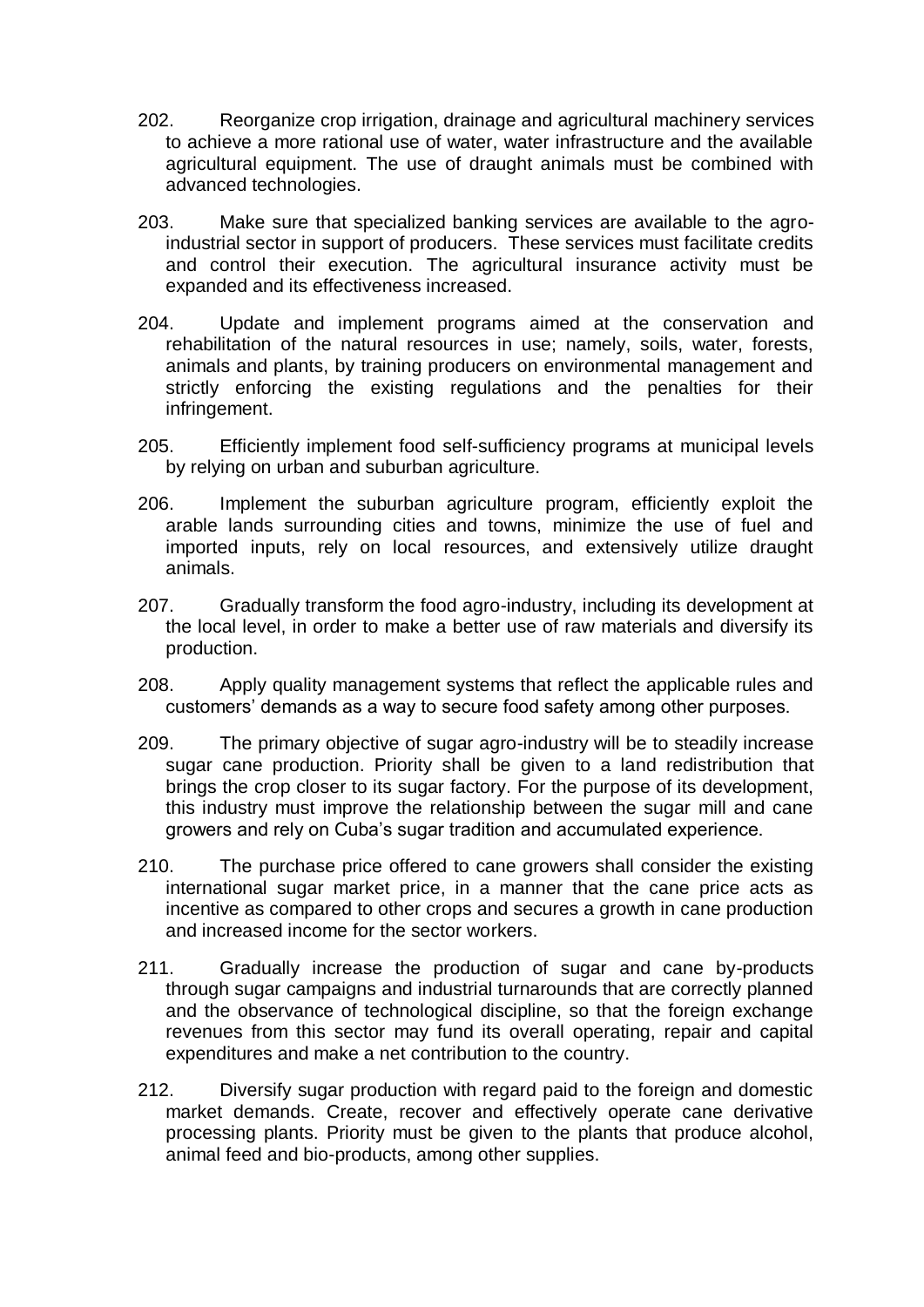- 213. Increase both production and efficiency in continental shelf fisheries and observe fishing regulations for a rational exploitation of these resources and the preservation of the marine and coastal environments. Fish farming will be promoted in compliance with a high technological discipline and continued genetic improvement. This sector is expected to generate net export earnings that finance Cuba's imports of supplies impossible to produce locally.
- 214. The Cuban fishing industry shall increase its quality supply of local fish products to the tourist sector and the hard currency paying domestic market.

# **VIII INDUSTRY AND ENERGY POLICY**

# INDUSTRY POLICY

# GENERAL GUIDELINES

- 215. The industrial policy shall prioritize the promotion of exports and the reduction of costs, in particular, the costs of imported components.
- 216. The technical infrastructure for standardization, metrology and quality assurance must be improved to reflect the priority objectives of export promotion and import substitution.
- 217. In the short term, the industrial productions shall be re-oriented to meet the demands from different forms of production (particularly cooperatives and self-employees). A market shall be created for equipment supply to smallscale productions, particularly in support of the development of local industries through the provision of new machines and equipment that are easy to operate and maintain.
- 218. In the design of any investment project, special attention must be paid to the environmental impact associated with the current and projected chemical, oil and petrochemical industries, nickel and other mining operations and production of cement and other building materials, as well as to most affected areas and the need to strengthen the control and monitoring functions.
- 219. The industrial base must be further reorganized and downsized. Scattered capacities must be concentrated and the facilities and equipment that have fallen in disuse must be utilized rationally, including their sale, lease or delivery in usufruct to self employees or other non-State forms of ownership.
- 220. Priority shall be given to industrial maintenance, including the production and recovery of parts, spares and tools.

#### GUIDELINES FOR THE MAIN BRANCHES

221. Reinforce the pharmaceutical and biotechnology industry as one of the economic activities with greater export potential and introduce new products in the national market as import substitution.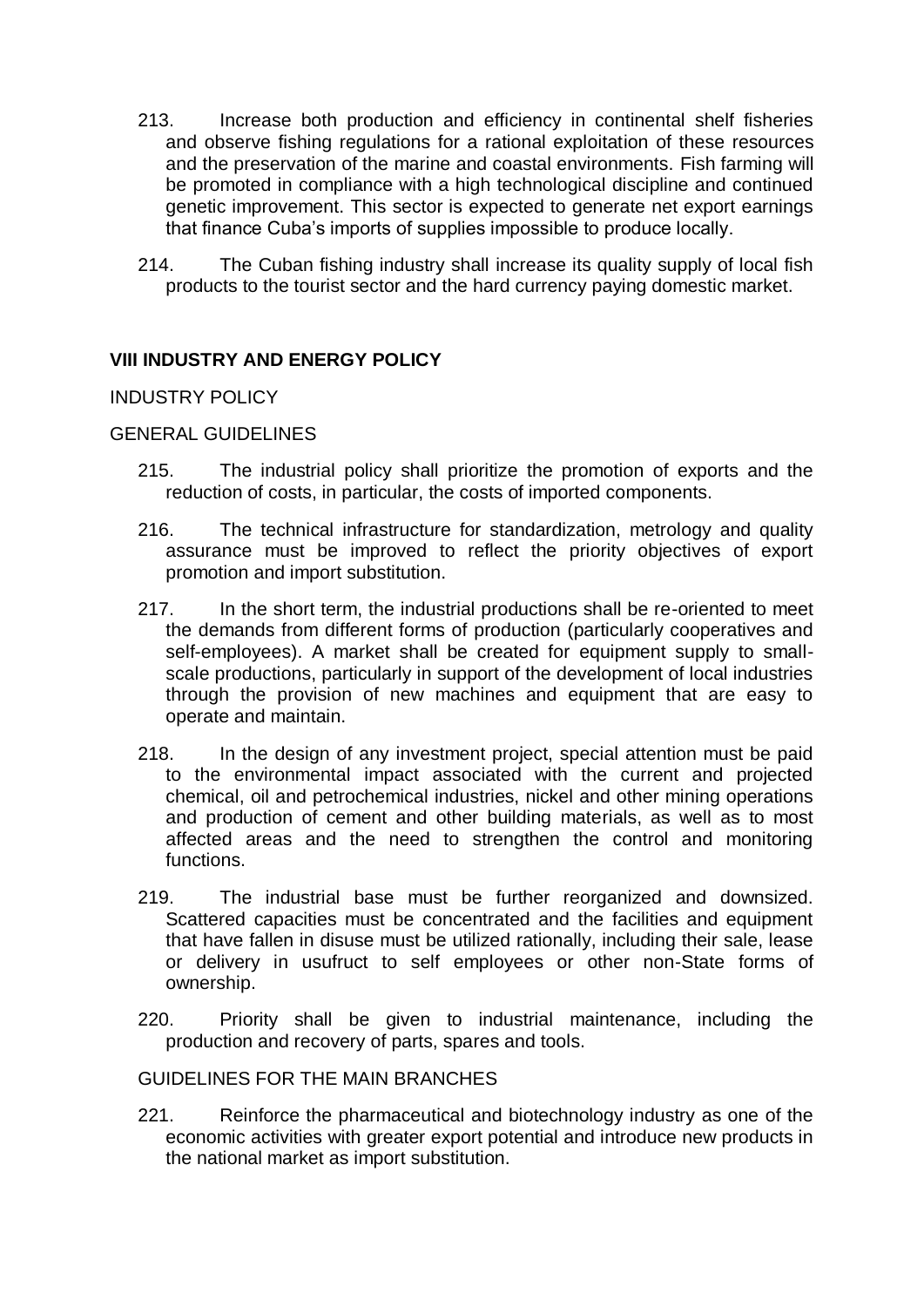- 222. Develop an industry that produces dietary supplements and natural medicines from local materials for Cuban consumption and export.
- 223. Increase technological sovereignty in the development of the infrastructure of telecommunications and promote the design of new technological platforms in neuro-technology, nanotechnology, robotics and telemedicine.
- 224. Improve the position of the Cuban nickel industry in the marketplace by increased production, improved quality products, and cost reductions and a better exploitation of ore resources. Improve the repair and maintenance of industrial facilities in accordance with their approved program.
- 225. Expedite the completion of ongoing projects for the exploration for and exploitation of small ore deposits, particularly gold, silver, chrome, copper and zinc.
- 226. Promote investment projects in the electronic, information and communication industries that help preserve their achievements and support their future development, subject to the economic possibilities of the country's economy, in order to expand exports and services, and increase technological sovereignty, on the basis of defined priorities.
- 227. Develop and organize professional design services and integrate the same with corporate systems.
- 228. Strengthen technical prospection and monitoring capacities, as well as the policy on the protection of industrial property rights in Cuba and in the main foreign markets.
- 229. Further develop the Cienfuegos industrial park that will generate highly valuable products, such as ammonia urea, and liquefied petroleum gas.
- 230. Increase the production of fertilizers after the recovery of the ammonium nitrate plant and the rehabilitation of the granulated fertilizer plant in Matanzas, and expand the use of national raw materials, such as rock phosphate and zeolite. Promote the substitution of herbicide imports and the modernization of chlorine and salt production facilities.
- 231. Develop the production of new tires, mainly for agricultural and public transportation vehicles; rehabilitate and operate the retreading plants to their installed capacity. Cold retreading shall be more extensively used. Maximize the production of rubber goods.
- 232. Develop industries for the production of packaging materials and containers on the basis of a comprehensive approach to this activity. Priority shall be given to the production of the containers required by the Cuban exports and agricultural development.
- 233. Recover and increase building-material production in support of Cuba's priority construction projects (tourism, housing and industries, inter alia), expanded exports and sales to the public. Develop higher quality and value added building materials. Significantly increase and diversify the production of building materials at local level and disseminate information on their use.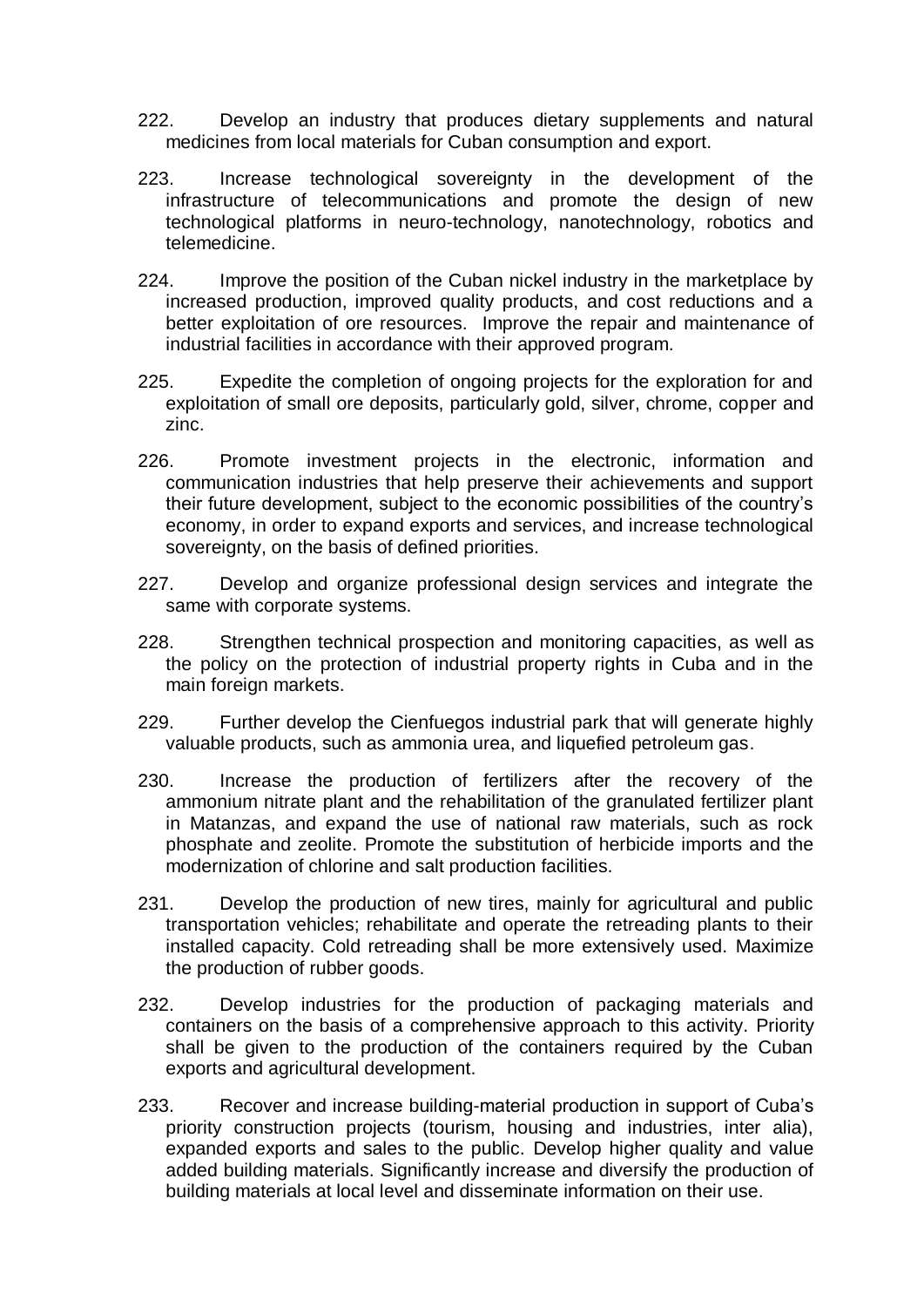- 234. Execute projects in ferrous metallurgy in order to expand the production capacity, reduce energy consumption, diversify the production of rolled steel and formed metals with improved quality. Strengthen the steel-wire rope-wire production chain, and increase the production of their by-products.
- 235. Promote recycling operations and expand the added value of recycled products. Prioritize the activities that generate the strongest economic impact with the least use of resources, as well as recapitalization, subject to economic possibilities.
- 236. Downsize and reorganize the mechanical industry capacities that are currently scattered under different ministries. Investments may also be made to replace machine tools and outmoded equipment in poor technical condition, depending on the economic possibilities.
- 237. Increase exports from the metals and mechanical industries by diversifying its markets and maximizing the use of the South-South trade. Strategic links for integration, cooperation and industrial complementarities will be designed.
- 238. Restructure the light industry corporate system in the short term in order to eradicate oversized structures and overstaffing and introduce all the technical, productive and managerial transformations required.
- 239. Modify the management model of local industries by making their operation more flexible in order to facilitate the development of rudimentary productions and the manufacture of consumer goods, either in small scale or customized to order, as well as the provision of repair and maintenance services. This will include the creation of greater opportunities for non-State activities.

# ENERGY POLICY

- 240. Increase the national production of crude oil and associated gas by developing the known deposits and speeding up the geological studies aimed at discovering new reservoirs, including the ongoing exploration efforts in Cuba's Exclusive Economic Zone in the Gulf of Mexico.
- 241. Increase the crude oil refining capacity and achieve output levels that help reduce the importation of oil products.
- 242. Significantly increase power generation efficiency by allocating focus and necessary resources to the maintenance of operating plants. Achieve high rates of availability in thermo-power stations and in gen-set power facilities.
- 243. Complete the installation of fuel oil powered gen-set facilities and attach priority to the installation of combined-cycle plants in Boca de Jaruco, Calicito and Santa Cruz del Norte.
- 244. Maintain an active policy of distribution of power use to decrease consumption peaks and lower its impact on generation capacity.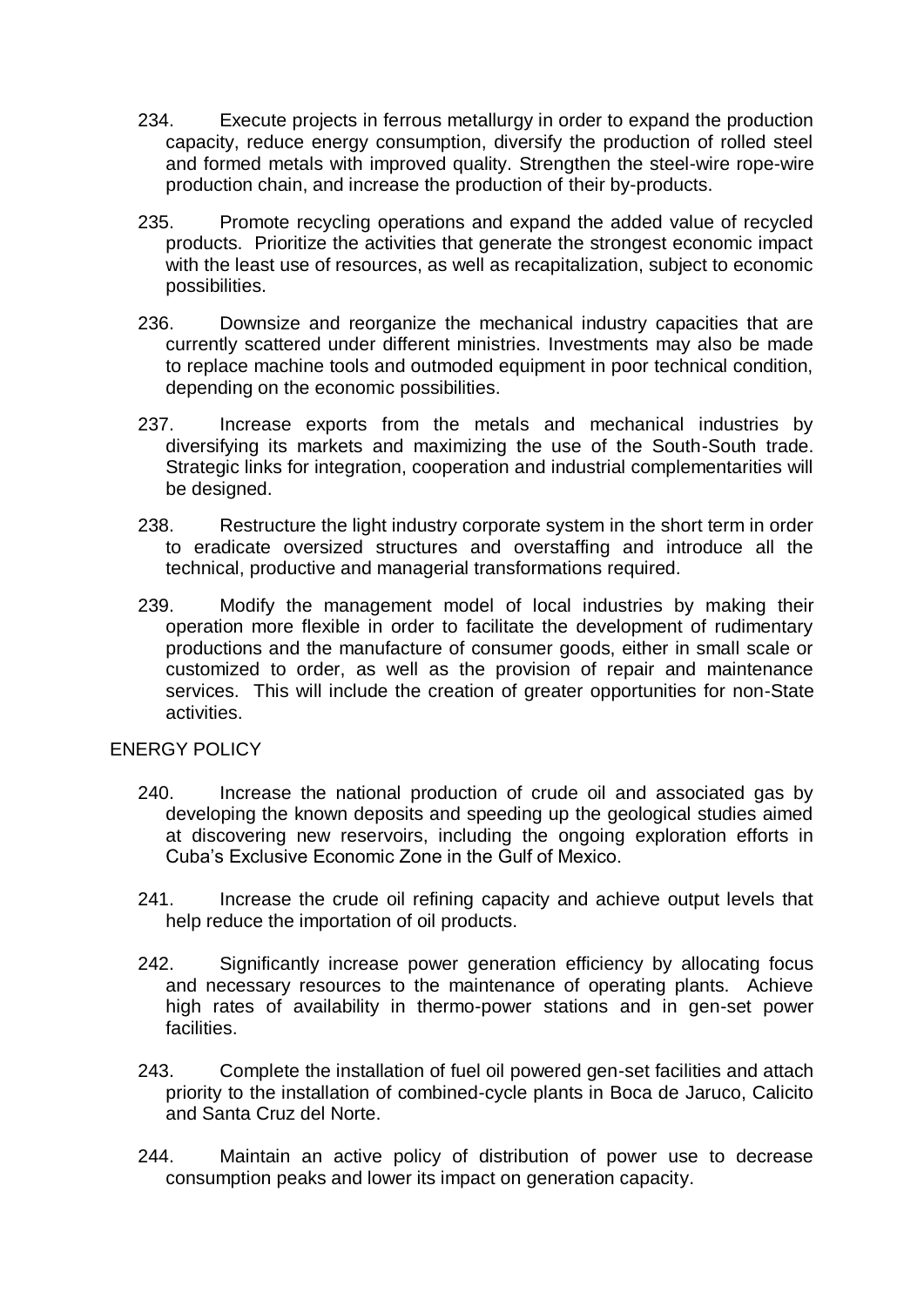- 245. Continue with the program of rehabilitation and modernization of power grids and substations and the eradication of low voltage areas, thus achieving the planned energy saving targets that result from a reduction in losses to power distribution and transmission. Further implement the approved plan of electrification of remote areas not connected to the national grid in keeping with the country's needs and possibilities and using the most economical sources.
- 246. Promote co-generation and tri-generation in all activities where possible. In particular, the sugar agro industry will increase power generation using bagasse, sugarcane and forest wastes, thus creating the conditions for co-generation both for refining and distillation during downtimes.
- 247. Maximize the use of different sources of renewable energy, including but not limited to solar, bio-gas, wind, water, biomass and other sources. Priority will be given to the sources with a greater economic impact.
- 248. Priority attention will be given to the attainment of the energy-saving potential identified in the State sector. Further efforts will be made to fully tap the efficiency reserves in the residential sector, which includes a review of the current tariffs, so that they may play their role as regulators of demand. A non-subsidized electricity tariff shall be applied to the non-State forms of production and services, either self employees or cooperatives.
- 249. The effectiveness of the repair and maintenance services of electrical cooking appliances shall be increased for proper operation of these devices.
- 250. Consideration shall be given to the possible liberalized sale of domestic fuel and advanced technology cooking appliances as additional option and at unsubsidized prices.
- 251. A special attention shall be given to the efficient use of energy in transportation.
- 252. The new capital investment projects, construction maintenance activities and major overhaul operations shall be designed with solutions for an efficient use of energy. Supervision procedures shall be properly implemented.
- 253. The planning and control in the use of energy sources shall be further perfected. The measurement, as well as the quality of efficiency indicators and consumption rates will be reinforced.
- 254. The educational system and the mass media shall be relied upon to emphasize the quality and comprehensive nature of the energy saving policy and the efficient and sustainable use of energy.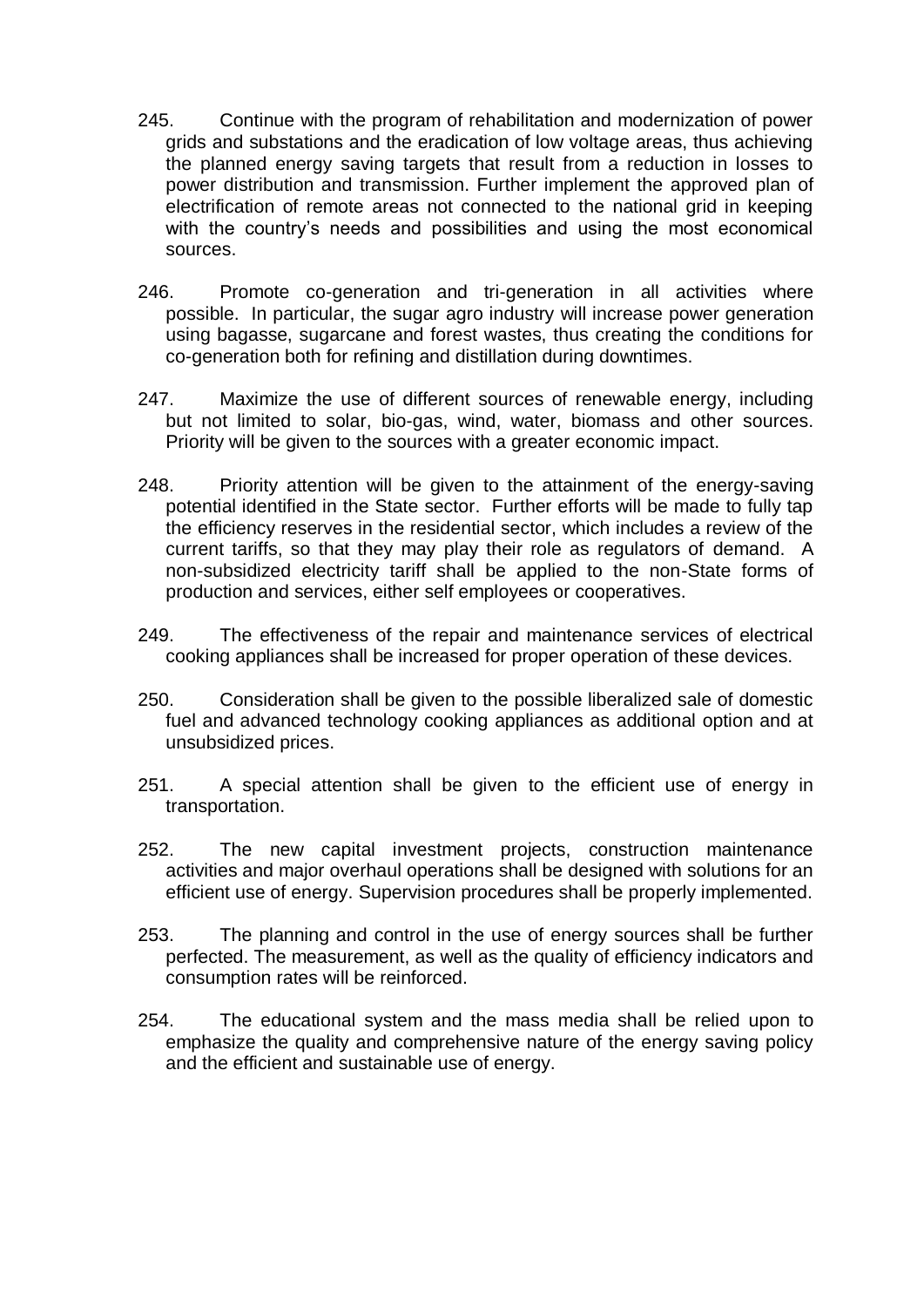# **IX TOURISM POLICY**

# GUIDELINES

- 255. The fundamental objective pursued by the tourist sector is to directly attract foreign exchange by maximizing the average income receipts per tourist.
- 256. On the basis of an efficient development program, the tourist sector shall experience a fast growth that helps activate the local economy.
- 257. Cuba's competitiveness in the marketplace shall be reinforced primarily on the basis of improved quality of service and a proper coherence between quality and prices.
- 258. The marketing practices shall be improved by making use of advanced ICTs.
- 259. The number of visitor's arrivals shall be increased on the basis of diversified supply markets and customer segments. The growth rates shall move in tandem with tourist development.
- 260. Offers and services that supplement accommodation and single out Cuba must be expeditiously identified, diversified and reinforced, with priority attached to such modalities as health-care tourism; marinas and nautical sports; golfing and real estates; nature and adventure tourism; theme parks; cruise liners; history, culture and heritage tourism; and conference, congress and trade-fair tourism. Consideration shall also be given to the potential in Cuba's southern coastline.
- 261. Promotion shall be improved at both institutional and business levels. Resources shall be managed and allocated subject to markets and marketing procedures and with the use of advanced technology.
- 262. The provision of accommodation, food and other services by non-State actors shall continue to evolve as a tourist product that complements the State offer.
- 263. A comprehensive self-financing scheme in support of security of supply and the efficient operation of the entire tourist chain shall be strengthened. In particular, consideration shall be given to possible supply arrangements to tourist entities, for a maximized utilization of existing production capacities at local levels.
- 264. Municipal territories shall develop attractive tourist offers (such as lodging, food services, social, cultural and historical activities, horse riding, camping, rural tourism and wildlife watching) as a source of hard currency revenue.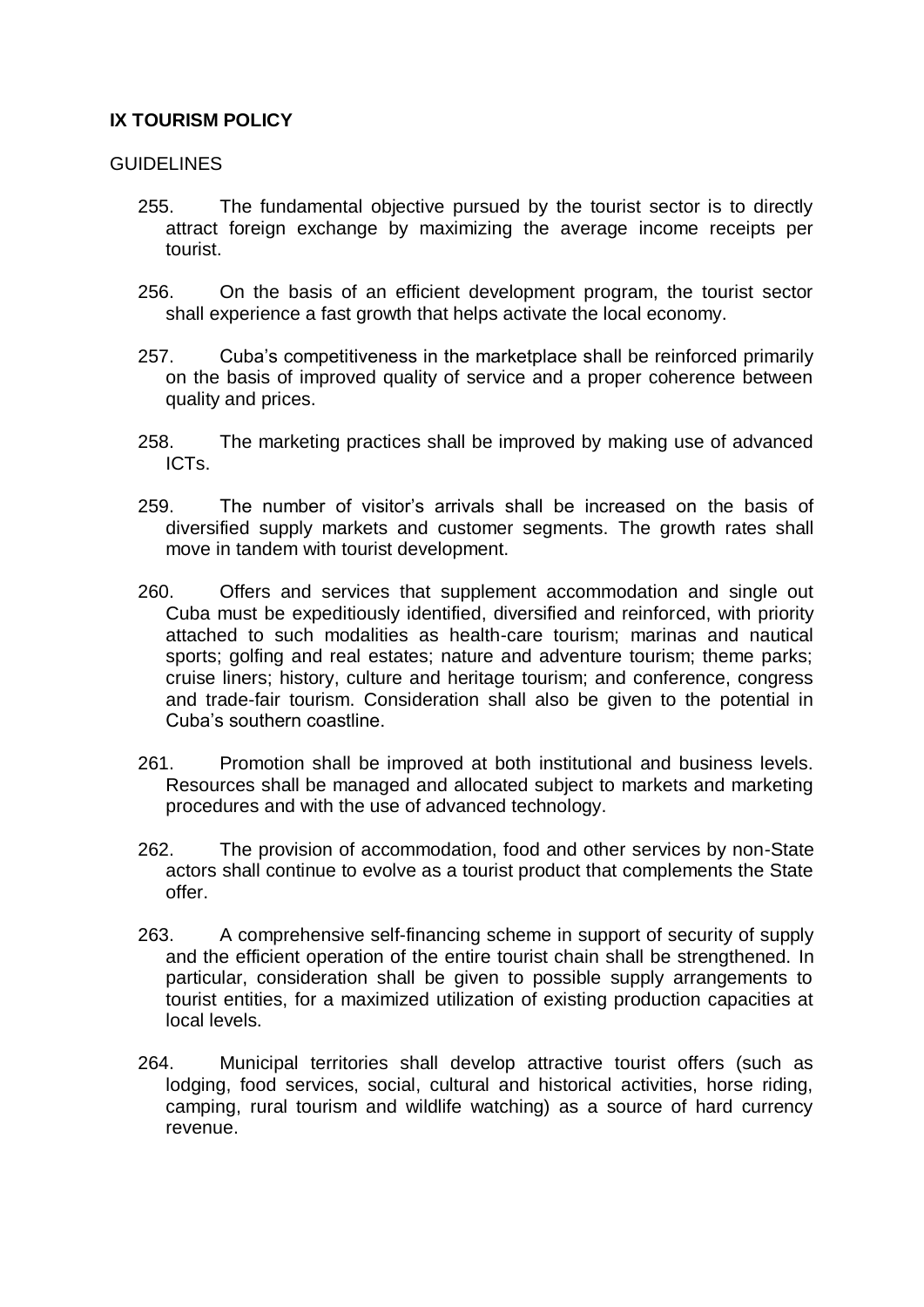- 265. A tourist market for Cubans must be promoted and activated through the creation of offers that help utilize the existing installed capacity in hotels and other tourist, recreational and historical attractions. Consideration shall be given to a policy that facilitates Cuban residents' overseas travel as tourists.
- 266. The share of the national industry and services in the resources used in tourist investments and operation shall be increased as a way to contribute to the development of other economic sectors.
- 267. Priority shall be attached to the maintenance and refurbishment of the tourist and support infrastructure. Policies shall be introduced to secure sustainable development and actions shall be taken to reduce the rate of water and energy consumption and increase the use of renewable energy and the recycle of the waste generated by tourist services.
- 268. The management of Cuban tourist offices and companies based overseas shall be more efficient and effective in order to develop new tourist modalities and target upper market segments.

# **X TRANSPORTATION POLICY**

# GUIDELINES

- 269. Further recover, modernize and reorganize the ground and water transportation services in order to improve the quality and efficiency of both passenger and freight transportation on the basis of a more rational use of resources.
- 270. Make sure that the most efficient schemes and means for each type of transportation are utilized by improving the country's cargo balance and relying on the comparative advantages of railways, coastal shipping, specialized forwarding companies and containerized cargoes, for the development of multimodal carriage.
- 271. Investments shall be repaid from their return. The investments in the railway and port infrastructures and related equipment shall primarily be funded by energy savings and cost reductions.
- 272. Implement a railway development and recovery program within the country's investment process. Priority shall be given to the railway maintenance and upgrading, as well as improved operating management in order to increase traffic speed, enhance railroad safety and discipline, and reduce the cargo and passenger transportation time. The above shall be implemented subject to plan and actual possibilities.
- 273. Develop the national merchant fleet and shipyards as a way to help increase foreign-exchange revenue generation and freight cost savings.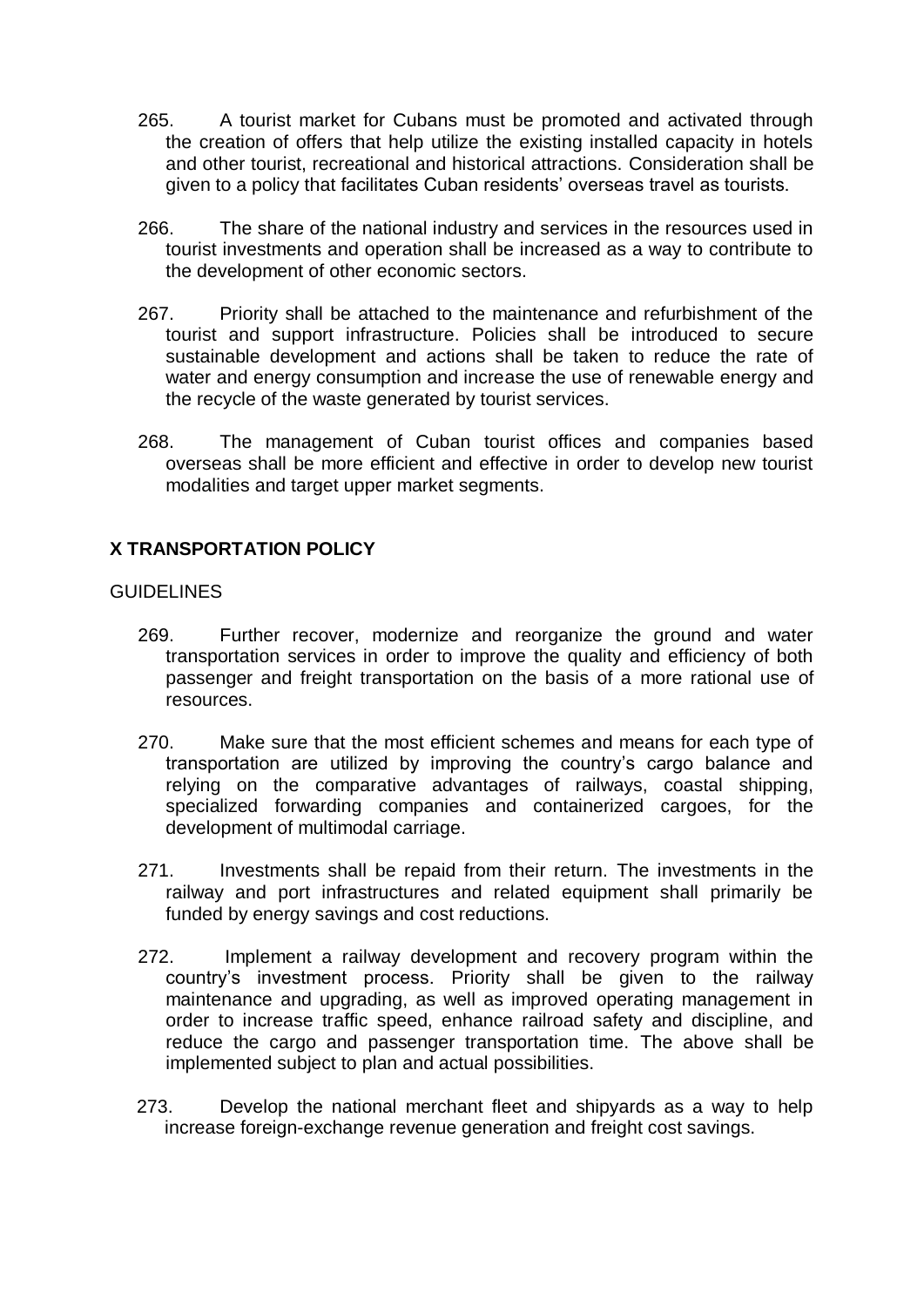- 274. Improve the efficiency in the maritime and port activities on the basis of organizational structures that help increase cargo handling rates, including the modernization and maintenance of port infrastructure and related equipment and the dredging of Cuba's main ports.
- 275. The gradual development of the port infrastructure shall be linked to access to foreign credit, the repayment of which will be associated with the reduction of freight bills and demurrage costs.
- 276. Expand the use of containers and improve the efficiency in their operation by reducing lay-time and increasing their turnover and designing appropriate warehousing logistics.
- 277. Implement an efficient investment program for the development of port facilities, in particular, the Port of Mariel.
- 278. Promote the design of new State and non-State organizational structures for cargo and passenger transportation and for other related services in keeping with the characteristics of each territory.
- 279. Organize and give priority to quality maintenance services for higher availability of vehicles, including the means of transportation held by the non-State sector.
- 280. Design a strategy for a gradual modernization and efficient operation of the national short-range air fleet as a way to support the growth rate of both the tourist sector and domestic demand.
- 281. Provide competitive and quality services at Cuba's airport facilities, with special focus on shorter stay, simplified formalities, as well as pricing and tariffs that are competitive for the Caribbean.
- 282. Expand the air freight services on the basis of improved utilization of the capacities in passenger and specialized air fleets. The primary objective is to provide more efficient, better quality and sustainable services that help increase foreign-exchange earnings and design competitive offers in support of both Cuban exports and reduced import freight costs.
- 283. Priority shall be attached to stable, sustainable and quality services of urban, rural, municipal and provincial passenger transportation for a gradual demand satisfaction, subject to the country's possibilities.
- 284. New fare collection procedures shall be implemented in the urban passenger transportation services in order to minimize payment evasion and fare misappropriation.
- 285. The road repair and maintenance program shall be executed in compliance with the required quality, in accordance with the economic plan and consistently with the country's possibilities.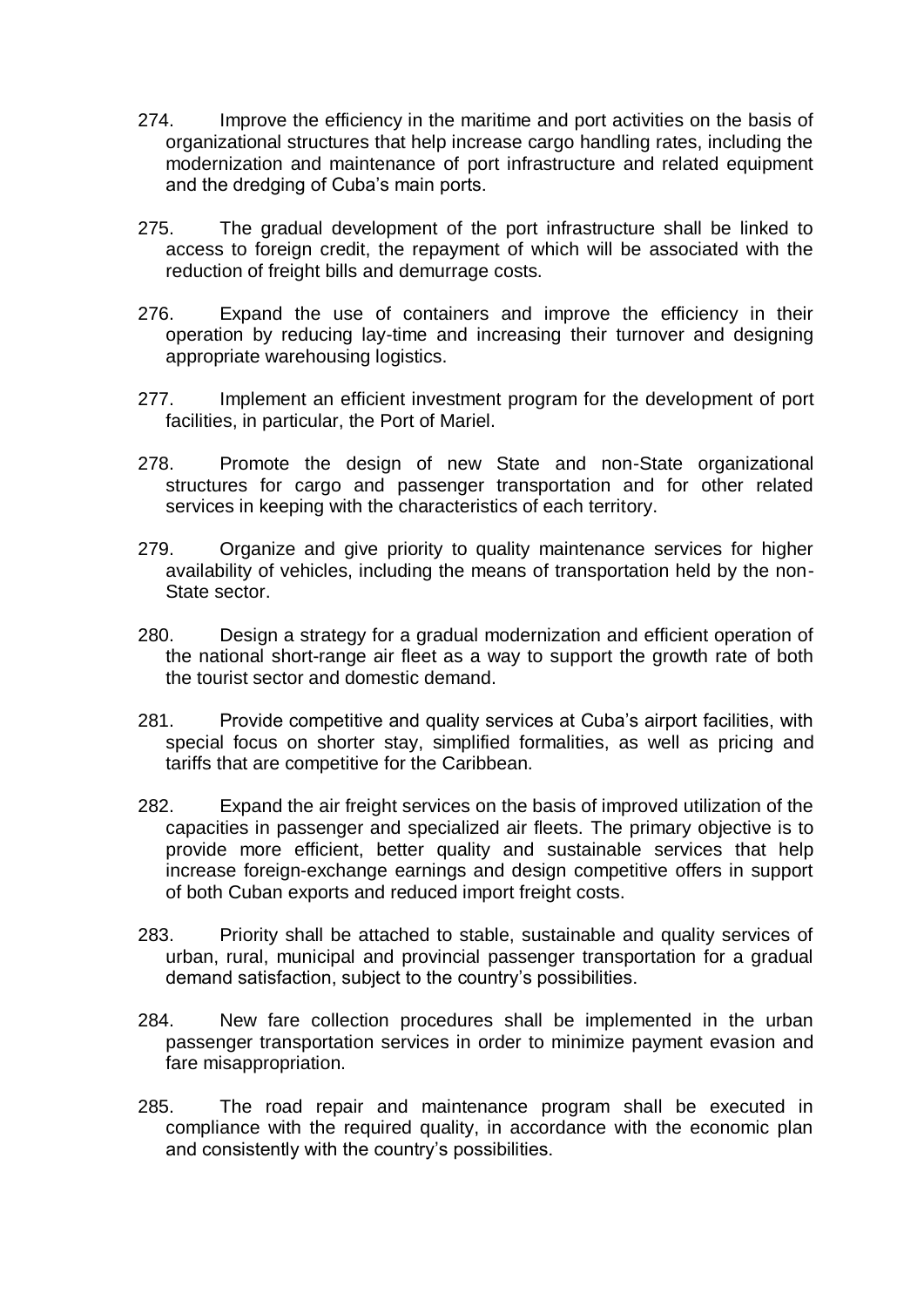286. The sale of motor vehicles between private individuals shall be authorized.

# **XI CONSTRUCTION, HOUSING AND WATER RESOURCES POLICY**

#### GUIDELINES

#### **CONSTRUCTION**

- 287. Further improve the understanding of the country's building and installation capacities, as an important tool for the efficient planning of investments and related resources.
- 288. Increase the efficiency in construction projects by implementing a system of payment based on the workers' performance and quality, introducing dual shifts where possible, increasing the performance of technical and non-technical equipment and applying new construction technologies.
- 289. Consider the creation of national companies specialized in the design and construction of such projects as, golf courses, dolphinariums marinas, spas, and theme and water parks that are closely linked to the tourism and other economic sectors that require the same.
- 290. Complete a construction pricing study for price modification and/or implementation, and as a way to accurately identify construction costs.
- 291. Adopt new State and non-State organizational forms in construction projects.

#### **HOUSING**

- 292. Housing maintenance and preservation must become a priority. This includes the adoption of non-State modalities that help address the housing problems and increase the sale of building materials to the public.
- 293. Special attention must be given to the security of supply for housing construction programs at the municipal level, by relying on the raw materials and the technology available in every territory to produce the necessary resources.
- 294. All relevant measures must be adopted to prioritize housing construction, repair and refurbishment in rural areas, taking into account the need for improved living conditions, as well as the peculiarities that make this activity all the more complex in rural areas. The objective here is to complete and stabilize the labor force availability in the agricultural and food production sectors.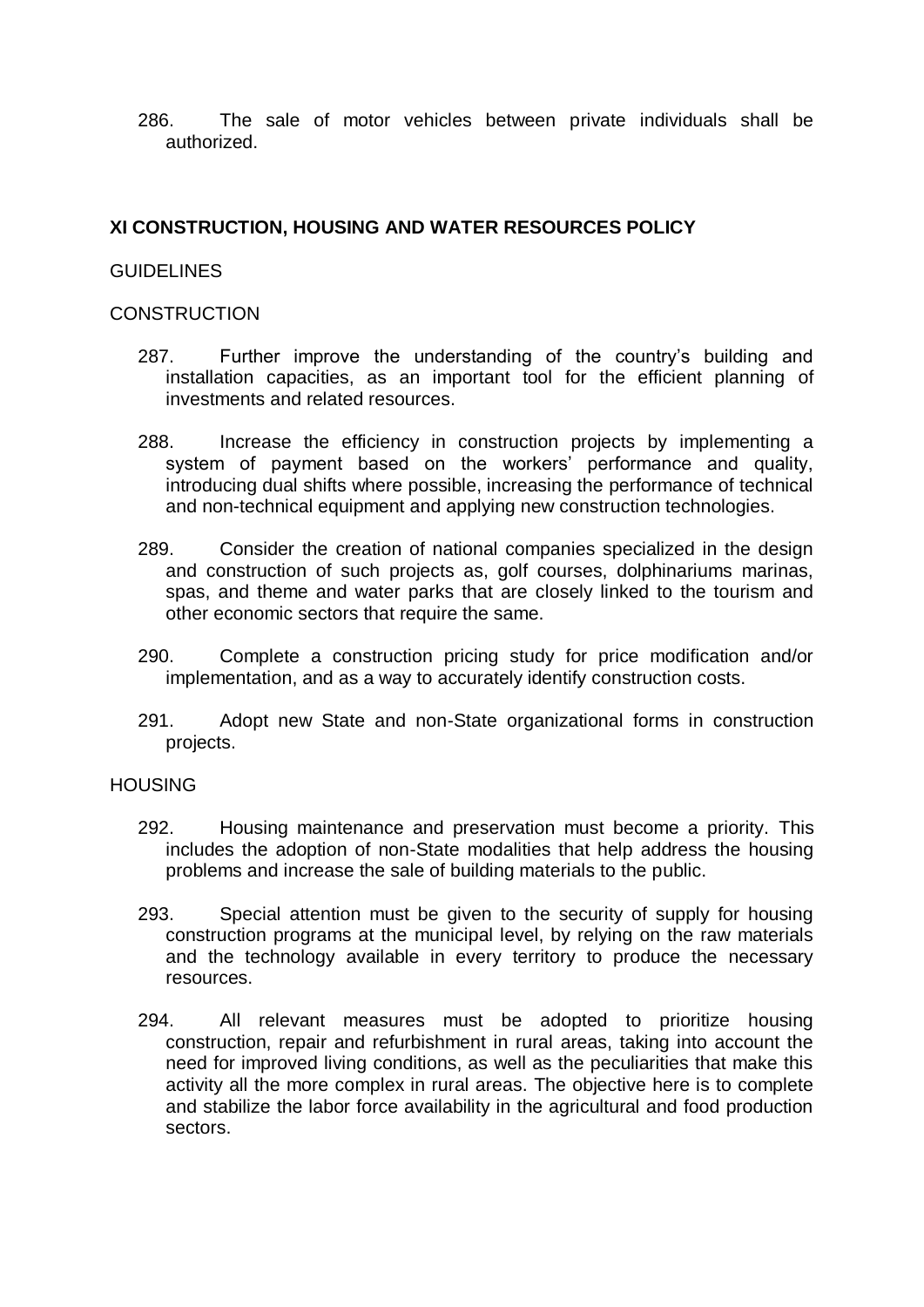- 295. The construction of new houses must be organized on the basis of on the adoption of new modalities that may include a significant share of private efforts as well as other non-State modalities. New typologies and building technologies that save materials and labor and are easy to operate by the population shall be introduced. The construction project components that must be executed in the common areas of apartment buildings shall be regulated. Given their technical specialization and complexity, these components may not be executed by the homeowners who, notwithstanding, must cover the relevant costs in all cases.
- 296. The building materials industry shall meet the demand for the sale of quality supplies to the public for housing construction, preservation and rehabilitation by relying on local production.
- 297. The sale houses and other forms of homeownership transfer (including but not limited to swaps and donations) shall be authorized and facilitated among natural persons. The formalities required for the housing refurbishment, rehabilitation, construction and lease, as well as for ownership transfers, shall be simplified in a manner that helps address the public housing demands.
- 298. Housing availability shall be increased through the recovery of units currently utilized in administrative and/or state functions, as well as properties that may be used as living quarters.
- 299. Building materials for housing preservation, rehabilitation and construction shall be sold at unsubsidized prices. Where required, subsidies shall be allocated, either fully or in part, to individual persons and according to plan.

#### WATER RESOURCES

- 300. The water balance will be the planning instrument that measures the efficiency in State and private consumption, on the basis of the availability of water resources.
- 301. A water development program will continue to be pursued through farreaching capital expenditures aimed at finding a more efficient way to cope with drought problems and the irrational use of water in the whole country, which will help increase the extent of irrigated agricultural areas.
- 302. Priority will be given to the implementation and expansion of a program to rehabilitate water supply networks, aqueducts and sewage systems that will reach out to each house, as per plan, in order to minimize water losses, increase water recycle, and consequently reduce energy consumption. Fittings and accessories shall be made available for sale to the public.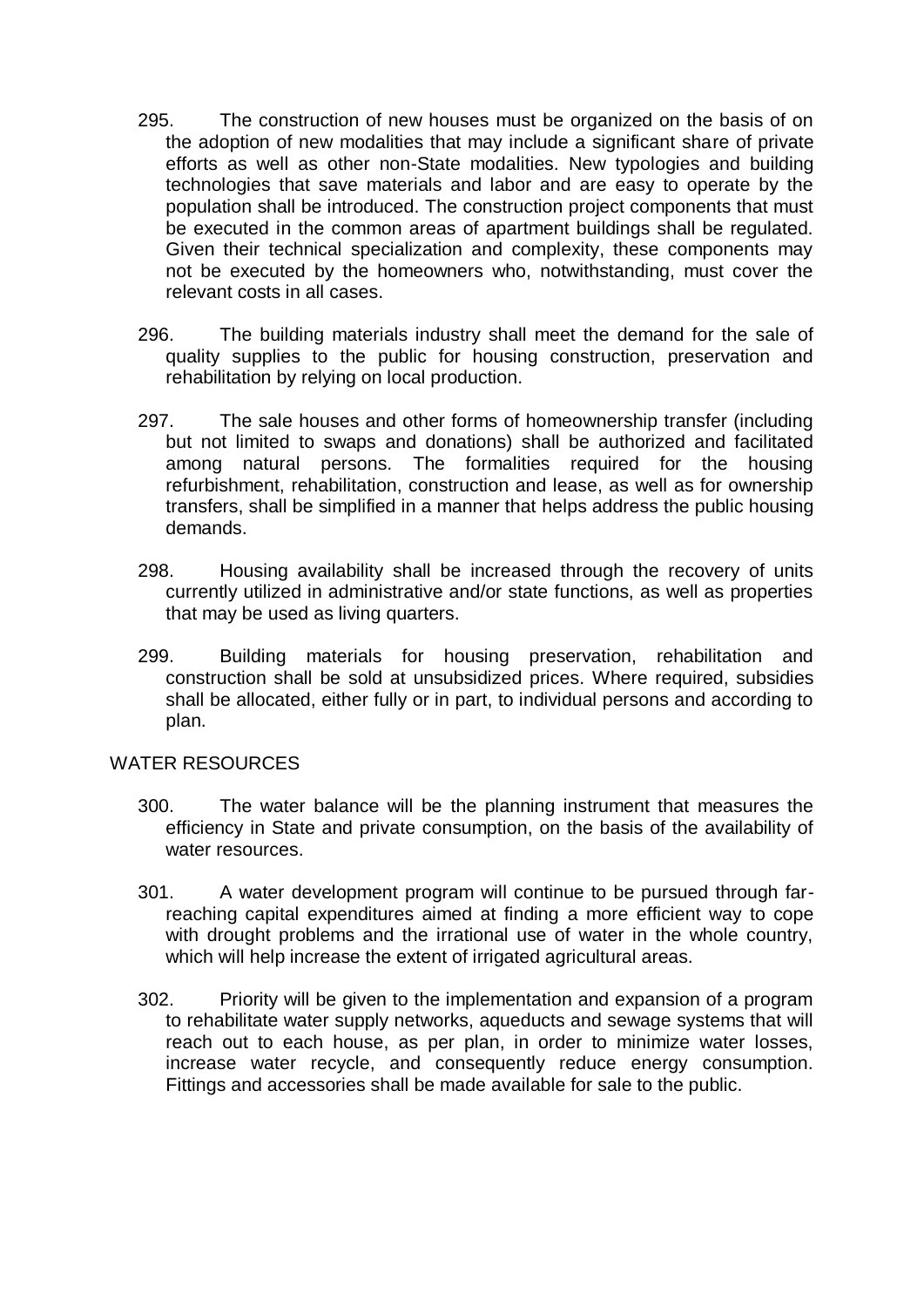303. In order to promote a culture aimed at the rational use of water, consideration will be given to a possible revision of tariffs, including sewage services, so that subsidies may be gradually reduced. Water waste must also be systematically reduced. Water consumption by both private and State customers shall be subject to regulation and charges.

# **XII TRADE POLICY**

# GUIDELINES

- 304. The wholesale and retail trade shall be reorganized to reflect the conditions of economic operation with the involvement of a diversity of social ownership structures, producers and service providers.
- 305. Supply quality, price and assortment shall be diversified in order to meet the demand from different segments of the population on the basis of purchasing power, as an additional factor that may encourage employment.
- 306. As long as the dual currency system is not eradicated, the retail sector will work in two different levels: on the one hand, it will maintain differentiated offers, given their quality or characteristics, in the current convertible pesos network; on the other hand, it will increase the quality of its offers sold in Cuban pesos.
- 307. A countrywide supply policy that takes into account the participation of national producers and the efficiency of imports shall be designed. The different forms of wholesale distribution must be defined, including the forms that respond to the new non-State modalities of production and services, as well as the scope and characteristics of the retail network.
- 308. Introduce non-State management forms in the trade sector, particularly in the area of domestic personal, technical and food services.
- 309. Promote food supplies that help achieve balanced nutrition; prioritize the sale of garments and footwear, household electrical appliances, bicycles and related spare parts, building materials and hardware supplies, furniture, household supplies, among other items, as a consumption promotion policy.
- 310. Restructure the supply of goods and services and review the retail prices of regulated family basket items that may be made available for sale in Cuban pesos without subsidies.
- 311. Create and structure a supply of goods and services, including after sale services, to the population on the basis of customers' purchasing power. Review the current restrictions to trade.
- 312. Exercise an effective control over purchases and the stock turnover in the entire wholesale and retail networks in order to minimize resource immobilization and losses.